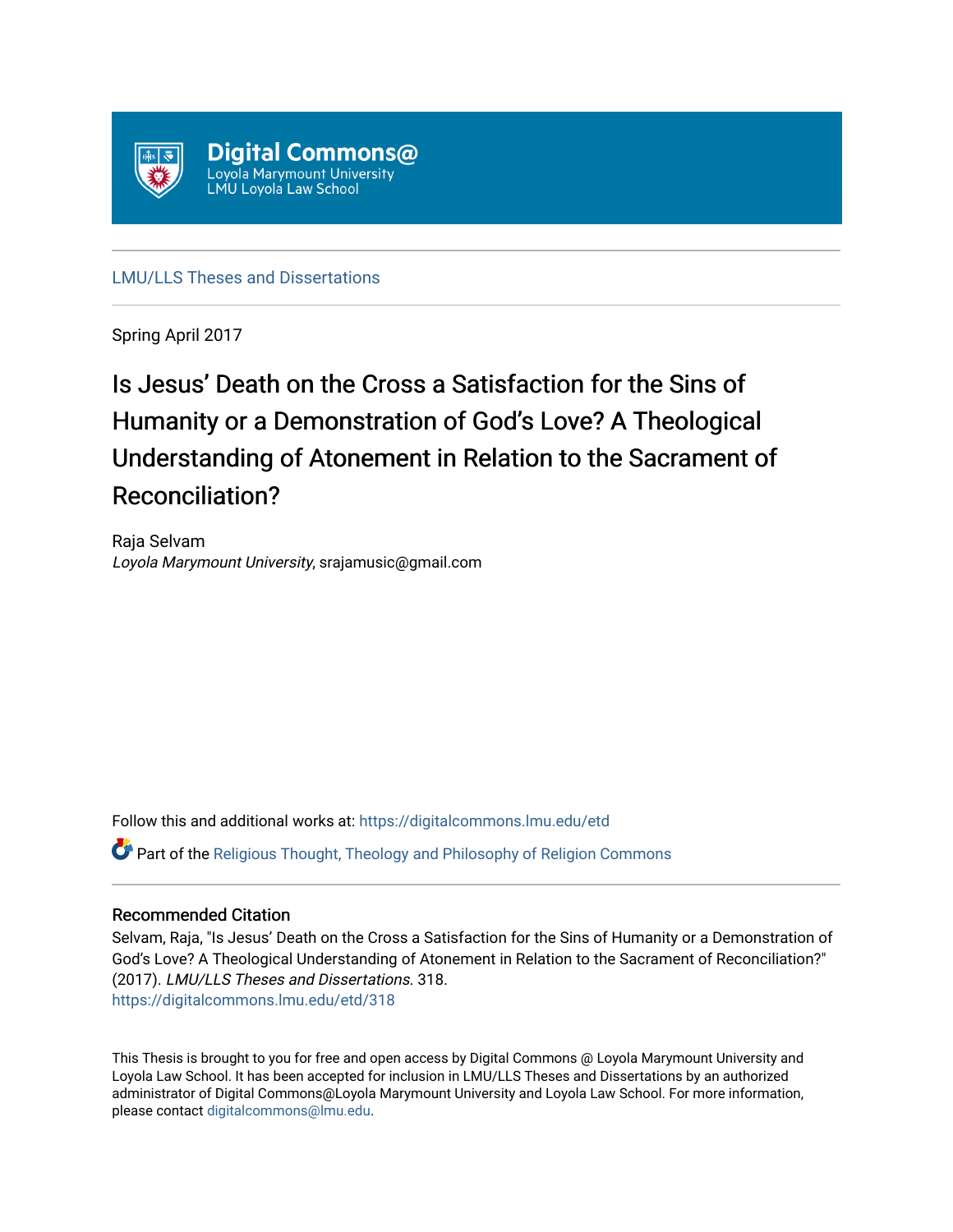## **Is Jesus' Death on the Cross**

### **a Satisfaction for the Sins of Humanity or a Demonstration of God's Love?**

## **A Theological Understanding of Atonement in Relation to**

### **the Sacrament of Reconciliation**

By

Raja Selvam

A Research Thesis Submitted to the Faculty of the Department of Theology Loyola Marymount University

> In partial fulfillment of the Requirements for the Degree of Masters of Arts

> > May 1, 2017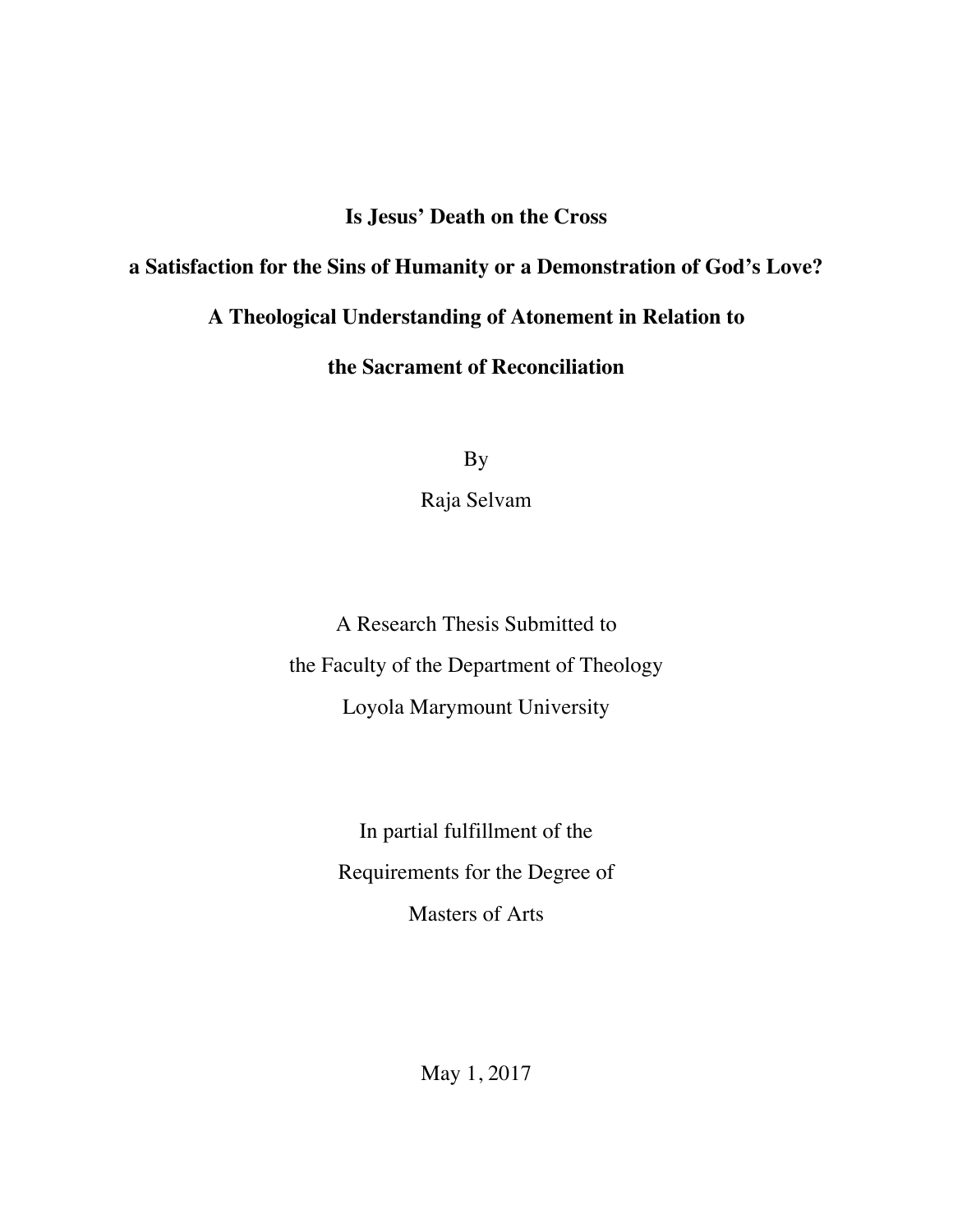#### **Abstract**

The concept of "atonement" in the doctrine of salvation is one of the most fascinating and challenging areas of theology. There are so many theories in the historical development of the doctrine of salvation. Those theories are varied with some mutually compatible and others not. They offered many different interpretations on the death of Christ. Besides all these, there raises a question, what is the real purpose of the death of Christ? Undoubtedly, there is a hidden rich theological meaning behind the suffering and death of Jesus. Why did Jesus have to die on the Cross? This is a perennial question for many, specifically for young Catholic people today. What is the significant meaning of his suffering and death? Was Christ's suffering and crucifixion really God's plan? How is Christ's death on the Cross related to the Christian understanding of salvation today? To answer these questions in the context of modern believers, especially young Catholic people, who are preparing to receive the Sacrament of Reconciliation, this paper comparatively examines the question: Is Jesus' death on the Cross a satisfaction for the sins of humanity or a demonstration of God's love? Since this paper has focused on the life and thought of young Catholic people, at various points I do attempt to engage the theological understandings of the doctrine of salvation. In other words, though the focus is on dogmatic theology it also has a contextual focus. While providing a more meaningful interpretation of the death of Jesus for young people, I would like to make a claim that as a "God-Man," Christ paid the ultimate sacrifice in order to redeem humanity; but at the same time, his death on the Cross was a more powerful affirmation of the love of God for humanity. That is, the atonement of Christ is both the satisfaction of our sins and the demonstration of God's love.

ii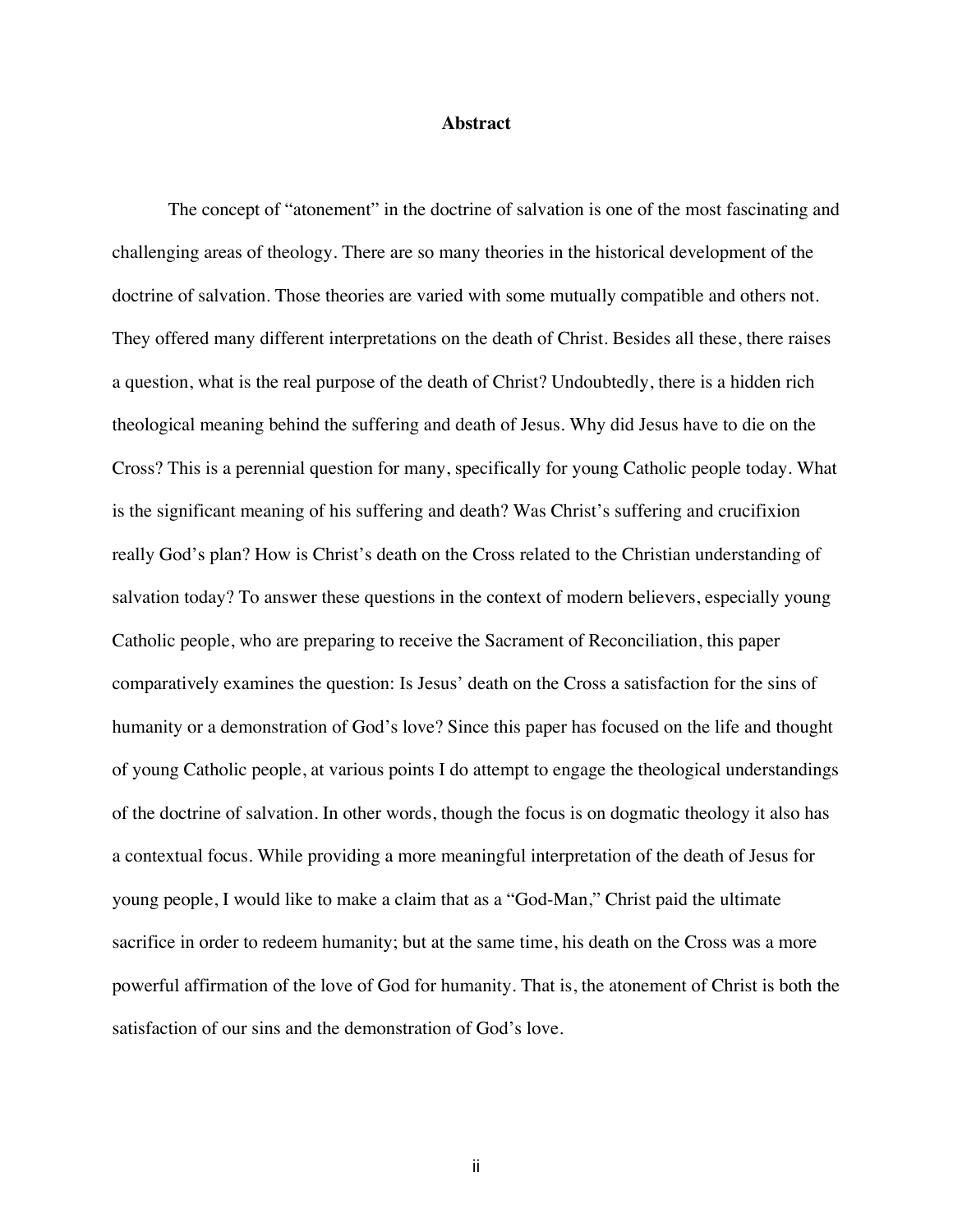Atonement is a vast subject, implicating the whole field of theology. There are biblical metaphors of atonement and there are theological theories of atonement. This research paper deals with the latter. It is of doing historical theology in a systematic perspective. There are historical theologians who each had something valuable to say in their time. Among those theologians, I would like to examine two theories of atonement, such as Anselm's satisfactory theory and Peter Abelard's moral influence theory. I will also discuss a feminine perspective of atonement using the imagery of San Juana de la Cruz and Julian of Norwich. Finally, I address the Sacrament of Reconciliation, where the sinner enjoys the forgiveness of sins and the gift of divine love. Ultimately, I argue that dying to sin and rising to new life in the Sacrament of Reconciliation has its foundation in the atonement of Christ's suffering and death. This atonement is best understood for young people as "atonement of love," an Anselmian and Abelardian that is expressed through feminine imagery of God as a mother always caring, loving, embracing, sacrificing and willingly suffering for her children.

This research paper is divided into four chapters. The first chapter defines the term "atonement" and discusses the "satisfaction theory" of Anselm. It discusses how to understand the manner in which the forgiveness of human sins is related to the death of Christ on the Cross. The second chapter studies the Cross as a demonstration of God's love. In the view of Peter Abelard's "moral influence theory," this section explains why and how Christ's death is to be understood as a demonstration of the love of God. The third chapter analyses the "maternal imagery" of Juana de la Cruz and Julian of Norwich's reflection on the Passion of Christ through a feminist perspective. While critically evaluating these theories, the fourth chapter addresses how the Sacrament of Reconciliation itself can be renewed through the atonement theology, which holds together Anselm, Abelard and feminist theology.

iii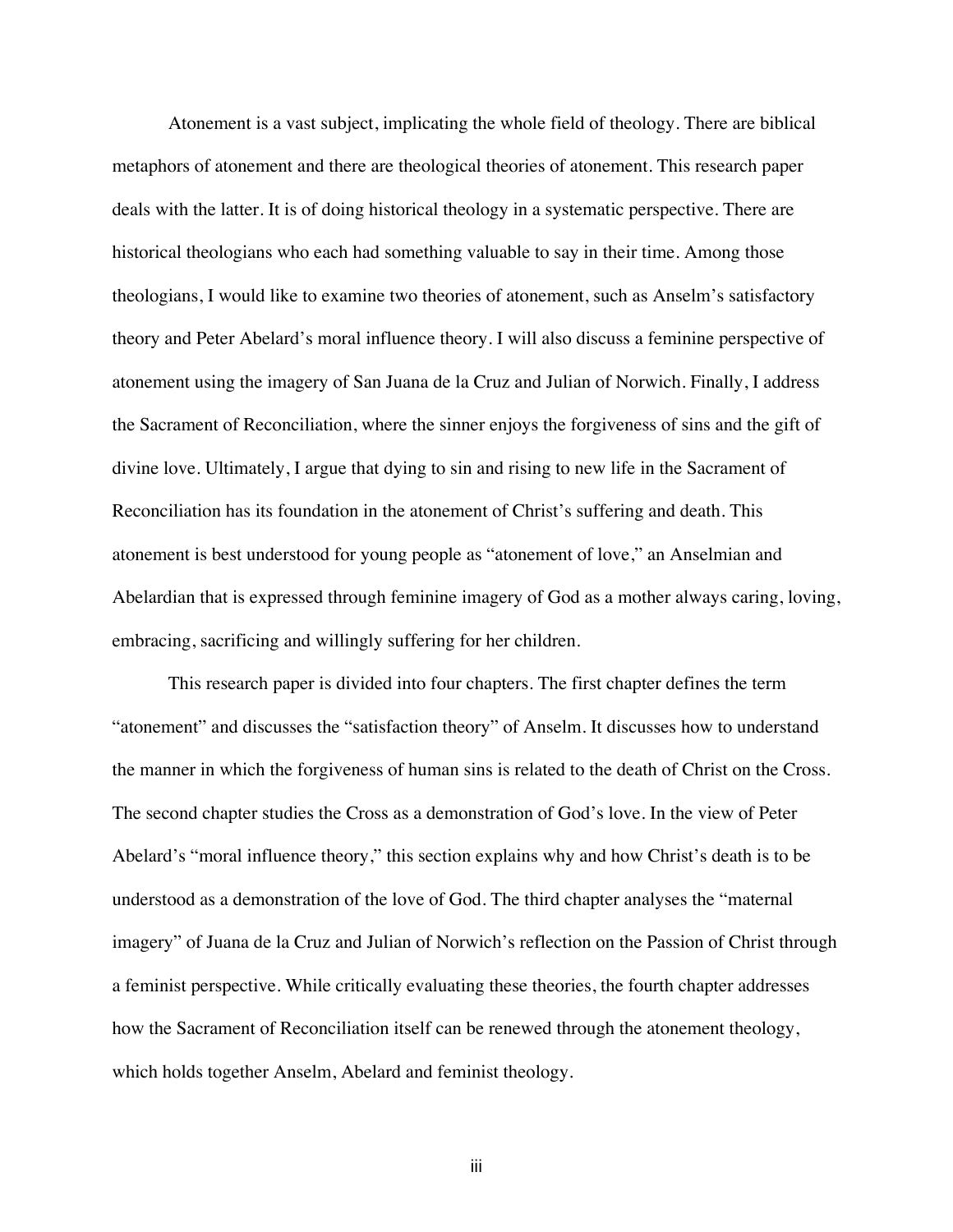To my understanding, Calvary is full of mystery and contradiction, and our minds cannot fully cope with Christ on a Cross, yet there is a central message, and it is the message that Christ has reconciled the sinful humanity with God. Through his forgiving and suffering love, specifically by his divine will of reconciliation, this divine embrace has become proximate to every human life. In this divine reconciliation, can we compartmentalize his suffering and death in a constraint particular view? It may not, and should not. It has diversity of characters in its nature itself. In such a situation, can we conclude – Christ's suffering and death is only for forgiveness of sins? Or can we say that is it only a demonstration of God's love?

I would rather say that in the Cross both the love of God and forgiveness to humanity go hand in hand. They are inseparable in the suffering and death of Christ. We should take careful notice of the motive and the means of God's redemption. It is God's own steadfast love that moves his action to redeem the world and humanity in Christ. It is out of his abundant love for his creation and his creatures. To sum it up, in view of what Jesus did for us on the Cross, love is not an option that we may or may not accept, but a definite debt that we must pay. Hence, I would say that as a "God-Man," Christ paid the required satisfaction in order to redeem humanity, but at the same time, his death on the Cross was also a more powerful affirmation of the love of God for humanity. Therefore, Jesus' death on the Cross is the pattern and an example to be followed. Christ's atonement served many other good purposes – including showing solidarity with humanity in the sufferings which he causes us to endure for good reasons, giving us an example of how to live, revealing to us important truths.

Finally, the theological understanding of Jesus' suffering and death is a concrete foundation of Christian moral living. In light of this, Anselm's satisfaction theory and Abelard's moral influence theory both offer a critical resolution to the young people in this modern

iv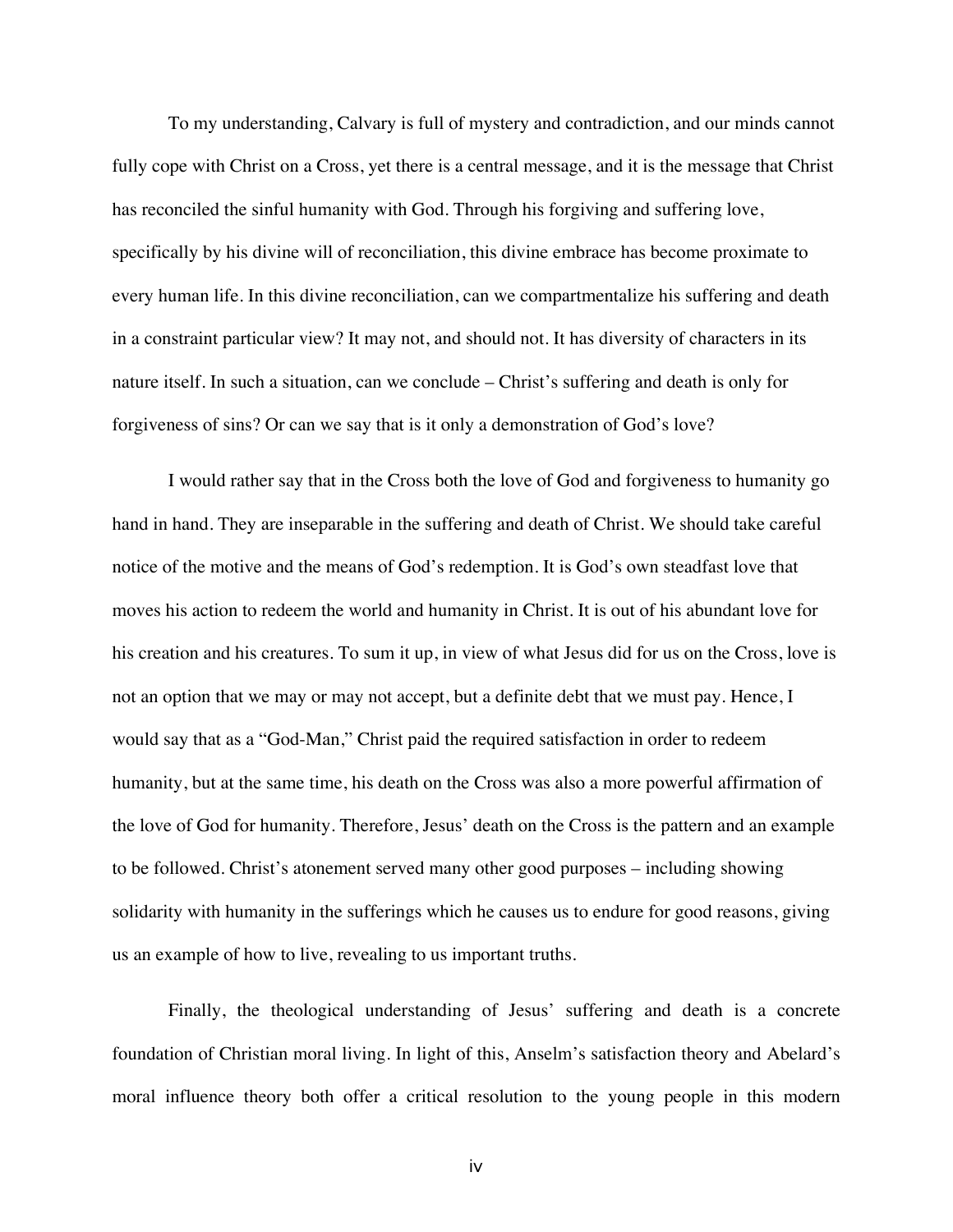situation. That is, "love and forgiveness" is the foundation of Christian moral living. This interpretation of "forgiveness" and "love" may help them to find the real meaning in following Christ, who suffered and died on the Cross. The constructive thinking of Christ's suffering as related to the Sacrament of Reconciliation, I believe, may help the young people to form the structure of their new lives in Christ. The brutal suffering and death of Jesus on the Cross, undoubtedly, touches every aspect of the lives of believers. Those who believe, specifically the young people are thereby animated to be a witnessing community in loving engagement with the modern world, through the power of Christ. It is in this sense, I suggest, that Christ's suffering love and forgiving love might be proclaimed and witnessed in this world. The God who revealed his love in Jesus Christ is the God who shows a particular concern for those in need, and that his children are called to translate love into action on behalf of the needy. I believe true love can only be with actions and in truth.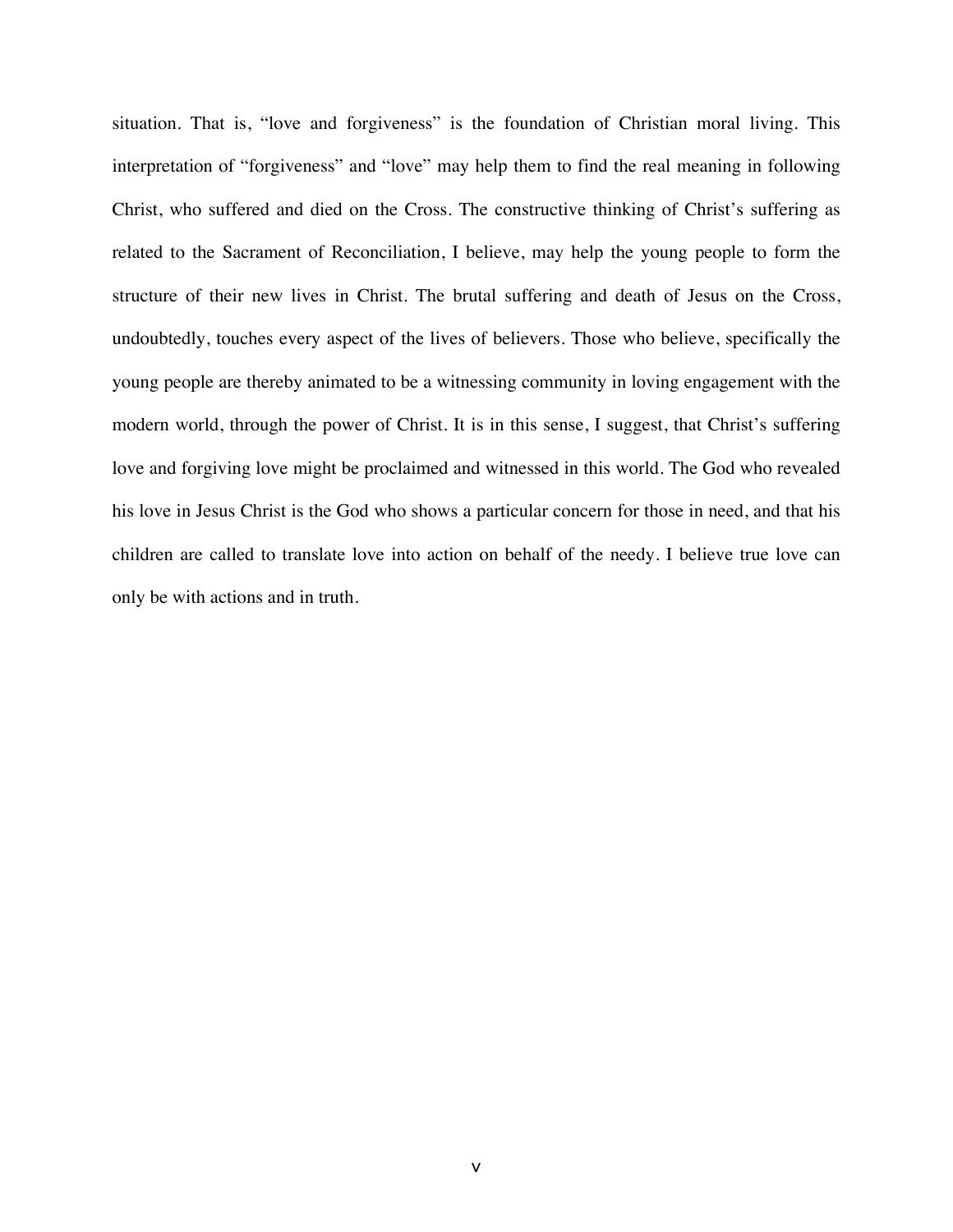### **Table of Contents**

| <b>Chapter 1</b> |                                                                        |
|------------------|------------------------------------------------------------------------|
|                  |                                                                        |
|                  |                                                                        |
|                  | The Necessity for a Perfect God Becoming Man: God-Man09                |
|                  |                                                                        |
|                  |                                                                        |
|                  | Jesus' Death: Forgiveness of Sin and Progress Understanding14          |
|                  |                                                                        |
|                  |                                                                        |
|                  |                                                                        |
| <b>Chapter 2</b> | <b>Christ's Death on the Cross – A Demonstration of God's Love18</b>   |
|                  |                                                                        |
|                  |                                                                        |
|                  |                                                                        |
|                  |                                                                        |
|                  |                                                                        |
| <b>Chapter 3</b> | Christ's Suffering and Love - Feminist Perspective: Maternal Imagery32 |
|                  |                                                                        |
|                  |                                                                        |
|                  |                                                                        |
|                  |                                                                        |
|                  |                                                                        |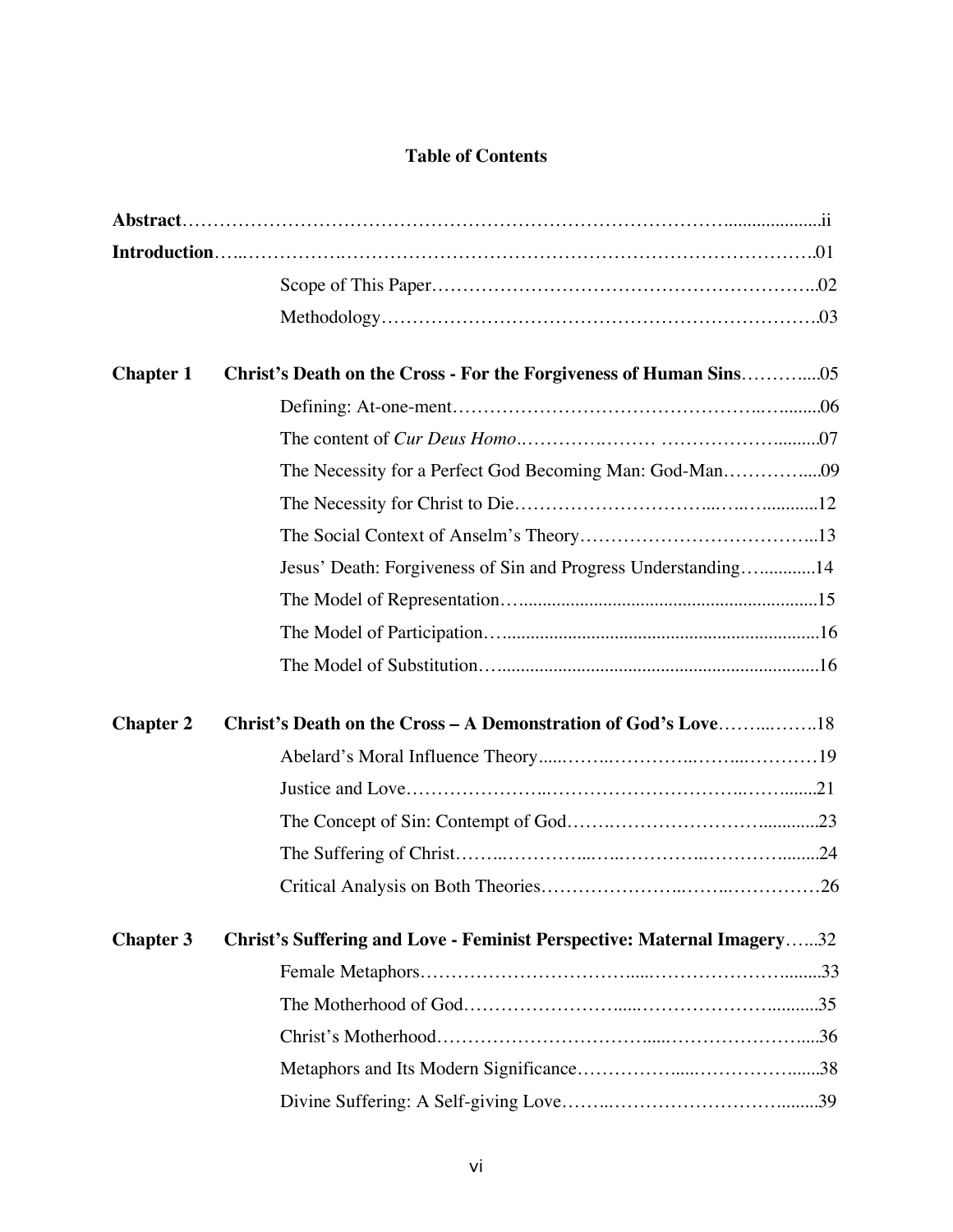# **Chapter 4 A Renewal of Sacrament of Reconciliation Through**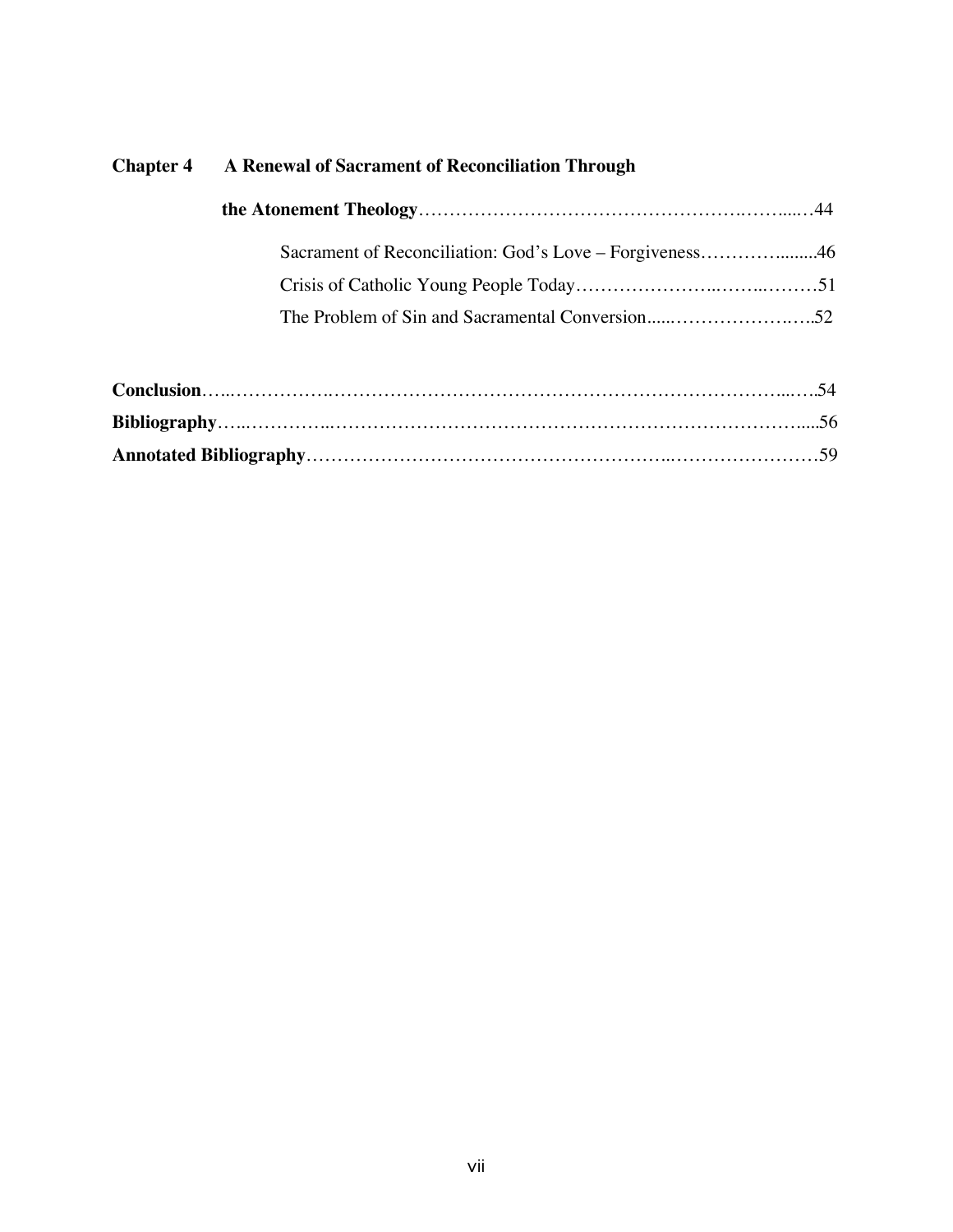#### **Introduction**

-

The Christian doctrine of salvation focuses on Jesus Christ as the redeemer and savior of the world. The concept of "atonement" in the doctrine of salvation is one of the most fascinating and challenging areas of theology. The notion of atonement, a process by which humans are made right before God, is central to the logic of Christian theology. The subject matter of atonement is also closely related to several other branches of theology. In his book, *Patristic and Medieval Atonement Theory,* Junius Johnson states, "The concept that has come to dominate talk of the various theories of how this salvation was accomplished is 'atonement.'"<sup>1</sup> Hence, there is no one thing atonement is taken to mean, no one story of how Christ accomplishes the work of human salvation.

In the historical development of the doctrine of salvation, theories are varied with some mutually compatible and others not. There are many different interpretations on the death of Christ. The early Christian traditions speak of Christ's death as a sacrifice offered to the Father as a "ransom" for sinners. Some even see the death of Jesus as the Father's wrathful punishment of his Son who freely and lovingly stands in our stead, accepting the punishment that should have been ours. It is presented as a triumphant "cosmic victory" over Satan and the forces of evil. The death of Jesus is also presented as the great unveiling of God's love for humanity. All these theories are used to express the benefits of grace for the human community.<sup>2</sup> In fact, besides all these, there raises a question, what is the real purpose of the death of Christ? Undoubtedly, there is a hidden rich theological meaning behind the suffering and death of Jesus. Therefore, it is always remarkable to explore both the way atonement works and what it means. For some it might be a proclamation of mystery: Jesus died, Jesus rose, and Jesus will come

<sup>1</sup> Junius Johnson, *Patristic and Medieval Atonement Theory: A Guide to Research* (Lanham, Maryland: Rowman & Littlefield, 1912), 7.

<sup>2</sup> Michael Evans, "A Prologue to a Theology of the Atonement," *Wiley* 77, no. 903 (April 1996): 185.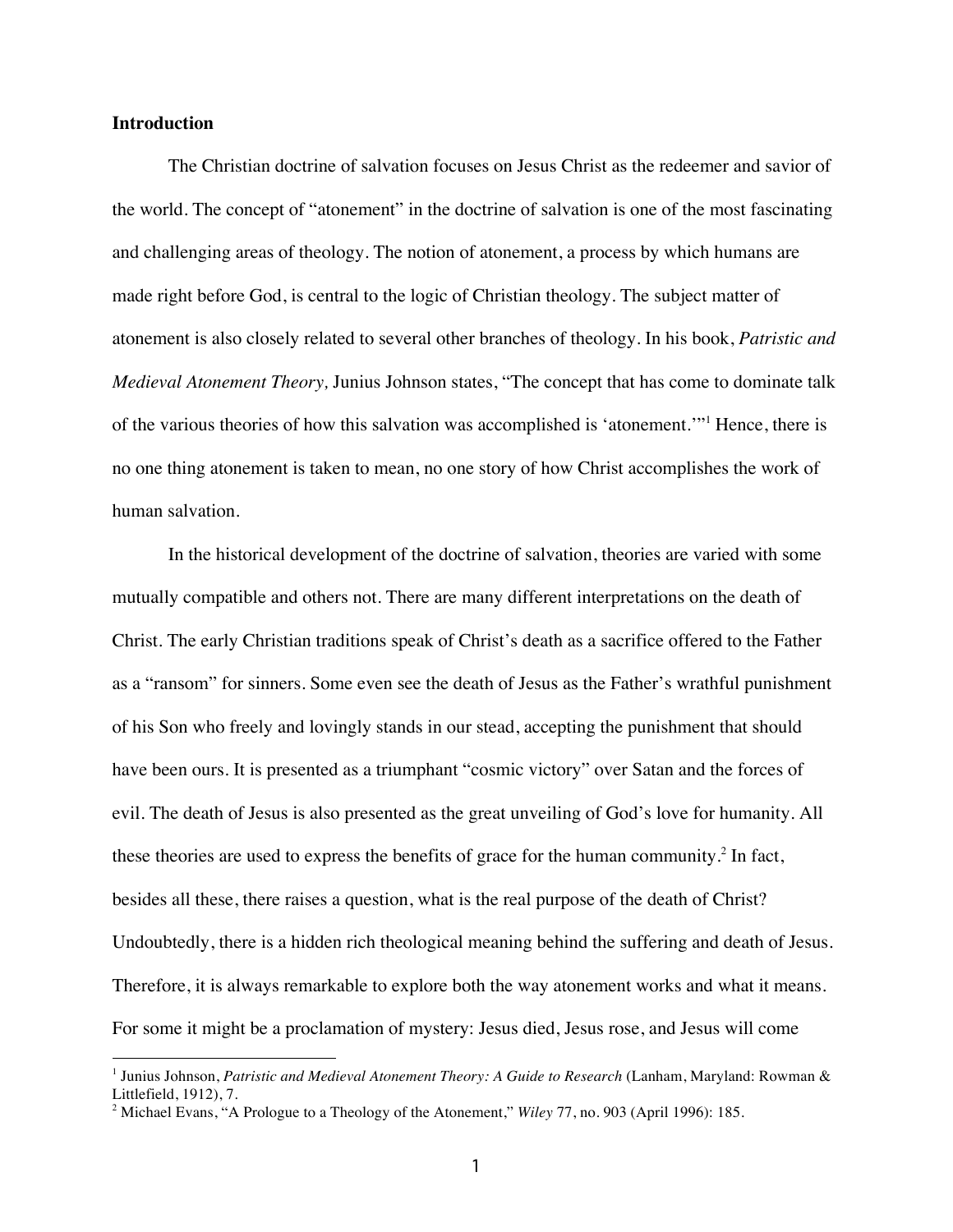again. But why did he die? What is the significant meaning of his suffering and death? In this light, this research paper aims to discuss the importance and role of the death of Jesus. It also examines why Christ had to deeply suffer and violently die on the Cross.

#### **Scope of This Paper**

-

George Gilbert Aimé Murray, an Australian-born British classical scholar stated in an autobiographical note: "My reaction toward the traditional religion of the society in which I was born began early as a moral rebellion in early childhood. I began in my teens to be uneasy about other elements in the New Testament including the concept of various atonement."3 He expressed the viewpoint of many high-minded humanists. But, we cannot just conclude that this intellectual difficulty is confined to only such great humanists. I would say this is the situation of everyone, including young Catholic people today. Why did Jesus have to die on the Cross? This is a perennial question for them. Bearing in mind the young people for whom the crucifixion of Jesus may present a greater or lesser difficulty in their deepest convictions about life, the scope of this paper looks for a theologically relevant and persuasive meaning for a doctrine that seems alien to the experience of young people. That is to say, for the young people who believe in a loving God, and who find it exceedingly difficult to reconcile this understanding of their God with one who would require the cruel death of Jesus. Therefore, it comparatively examines the question: Is Jesus' death on the Cross a satisfaction for the sins of humanity or a demonstration of God's love?

What is the significant meaning of his suffering and death? Was Christ's suffering and crucifixion really God's plan? How is Christ's death on the Cross related to the Christian

<sup>3</sup> Michael Winter, *The Atonement: Problems in Theology* (Collegeville, MN: The Liturgical Press, 1995), 8.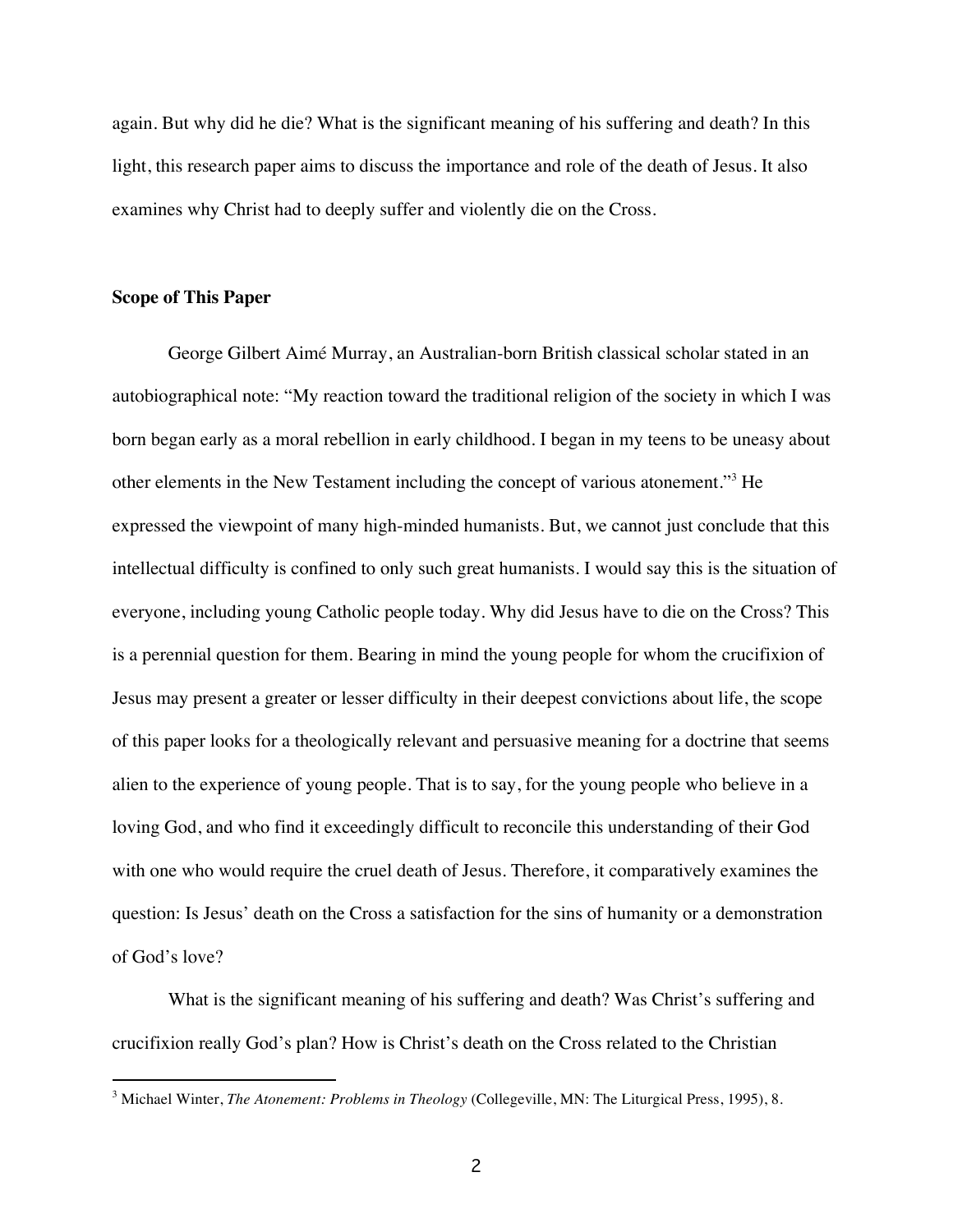understanding of salvation today? It purports to answer these questions in the context of modern believers, especially young Catholic people, who are preparing to receive the Sacrament of Reconciliation. Therefore, this paper primarily discusses the theory of "The Cross and forgiveness" and the theory of "The Cross as a demonstration of God's love." While providing a more meaningful interpretation of the death of Jesus for young people, I would like to make a claim that as a "God-Man," Christ paid the ultimate sacrifice in order to redeem humanity; but at the same time, his death on the Cross was a more powerful affirmation of the love of God for humanity. That is, the atonement of Christ is both the satisfaction of our sins and the demonstration of God's love. It is a great sacrificial act that asserts God's love. Since this paper has focused on the life and thought of young Catholic people, at various points I do attempt to engage the theological understandings of the doctrine of salvation. In other words, though the focus is on dogmatic theology it also has a contextual focus.

#### **Methodology**

First of all, atonement is a vast subject, implicating the whole field of theology. There are biblical metaphors of atonement and there are theological theories of atonement. This research paper deals with the latter. It is of doing historical theology in a systematic perspective. There are historical theologians who each had something valuable to say in their time. Among those theologians, I would like to examine two theories of atonement, such as Anselm's satisfactory theory and Peter Abelard's moral influence theory. They will interpret their writings in the light of scripture. Therefore, for this reason, I do handle scripture though it is through the lens of these historical theologians and their writings. I will also discuss a feminine perspective of atonement using the imagery of San Juana de la Cruz and Julian of Norwich. Finally, I address the

3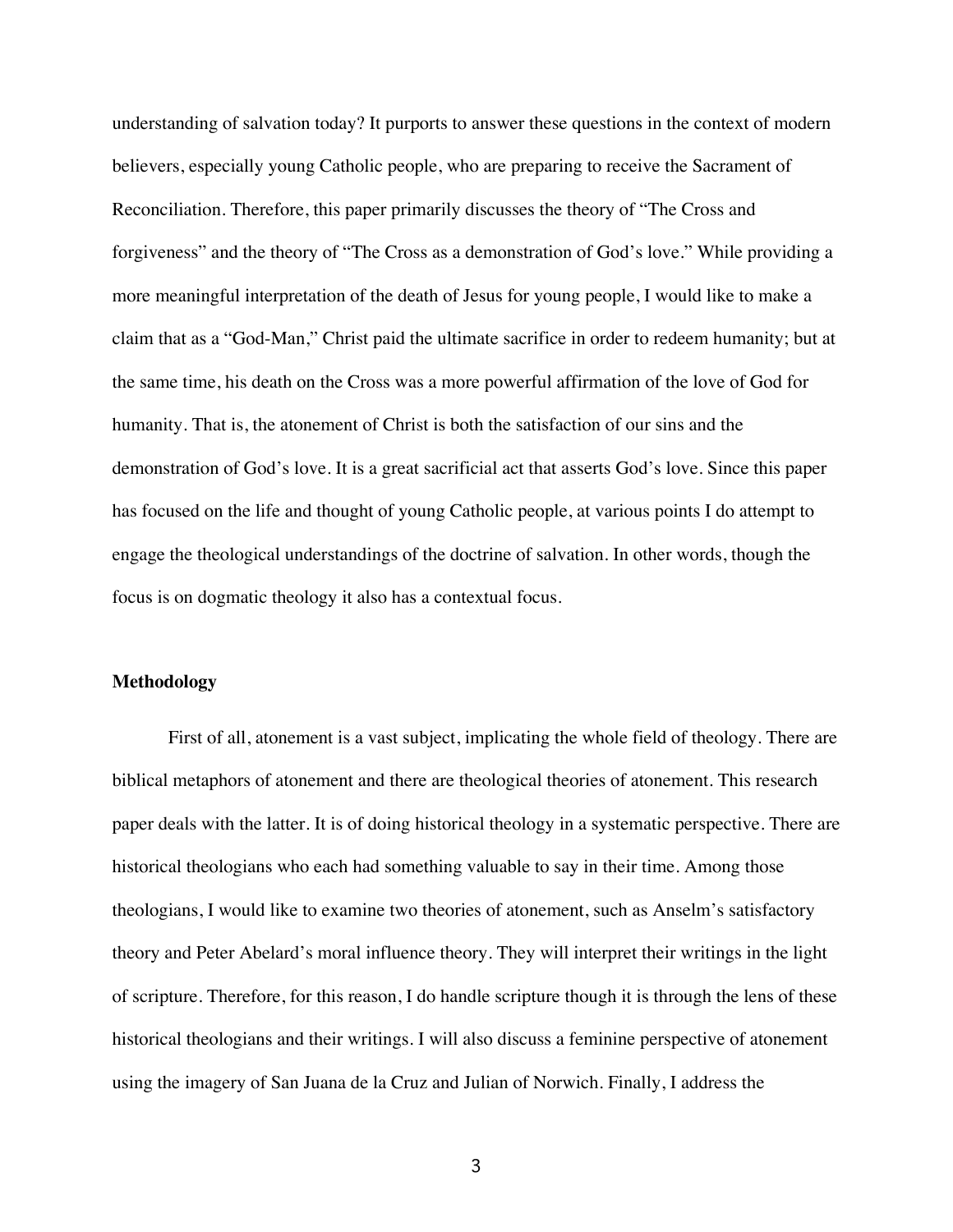Sacrament of Reconciliation, where the sinner enjoys the forgiveness of sins and the gift of divine love. Ultimately, I argue that dying to sin and rising to new life in the Sacrament of Reconciliation has its foundation in the atonement of Christ's suffering and death. This atonement is best understood for young people as "atonement of love," an Anselmian and Abelardian that is expressed through feminine imagery of God as a mother always caring, loving, embracing, sacrificing and willingly suffering for her children.

This research paper is divided into four chapters. The first chapter defines the term "atonement" and discusses the "satisfaction theory" of Anselm. It addresses the question raised concerning the atoning significance of the crucifixion: What does the death of Jesus mean with regard to human sinfulness? That is to say, it discusses how to understand the manner in which the forgiveness of human sins is related to the death of Christ on the Cross. The second chapter studies the Cross as a demonstration of God's love. In the view of Peter Abelard's "moral influence theory," this section explains why and how Christ's death is to be understood as a demonstration of the love of God. It explores how the incarnation of Christ and his death represents a powerful affirmation of the love of God for humanity. The third chapter analyses the "maternal imagery" of Juana de la Cruz and Julian of Norwich's reflection on the Passion of Christ through a feminist perspective. While critically evaluating these theories, the fourth chapter addresses how the Sacrament of Reconciliation itself can be renewed through the atonement theology, which holds together Anselm, Abelard and feminist theology. With these considerations in mind, this paper proceeds to define further to that stage called "atonement."

4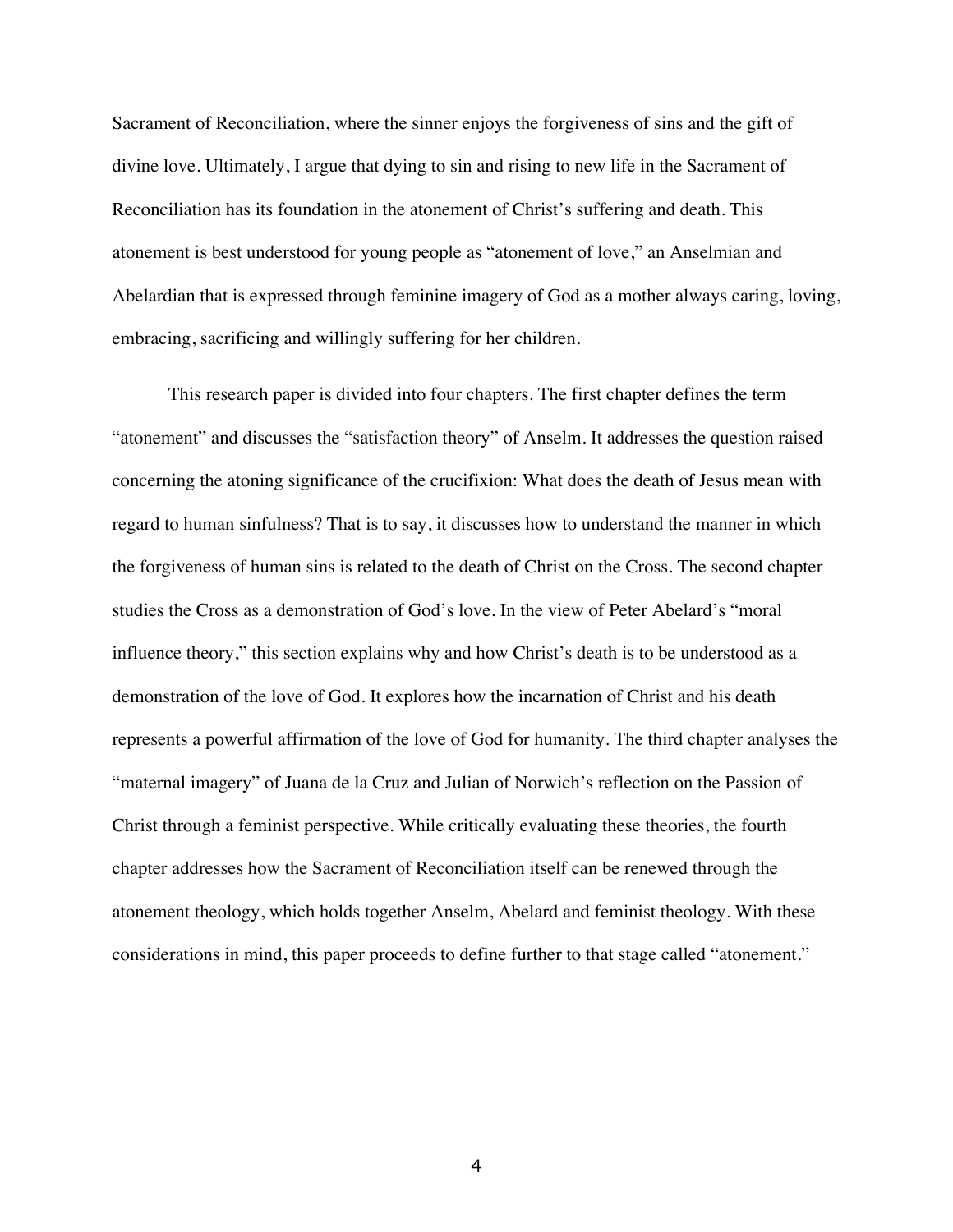#### **Chapter 1**

#### **Christ's Death on the Cross - For the Forgiveness of Human Sins**

I believe in one Lord Jesus Christ, the Only Begotten Son of God… For us men and for our salvation he came down from heaven, and by the Holy Spirit was incarnate of the Virgin Mary, and became man. For our sake he was crucified under Pontius Pilate, he suffered death and was buried. $\frac{4}{1}$ 

Though the Nicene Creed is ecclesial, it is primarily soteriological. The Christian doctrine of salvation focuses on Jesus Christ as the redeemer and savior of the world. During the first few centuries, the scholars of the early Church began to elaborate the doctrine of atonement. They were trying to clarify and safeguard the Church's teachings. At this point, the Christian tradition claimed that the passion and death of Jesus were central to the whole process of salvation. Therefore, every Christian solemnly proclaims his/her faith in Christ as savior and redeemer: Christ died on the Cross for the salvation of the whole humanity. Though it is a matter of faith, basic questions arise: Why did Jesus have to die on the Cross? What is the atoning value of the death of Jesus? While seeking solutions to these questions, no simple answer can be given at this stage. The reason for this is because of the concept of suffering and death of Jesus is expressed in a variety of ways, and is not confined to any one particular technical phrase. Because of this, it is now time to pursue the inquiry more precisely about the origins and exact meaning of the formulae employed to speak of the death of Jesus.

<sup>4</sup> *The Nicene Creed*: It is a Symbol of Faith widely used in Christian liturgy. It is called Nicene, because it was originally adopted in the city of Nicaea by the First Council of Nicaea 325. In 381, it was amended at the First Council of Constantinople, and the amended form is referred to as the *Nicene* or the *Niceno-Constantinopolitan Creed.*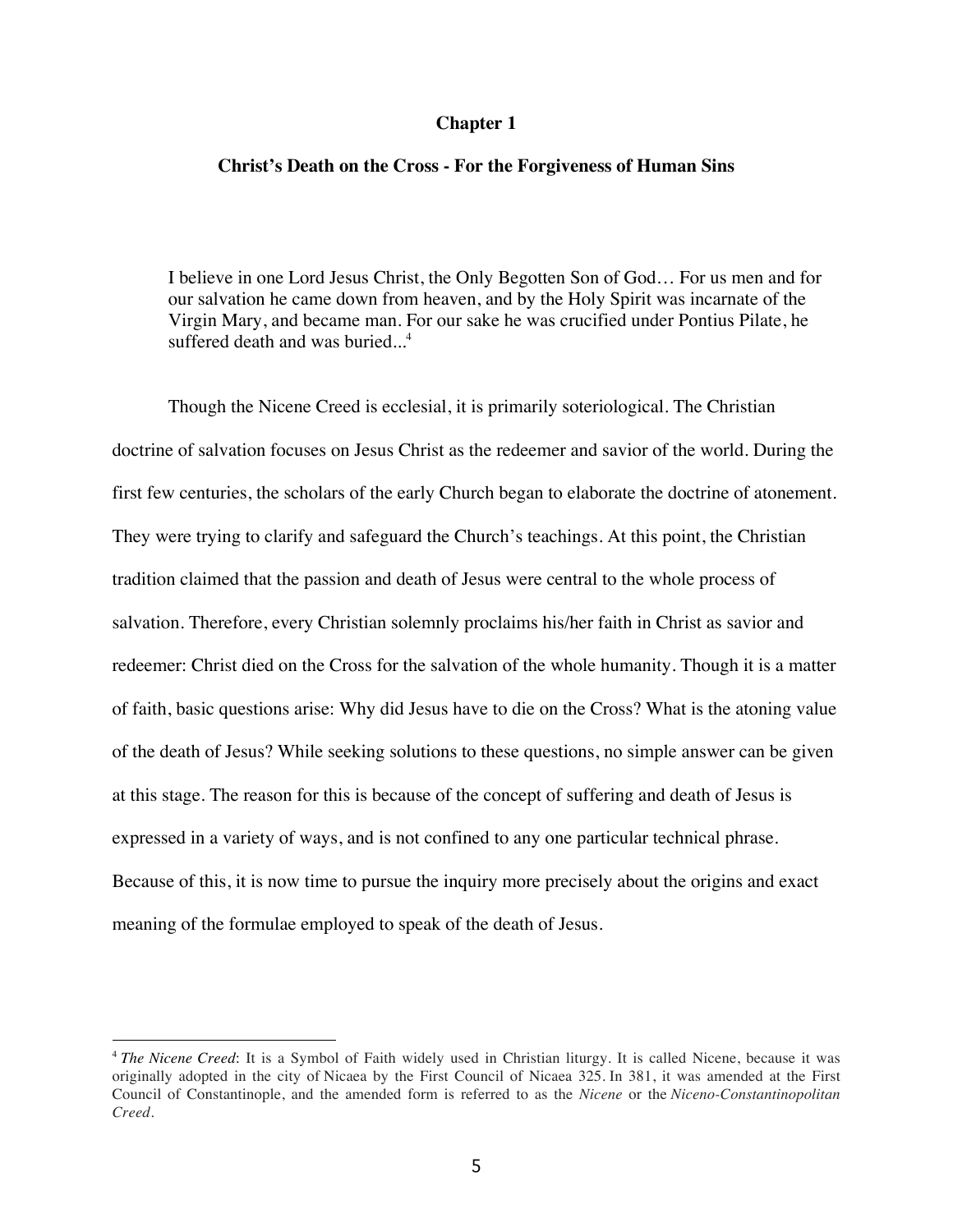#### **Defining: At – one – ment**

To begin with, what exactly is meant by the atonement? Briefly, it can be described as the restoration of a reciprocal relationship of love between God the Father and the human race. In addition, Michael Winter explains, "The individuals who enjoy this privileged relationship are recast interiorly so that they can respond to this love through their lives."5 Absolutely, it may lead them into lives, which are inspired by the love of God and love of neighbor. Behind the simple statement lies the whole theology of grace. As a doctrine, atonement is an attempt to answer certain types of questions that arise from a Christian way of telling the story of divinehuman relations. Hence, atonement is a generic term, concerning a wide variety of possible soteriological understandings.

Etymologically, "atonement" seems to come from the composition of its literal parts: "atone-ment," meaning to cause two parties to be united or to bring together that which was separated. The earliest usage of the word by Thomas More in 1513 may treat it as the price paid to bring about reconciliation. Perhaps the other 16th century usages seem to explain it as the fact of reconciliation itself, as that which was accomplished by some work or payment.<sup>6</sup> It expresses the idea that the way has been cleared for humans to enter into the desired fellowship with God. In Christian theology, "atonement" means the act of God in human history to re-establish the relationship between God and man by dealing with sin. In other words, "atonement" means "reconciliation." That is, God became "at one" with humanity, so that humanity might become truly "at one" with him, and with one another.<sup>7</sup> The Scottish theologian John McLeod Campbell says, "Atonement is to be regarded as that by which God has bridged over the gulf which separated between what sin had made us, and what it was the desire of the divine love that we

<sup>5</sup> Michael Winter, *The Atonemen*t, 2.

<sup>6</sup> Johnson, *Patristic and Medieval Atonement Theory*, 9.

<sup>7</sup> Michael Evans, "A Prologue to a Theology of the Atonement," *Wiley* 77, no. 903 (April 1996): 188.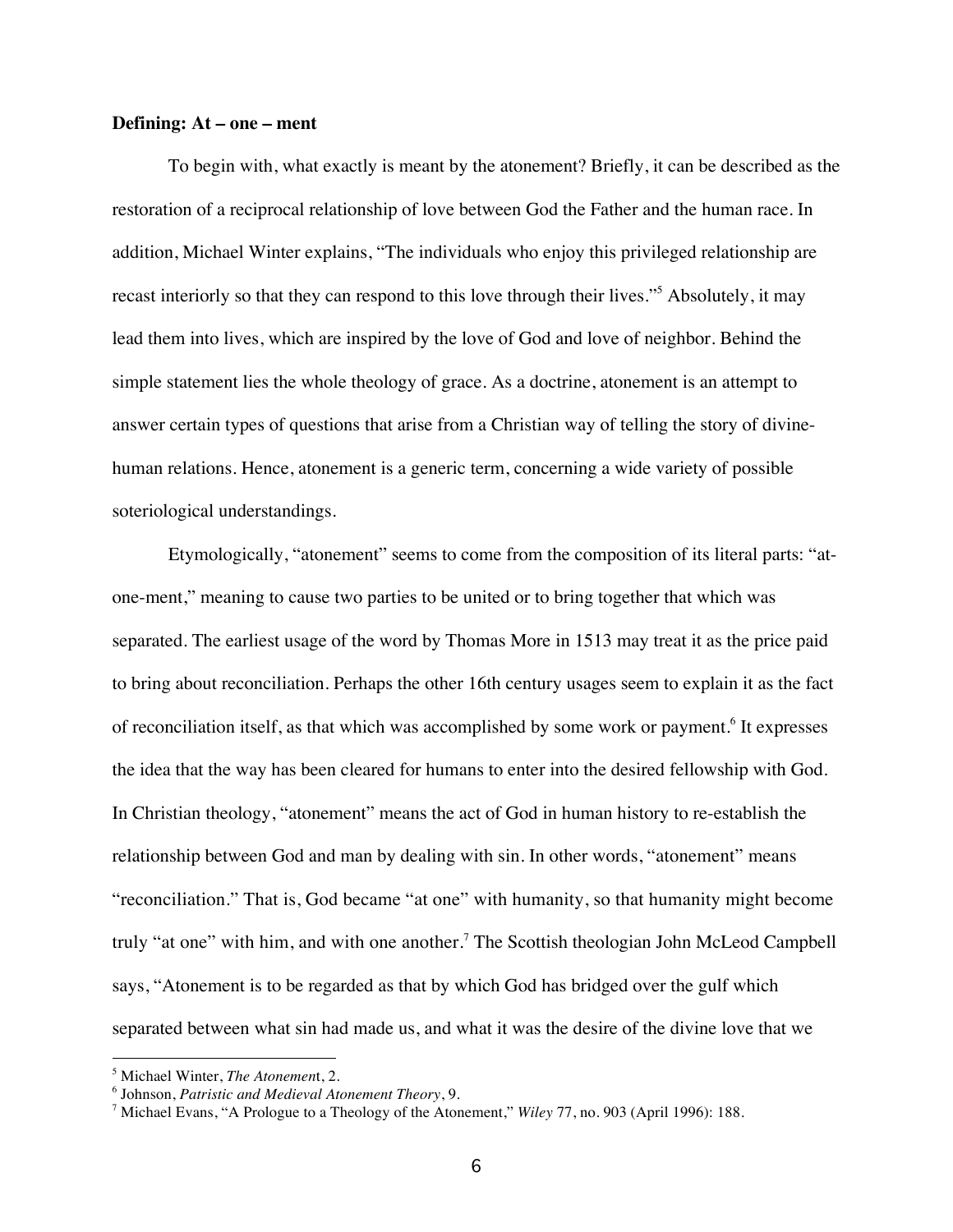should become."8 Therefore, atonement is the work that Christ came to accomplish. In other words, atonement focuses on the end result, the unity between the two parties involved or to a state of a right relationship between them. Hence, whatever Christ did and for whatever reason, the desired result was known as "atonement."

Thus, the role of atonement as a doctrine is to account for how the problem between God and humanity is overcome. Taking into this account, the concept of atonement brought out the variety of great intellectual approaches within the Christian tradition. Hence, there were different understandings on the work of Christ. These different theological viewpoints paved the way for the different theories of atonement. In consideration of this view, this chapter focuses on Anselm's "satisfaction theory," one of the dominant atonement theories today, and developments of Anselmian atonement theory.

#### **The Content of** *Cur Deus Homo*

Anselm's book *Why God Became Man* has an enormous influence in the history of the doctrine of atonement and has caused many responses. Anselm (1033-1109) is a great contributor to atonement theory, which is impossible to ignore. James Denney described the work as "The truest and greatest book on the atonement that has ever been written."<sup>9</sup> His book is the first ever sustained treatment of the subject of atonement and the first ever attempt to articulate the work of Christ in a rational and comprehensive way.<sup>10</sup> In this longest sustained piece of argumentation about atonement, Anselm discusses by what logic or necessity did God become human. The starting point that is more true to Anselm is the Chalcedonian Christ, the God-Man, and the need to explain this is a way that preserves God's freedom to act how he

<sup>8</sup> Alister E. McGrath, *Christian Theology: An Introduction* (West Sussex, UK: Blackwell Publishing Ltd, 2011), 315.

<sup>9</sup> Ben Pugh, *Atonement Theories: A Way Through the Maze* (Oregon: Cascade Books, 2014), 45.

<sup>&</sup>lt;sup>10</sup> Ibid., 45.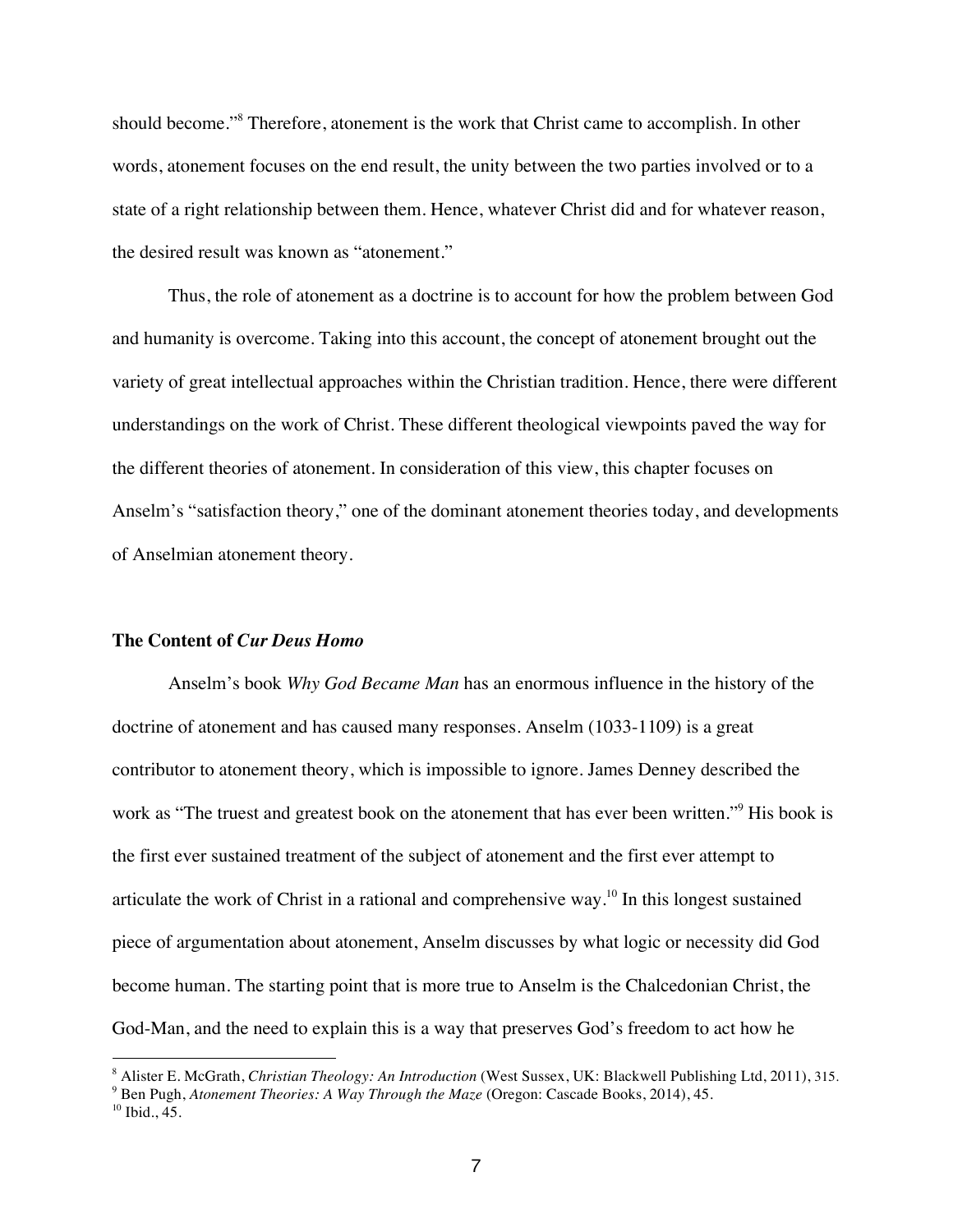chooses. He further examines Jesus' sacrificial death as to restore life to the world. He also explains why Christ willingly did it, while he could have done this by some other persons. In his *Cur Deus Homo,* Anselm explains that Jesus laid down his life to suffer death in order to bring "salvation," as the gift of his life surpassed all sins of humanity.<sup>11</sup>

At this point of "salvation," Anselm's approach to this theory of atonement is of the "Cross and forgiveness." It is centered on the idea that the cruel death of Christ provides the basis by which God is enabled to forgive sins of the world. It describes how human beings were reconciled to God by his forgiveness. It refers to the forgiving or pardoning of sins through the death of Jesus on the Cross, which made possible the "reconciliation" between God and his creation. Is it a unique event in which the crucified Jesus vicariously bore the divine judgment against the human sin? Anselm was dissatisfied with the historical "*Christus Victor*"12 (Christ the Victor) approach, which was based on highly questionable assumptions about the "rights of the devil." For him, the Christ Victor theory gave the devil far too much power. Hence, Anselm gave a different answer, "Jesus' life was paid as a ransom not to the devil, but to God."13 His emphasis falls totally upon the righteousness of God.

Developing this theory, Anselm proposed his argument for the necessity of the incarnation of Christ. According to him, salvation is a debt paid by Jesus, the God-Man to the Father on behalf of the human being. For him, salvation is confined to "religious" sphere.<sup>14</sup> It further examines the questions, such as who is Jesus Christ? What is salvation? How are we

<sup>11</sup> Anselm, *Cur Deus Homo - Why God Became Man*, trans. Joseph M. Colleran (San Bernardino, CA: Beloved Publishing, 2014), 116.

<sup>&</sup>lt;sup>12</sup> *Christus Victor* (Christ the Victor): The theory of atonement known as, *Christus Victor* ("Christ the victor") was the classic view held in the early church. It has at its center continuous divine action: from beginning to end, atonement is the act of God through Christ, in which the powers of sin, death, and the devil are overcome, and the world is reconciled to God. Paul's statement that "In Christ God was reconciling the world to himself (2 Corinthians 5:19)" epitomizes this view. It assumed a narrative of conflict between God and the powers of evil, sin, and death, in which God triumphs over these powers.

<sup>13</sup> Anselm, *Cur Deus Homo*, 146.

<sup>&</sup>lt;sup>14</sup> Ibid., 116.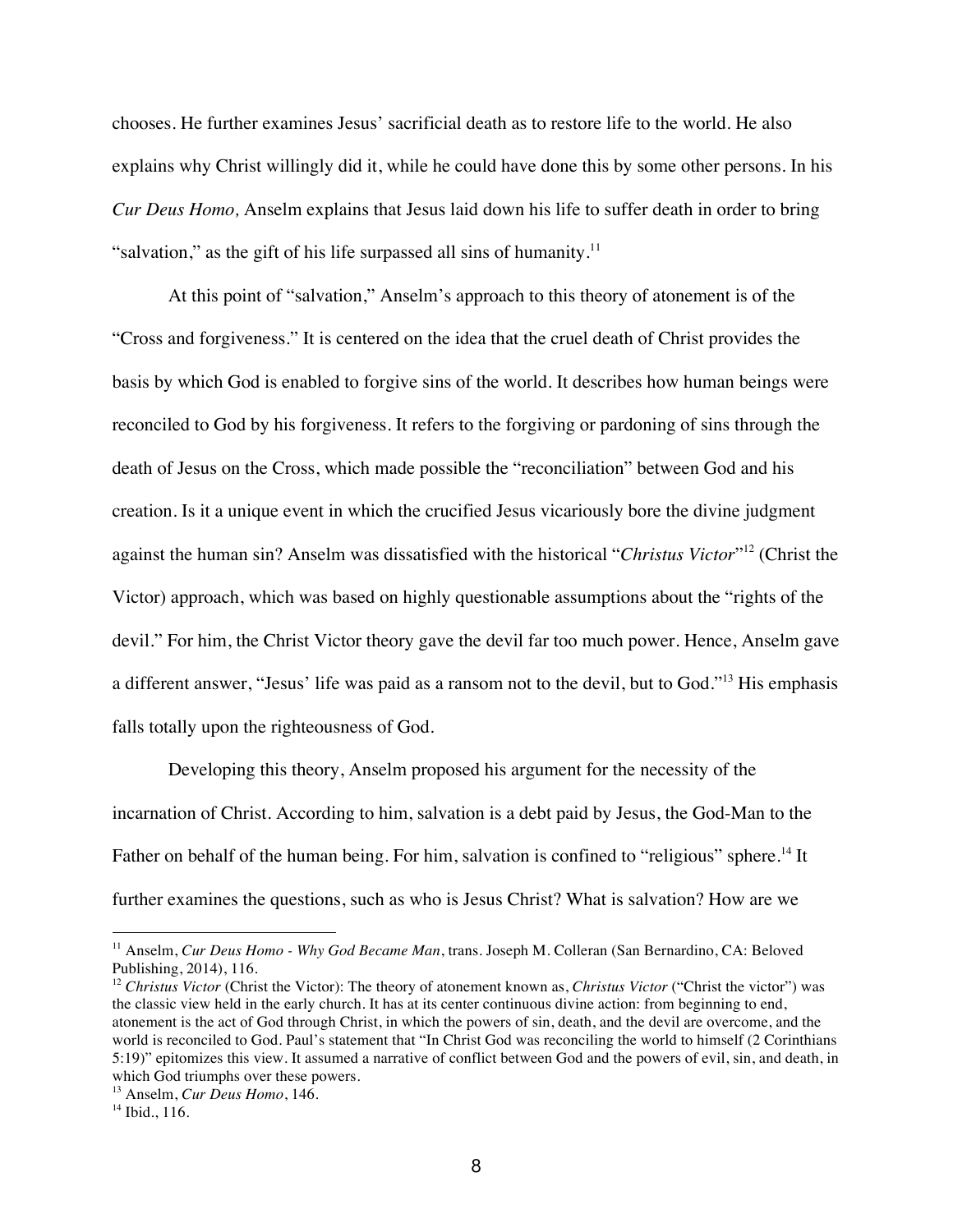saved? Why should Christ save us? If it is in Jesus, how did his life, death and resurrection save us? By discussing these questions, Anselm explores the necessity of the incarnation and the saving potential of the death and resurrection of Jesus Christ.

#### **The Necessity for a Perfect God Becoming Man: God-Man**

Why did God become human? Why should Jesus, the God-Man die? What is the meaning of the death of Jesus on the Cross? While discussing about Jesus and salvation, Anselm speaks about the necessity for a perfect God becoming Man. The argument goes as follows: We have all robbed God of the honor that is due to him. In order for that honor to be fully repaid, something greater than all creation needs to be offered to God in compensation, because our situation is that serious.

He who does not render this honor, which is due to God, robs God of his own and dishonors him; and this is sin. Moreover, so long as he does not restore what he has taken away, he remains in fault; and it will not suffice merely to restore what has been taken away, but considering the contempt offered, he ought to restore more than he took away. 15

Since it was humanity who stole from God, it should be humans who return to God. Therefore, no other than a human could make satisfaction. But a human could not do it because of inability.<sup>16</sup> That is to say, for him, human nature was made holy to enjoy eternal blessedness. This blessedness requires the perfect and voluntary submission of man's will to God. But the whole human race has failed, and refused to make this submission. This compensation must only be made by a human person. No one must pay it for him, because that would be unjust.<sup>17</sup> In this situation, no member of the human race can restore the lost blessedness. By this absence

<sup>15</sup> Anselm, *Cur Deus Homo,* 34.

<sup>&</sup>lt;sup>16</sup> Ibid., 76-77.

<sup>&</sup>lt;sup>17</sup> Ibid., 84-88.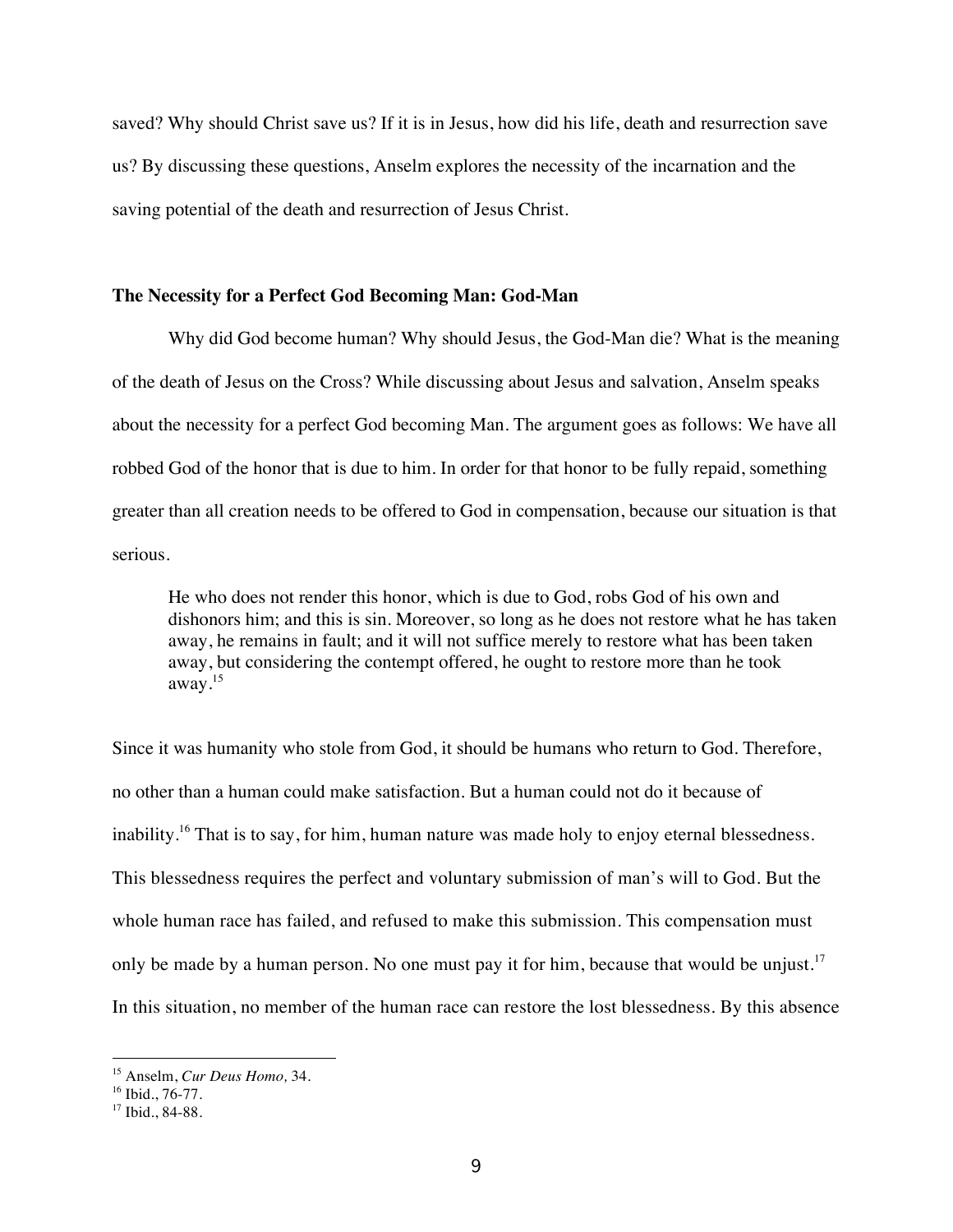of eternal aid, the whole human race has permanently lost the blessedness for which it was created.<sup>18</sup> So, what is the better solution? Who has the power to make this compensation? Consequently, only man ought to make this satisfaction, but only God can, who alone has the means to pay it. The answer is a God-Man. The conversation between Anselm and Boso explains the fact.

Anselm: Therefore none but God can make this satisfaction. Boso: So it appears. Anselm: But none but a man ought to do this, otherwise man does not make the satisfaction. Boso: Nothing seems more just. Anselm: If it be necessary, therefore, as it appears, that the heavenly kingdom be made up of men, and this cannot be effected unless the aforesaid satisfaction be made, which none but God can make and none but man ought to make, it is necessary for the God-

Man to make it. $^{19}$ 

This is the starting point of his argument. So, Anselm establishes a God-Man who is

necessary for human's salvation. By the device of holding that rational nature, it was made to

attain perfect happiness, a state possible only when the proper relation between God and

rational creatures exist. A member of Adam's race must make this satisfaction to secure the

possibility of man's happiness, which must be achieved if God's plan to create man for

happiness is to succeed, a necessary occurrence.<sup>20</sup> According to Anselm,

If the race of Adam be reinstated by any being not of the same race, it will not be restored to that dignity which it would have had, had not Adam sinned, and so will not be completely restored; and besides, God will seem to have failed of his purpose, both which suppositions are incongruous: It is, therefore, necessary that the man by whom Adam's race shall be restored be taken from Adam.<sup>21</sup>

<sup>&</sup>lt;sup>18</sup> R.W. Southern, *Saint Anselm: A Portrait in a Landscape* (New York: Cambridge University Press, 1990), 206.<br><sup>19</sup> Anselm, *Cur Deus Homo*, 91.

<sup>&</sup>lt;sup>20</sup> Steven S. Aspenson, "In Defense of Anselm," *History of Philosophy Quarterly* 7, no. 1 (January 1990), 37. <sup>21</sup> Anselm, *Cur Deus Homo*, 95.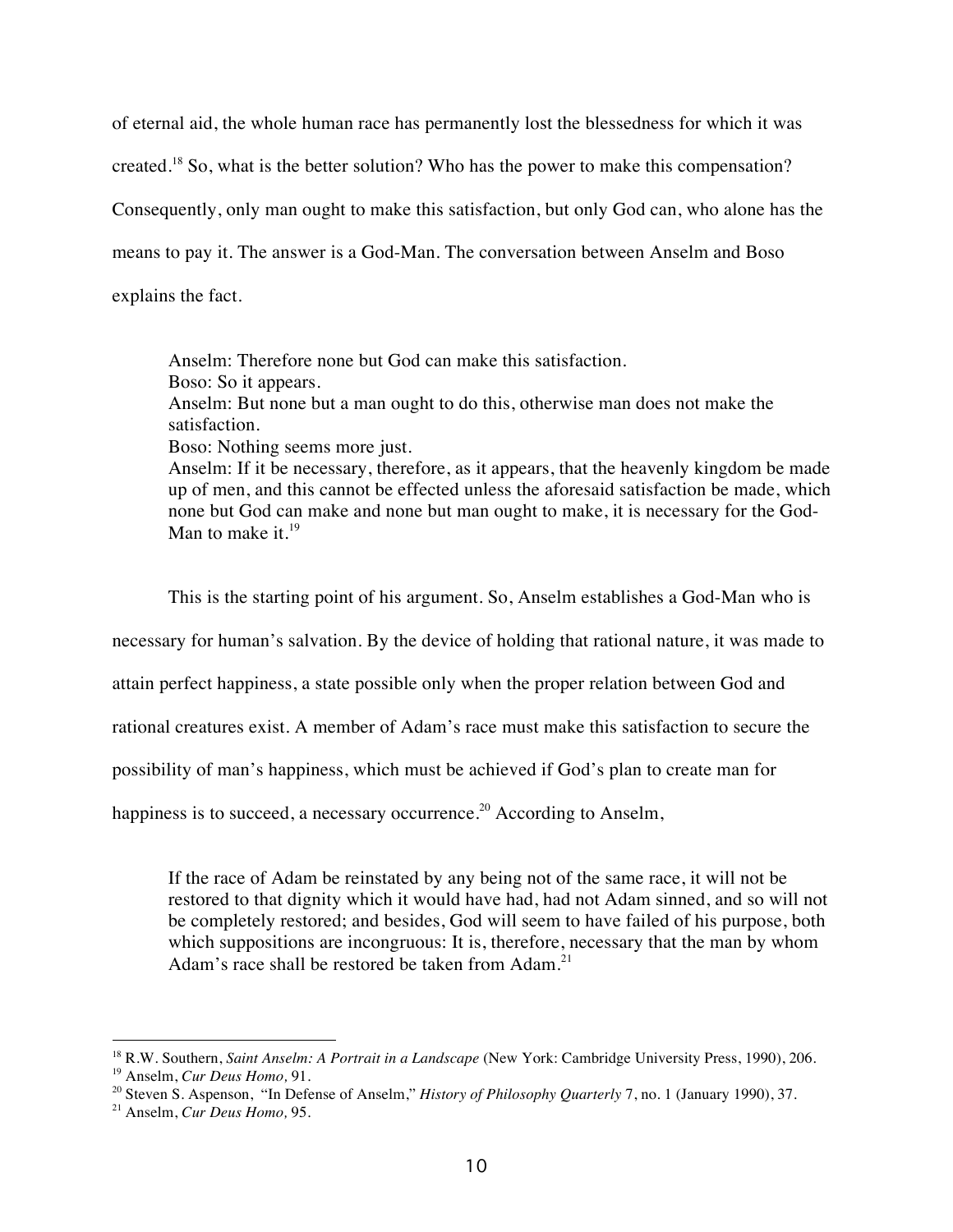In light of this, Athanasius also holds that the salvation of man must all be of God, otherwise man is not saved.<sup>22</sup> Thus, it is clear that in order to rescue the human race, the Son of God desired his own death on the Cross. He, then, preferred to suffer, rather than see the human race being lost.<sup>23</sup> Therefore, Christ, the God-Man in his death on the Cross "atoned" for the sins of humanity in such a way that God is satisfied and reconciliation is accomplished for the whole humanity. Why did Christ allow himself to be killed? It is because of what he came to do. He came to offer something to God, on our behalf, that could be sufficiently valuable to make recompense for sin.<sup>24</sup> Christ had not sinned, he did not have to die. But he still chose to die, and that gave him something to offer God, freely and voluntarily, that was equal to the magnitude of our sin. It was not just his life that he gave, but rather, he gave his whole person. He thus offered himself more than enough to satisfy divine justice. According to Anselm,

No man except this one ever gave to God what he was not obliged to lose, or paid a debt he did not owe. But he freely offered to the Father what there was no need of his ever losing, and paid for sinners what he owed not for himself. Therefore he set a much nobler example, that each one should not hesitate to give to God, for himself, what he must at any rate lose before long, since it was the voice of reason; for he, when not in want of anything for himself and not compelled by others, who deserves nothing of him but punishment, gave so precious life, even the life of so illustrious a personage, with such willingness. $25$ 

Since that person is divine as well as human, it is of the necessary magnitude to counterbalance sin. Since the value of what is given is determined by the honor of the giver, and he is God, his death is infinitely valuable. Therefore, it satisfies for infinitely many possible offenses against God. At this point, Anselm concludes that by the infinite value of the death of Christ, no debt remains, and all is well.<sup>26</sup>

<sup>22</sup> Ben Pugh, *Atonement Theories,* 57.

<sup>&</sup>lt;sup>23</sup> Anselm, *Cur Deus Homo*, 26.<br><sup>24</sup> Ibid., 115.

<sup>25</sup> Anselm, *Cur Deus Homo*, 138.

 $26$  Ibid., 38-140.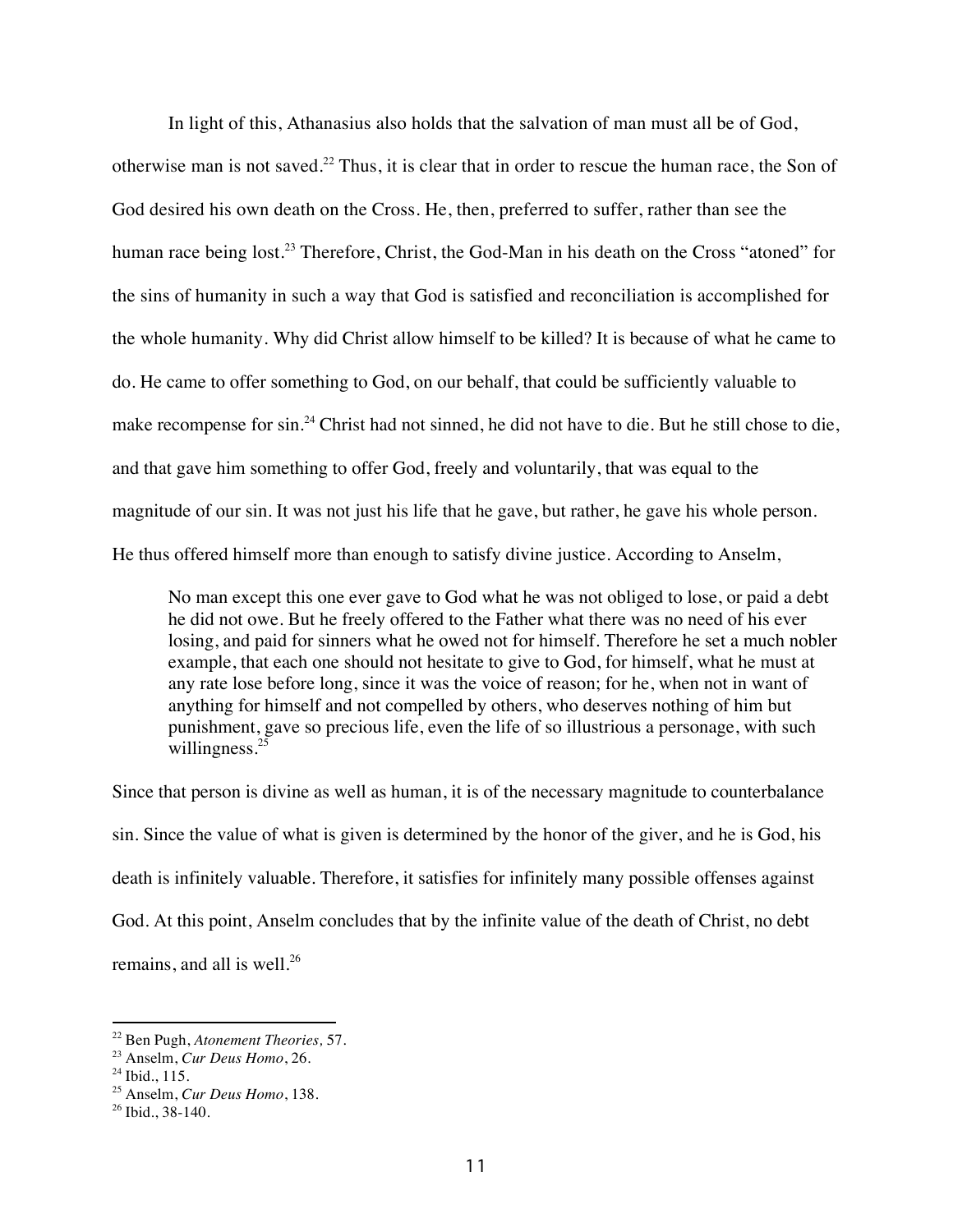#### **The Necessity for Christ to Die**

Perhaps of greatest significance is that Anselm answers the significant question of "Why?" Why was it necessary for Christ to die? God is understood to be both loving and just, and both to an infinite degree. God must maintain who He is in the face of human sin. His love for the sinner and his righteous hatred of sin must both be maintained, so that God is "just and the justifier of the one who has faith in Jesus. Anselm is probably right in saying that the whole humanity does not fully understand how serious an issue sin is to a holy God. Neither do they fully understand the full extent of his love for them.<sup>27</sup>

At the point of necessity of Christ's death, Anselm argues that Christ's great sacrifice earned a reward, that at the end, the sin was remitted as a reward to Christ. His atoning death was not humanity's payment to God in exchange for being spared the penalty of sin, but Jesus himself was God's personal gift to them. According to Anselm, Jesus was the one who God graciously provided for the sake of their salvation. He was the one through whom God extended mercy and forgiveness of sins in order to cleanse humanity from impurity and reconcile them to himself.<sup>28</sup> This is the very idea expressed by Paul in his message of the Cross: Jesus' life and death, signified and offered "in his blood," is God's gracious gift for the justification. In Anselm's thinking, Christ offers himself to God as an equivalent to the punishment of sinners. In his understanding, the action is from God-Man (Christ) to God.<sup>29</sup> Within Anselm's logic, it is the very fact that God is not demanding this self-giving death from his Son that makes it meritorious. It merits an overflow of reward and blessing, which he having no need of, distributes to his

<sup>27</sup> Ben Pugh, *Atonement Theories*, 58.

<sup>28</sup> Anselm, *Cur Deus Homo*, 117.

 $^{29}$ Ibid., 57.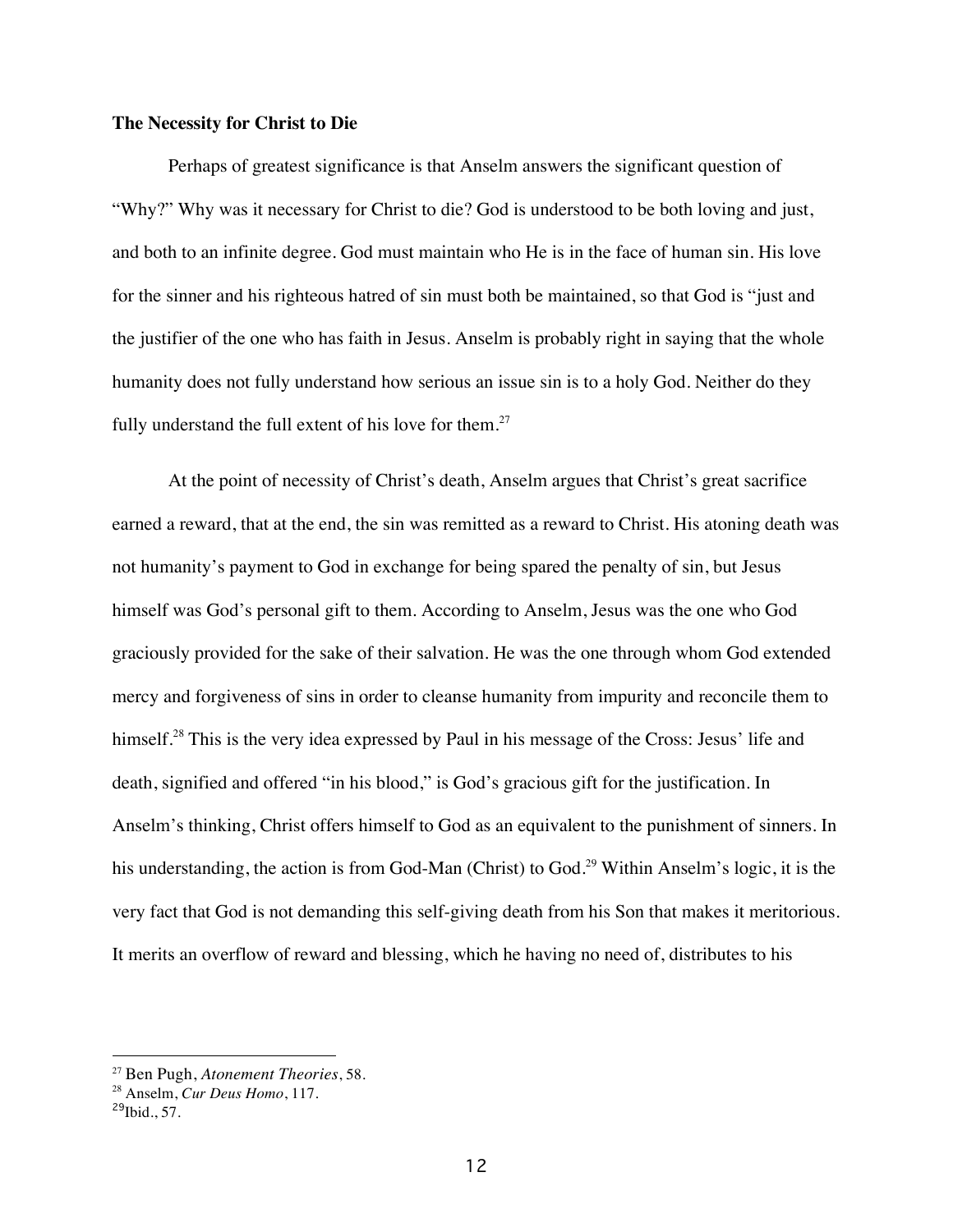people.<sup>30</sup> Thus, Anselm concludes that God couldn't forgive sins by any mechanism whatever if satisfaction hasn't previously been offered. Therefore, Christ's death is satisfaction for our sins. At this point, Steven S. Aspenson would say, "By setting an example to men of how steadfastly one should honor God in how He honored God, by going beyond the call of duty. Though it caused His death, that is, by crucifixion, Christ honored God to an extent, which could not have been justly required of Him."**<sup>31</sup>** We have seen that, given Anselm's understanding, the incarnation of God the Son is necessary for payment of the societal debt of Adam's race, and thereby restoring people, while God's mercy is extendable only to those who, seeing their guilt, that is, personal debt, do whatever is required to attain forgiveness.<sup>32</sup> In this light, Anselm's term debt as "social debt" explores the social context of his time?

#### **The Social Context of Anselm's Theory**

In the 11th century with the disappearance of paganism the phenomenon of sacrifice was unknown to ordinary experience. At this period, serious attempts were made to give a rational answer to a perennial question as to why Jesus died. There were a series of questions in the theological discussion, such as whether his death was a sacrifice, and how it effected the reconciliation between the human race and God the Father. The majority of the Church Fathers followed a theory that stressed the redemptive work of Christ as a victor over devil. However, Anselm's theory put forward a solution to the question, which was widely accepted as a forensic explanation of the atonement. It has had widespread influence ever since it was first propounded in the early Middle Ages. According to Michael Winter, Anselm's solution to the problem of

 $30$  Ibid.<br> $31$  Steven S. Aspenson, "In Defense of Anselm," 36.

<sup>32</sup> Anselm, *Cur Deus Homo*, 94-95.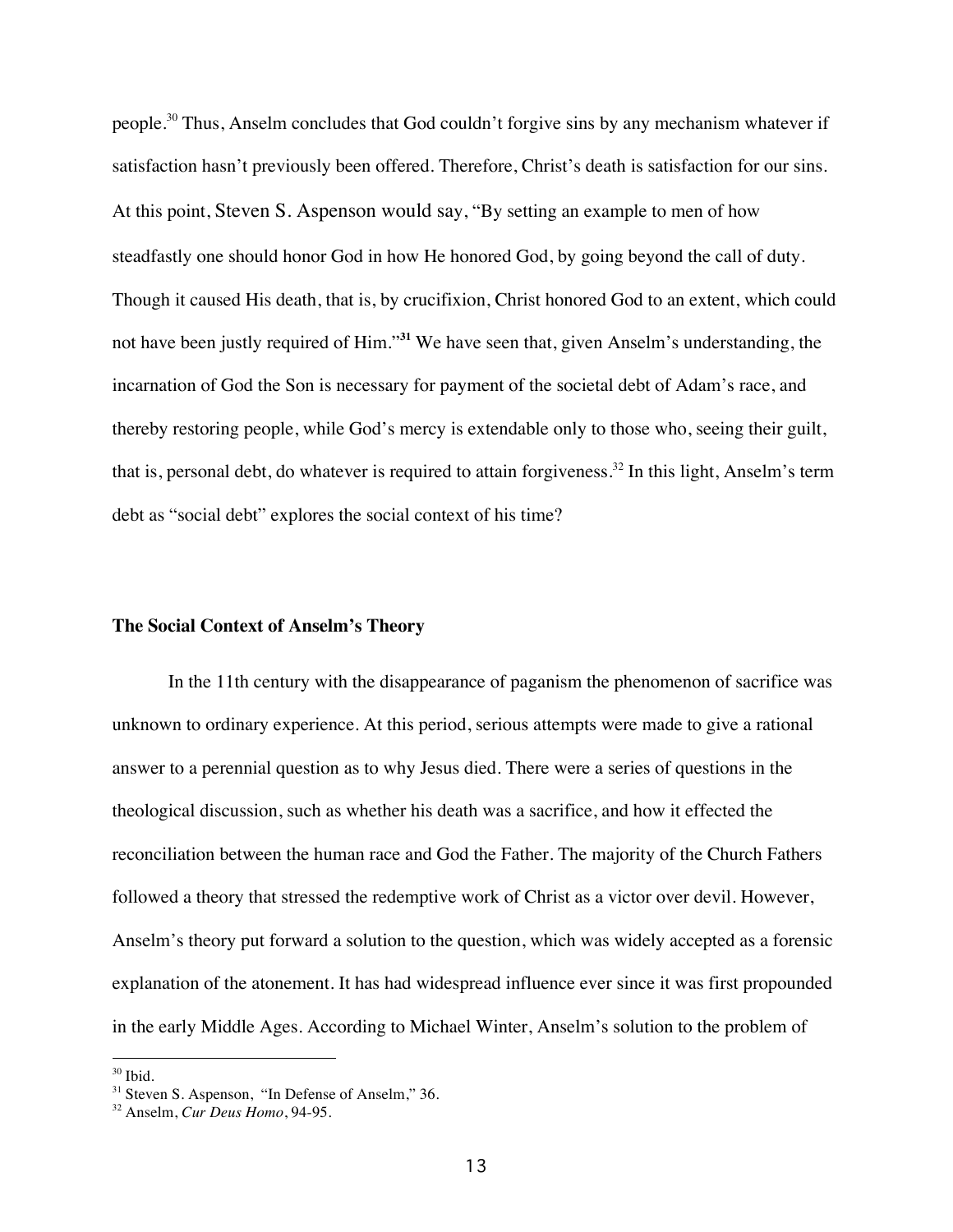Christ's death and humanity's reconciliation is basically an analogy of the situation of a medieval peasant insulting a king.<sup>33</sup> Reconciliation would not be achieved until satisfaction had been made for the affront to the king's honor. Anselm argued that since Jesus was the Son of God, his death had a moral value, which was literally unlimited. To be precise it was not so much the death, as the moral excellence of the liberator's love and obedience in accepting the cruel death, which constituted an act of infinite homage to the Father. Thanks to the reality of the incarnation Jesus was authentically a member of the human race, which was henceforth, on balance, more pleasing than displeasing to God. Therefore, the Father could now welcome back his wayward children without patching up a fictitious reconciliation by merely turning a blind eye to their sins. Indeed to have condoned such wickedness would have been unfitting for a just and all-wise God.<sup>34</sup> Thus did Anselm present his solution to the vexed question as to why Christ died on the Cross. It basically provided a relational answer to the fundamental questions as to the purpose of the death of Jesus and its causal role in the moral liberation of the human race. Hence, Anselm's atonement theory arises in relation to the social context that he was preaching and teaching in the  $11<sup>th</sup>$  century. Hence his atonement theory was accepted so widely in the Western Church as to obscure the older patristic theory. His theory had great influence in the history and still make significant advance in its understanding of Christ's death and his forgiveness.

#### **Jesus' Death: Forgiveness of Sins and Progress Understanding**

Anselm insisted that God is totally and utterly obliged to act according to the principles of justice throughout the redemption of humanity. This approach made an important advance in

<sup>33</sup> Michael Winter, *The Atonemen*t, 63.

 $34$  Ibid., 64.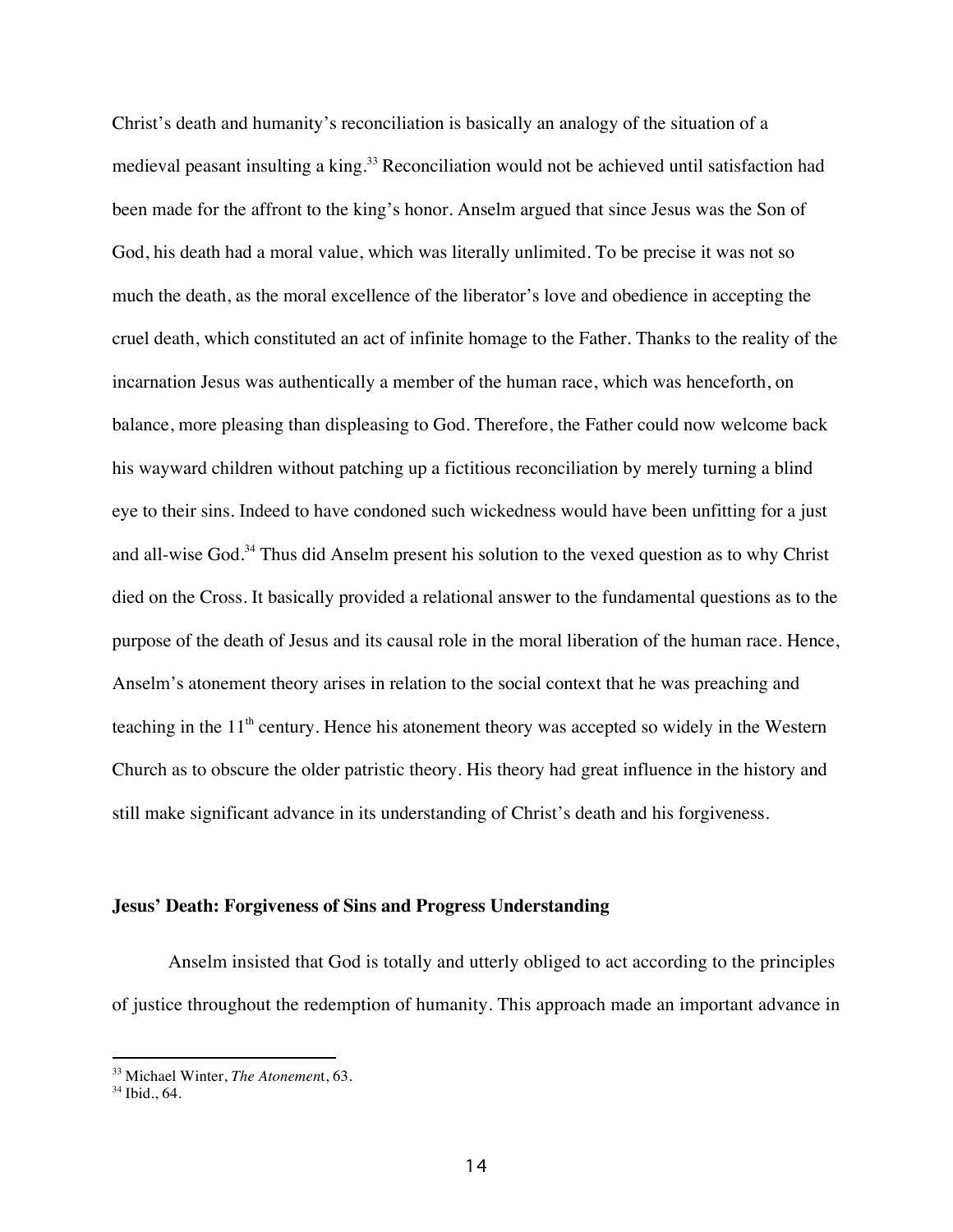the understanding of Christ's death as God's forgiveness for human sin. In taking up Anselm's reflections as a foundation, and keeping it as an appropriate model for God's forgiveness of human sin, in the 16th century, three main models came to be used to understand the manner in which the forgiveness of human sins is related to the death of Jesus. The three main advance models are as follows:

#### **The Model of Representation**

This model speaks about Christ as the covenant representative of humanity. This covenant theology is seen in its most fully developed form in New England Puritanism during the 18th century. According to this model, through faith all believers come to stand within the covenant between God and humanity. Christ's death on the Cross is understood as a covenantal act. Therefore, all that Christ has achieved through the Cross is available on account of the covenant. Christ, by his obedience upon the Cross, represents his covenant people, winning benefits for them as their representative. By coming to faith, individuals come to stand within the covenant. And this way, they share in all its benefits, specifically the full and free forgiveness of our sins, won by Christ through his suffering and death on the Cross. It paved a way for the new understanding and development of covenant theology. According to this model, Adam was humanity's representative under the old covenant of works, but now Christ has become our representative under the new covenant of grace.<sup>35</sup> In other words, through the Cross, God aims to restore the rightness of the world by rightful means. We the sinners are brought back to the covenantal relationship with God. By Christ's death on the Cross for the forgiveness of our sins we are reunited with God. It is an act of reconciliation with God by Christ's representation on our behalf. That is the central theme of Anselm's doctrine of atonement.

<sup>35</sup> McGrath, *Christian Theology,* 328.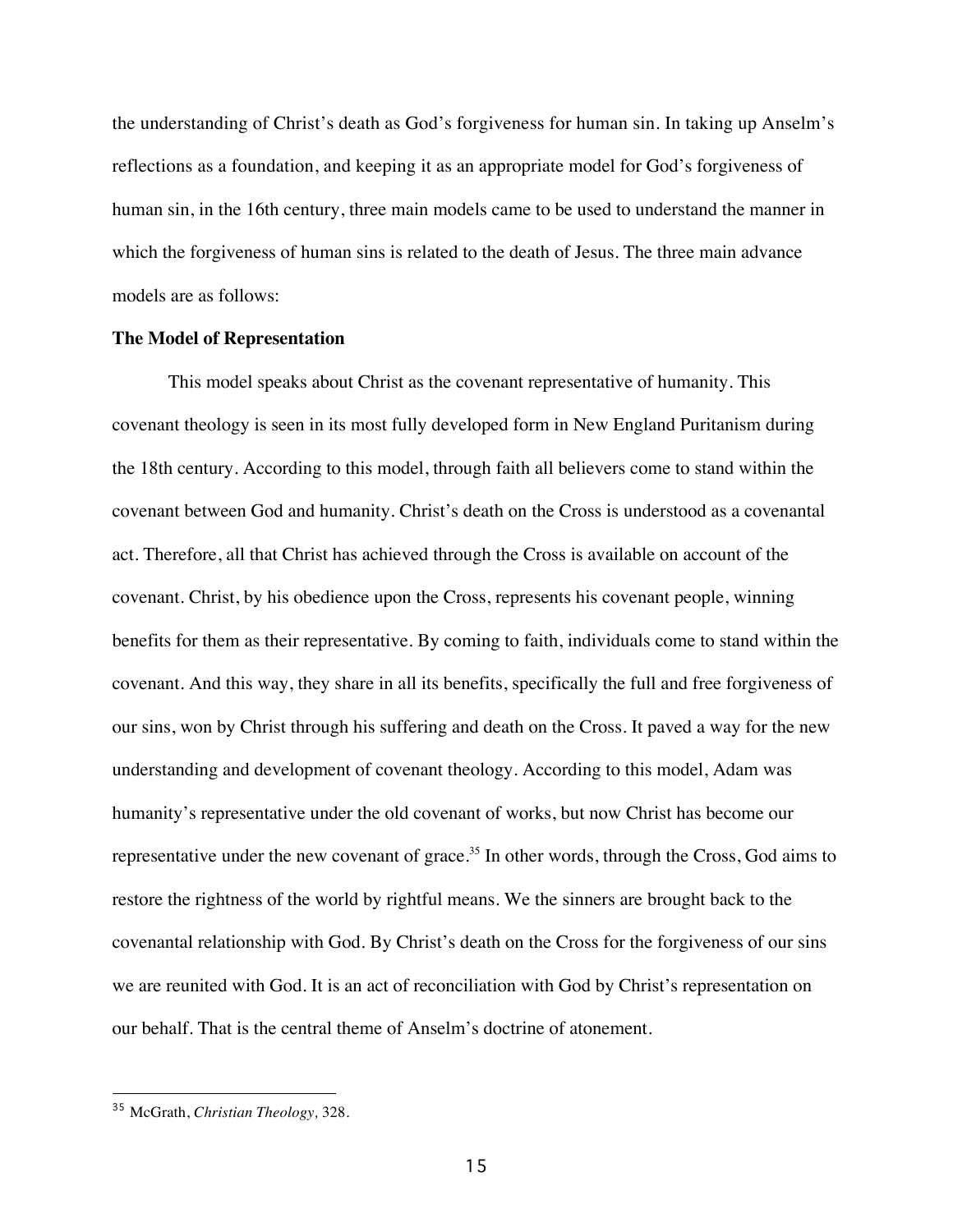### **The Model of Participation**

The New Testament leaves no doubt that atonement is accomplished through the believer's participation with the Lord in his death rather than merely by Christ's death on the cross. This model describes the faithful participating in the resurrection of Christ. Through faith, the believers participate in the risen Christ. They are in Christ, and they are caught up in him, and share in his risen life. As a result of this, they partake in all the benefits won by Christ, through his death on the Cross. One of those benefits is the forgiveness of sins, in which they join through faith.<sup>36</sup> Hence, participation in Christ entails the forgiveness of sins, and sharing in his righteousness. As McGrath quotes from the New Testament scholar E. P. Sanders, "The prime significance which the death of Christ has for Paul is not that it provides atonement for past transgression, but that, by sharing in Christ's death, one dies to the power of sin or to the old aeon, with the result that one belongs to God. The transfer takes place by participation in Christ's death."<sup>37</sup> This idea is central to Luther's soteriology too. Therefore, in some way, faith unites us to Christ, and enables us to participate in his attributes. In this model, again Anselm's understanding of forgiveness of sins is reaffirmed as a "divine gift" to the faithful who keeps his faith in the risen Christ.

#### **The Model of Substitution**

Substitutionary–atonement is a broad category. Many models of the atonement are "substitutionary" in the sense that they portray Jesus as having taken our place or having done something for us that we are unable to do for ourselves. Christ is understood here to be a substitute, the one who goes to the Cross in our place. Sinners ought to have been crucified on

 $\overline{a}$ 

<sup>36</sup> Ibid., 329.

<sup>37</sup> Ibid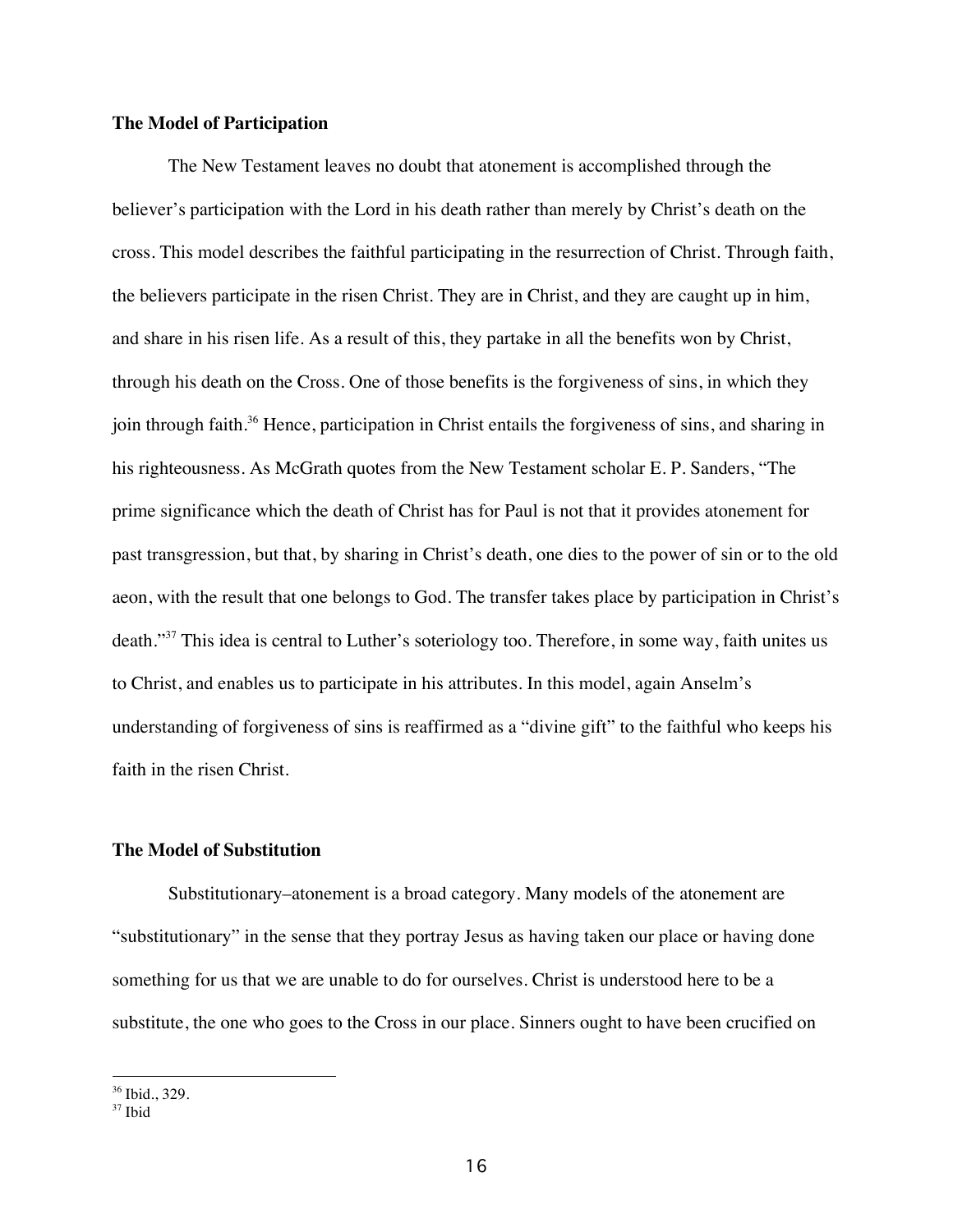account of their sins. But here Christ is crucified in their place. God allows Christ to stand in our place, taking our guilt upon him, so that his righteousness that was won by his death on the Cross might become ours.<sup>38</sup> J.I. Packer has helpfully observed that Charles Hodge's penal substitution is just one type of substitution. According to Ben Pugh, "Penal Substitution" simply means that Jesus died to bear the penalty for my sins, hence "penal," and that he did this in my place, hence "substitution."39 Substitution is a stronger word than representation. Representation is what Jesus does with our implicit participation. Substitution implies that there were certain things that only Jesus could do for us. He did these things alone, without us, and indeed, to spare us. As our representative, he suffers with us. As our substitute, he suffers instead of us, and it is this latter note that penal substitution emphasizes. Hence, it is a new development and reworking of Anselm's theory.

In conclusion to this chapter, specifically, Anselm's theory tends to understand the death of Christ as having to do with mercy and forgiveness. Forgiveness is the key concept here. His theory explains the question of how divine mercy can be explained and what the Cross answers. It supports more toward the satisfaction of humanity and pictures Christ as a representative rather than substitute. Though the atonement was meant to have an effect upon the Father, it is often portrayed as being propitiated by the perfect self-offering of Christ. It does explicitly explain that satisfaction to God is possible and forgiveness of sinners can be proper. Mark Baker says that Anselm made an effort to encourage people to trust in divine mercy instead of living in fear of divine wrath.<sup>40</sup> Having explored Anselm's understanding of atonement as satisfaction for the sins of the humanity, the next chapter studies Christ's death as a demonstration of God's love.

 $\overline{a}$ 

<sup>38</sup> Mark Baker, *Recovering the Scandal of the Cross* (Downers Grove, IL: IVP Academic, 2011), 166.

<sup>39</sup> Ben Pugh, *Atonement Theories*, 63.

<sup>40</sup> Mark Baker, *Recovering the Scandal of the Cross*, 160.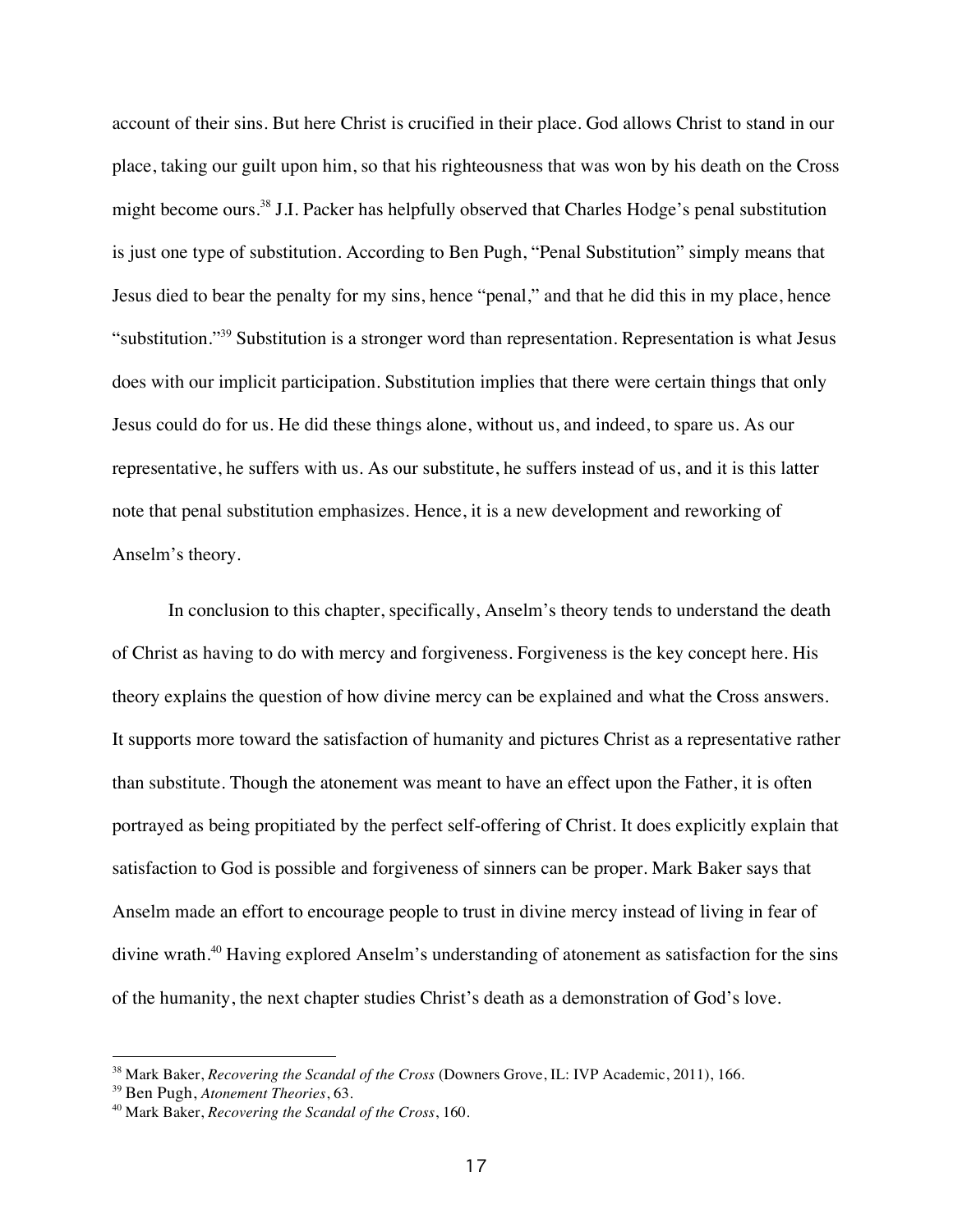#### **Chapter 2**

#### **Christ's Death on the Cross – A Demonstration of God's Love**

For God so loved the world that he gave his only Son, so that everyone who believes in him may not perish but may have eternal life. Indeed, God did not send the Son into the world to condemn the world, but, in order that the world might be saved through him (John 3:16-17).

This is the prologue to a theory of atonement that sees Christ's death as a demonstration of God's love. John 3:16-17 explains the will of God, and draws our attention to the heart of God's good news of salvation in Jesus Christ. That is, God's own Son became a human being, died a human death on the Cross and was raised from the dead "for us and for our salvation" is the core of any truly Christian faith. Thus, Jesus' death on the Cross spells out the true meaning of divine love. While Anselm had put forward a forensic explanation to the problem of Christ's death and humanity's reconciliation,<sup>41</sup> a contemporary opponent of Anselm, Peter Abelard (1079-1142) affirms that Christ's death is fundamentally a demonstration of God's love, which in turn evokes repentance. He proposes that the Cross changes our ethical behavior because there, in the crucified Christ, we come to understand something of God's love for us.<sup>42</sup> That is, God uses the Cross as the supreme example of his love toward sinners. At this point, the central aspect of the Christian understanding of the meaning of the Cross relates to the demonstration of the love of God for humanity.

In the early Church, this specific understanding of Christ's death as a demonstration of "divine love" could be seen in the writings of Clement of Alexandria (150-215). He pointed out how the incarnation of Christ and especially his death represents a powerful affirmation of the

<sup>41</sup> Michael Winter, *The Atonemen*t, 63.

<sup>42</sup> Ben Pugh, *Atonement Theories*, 129.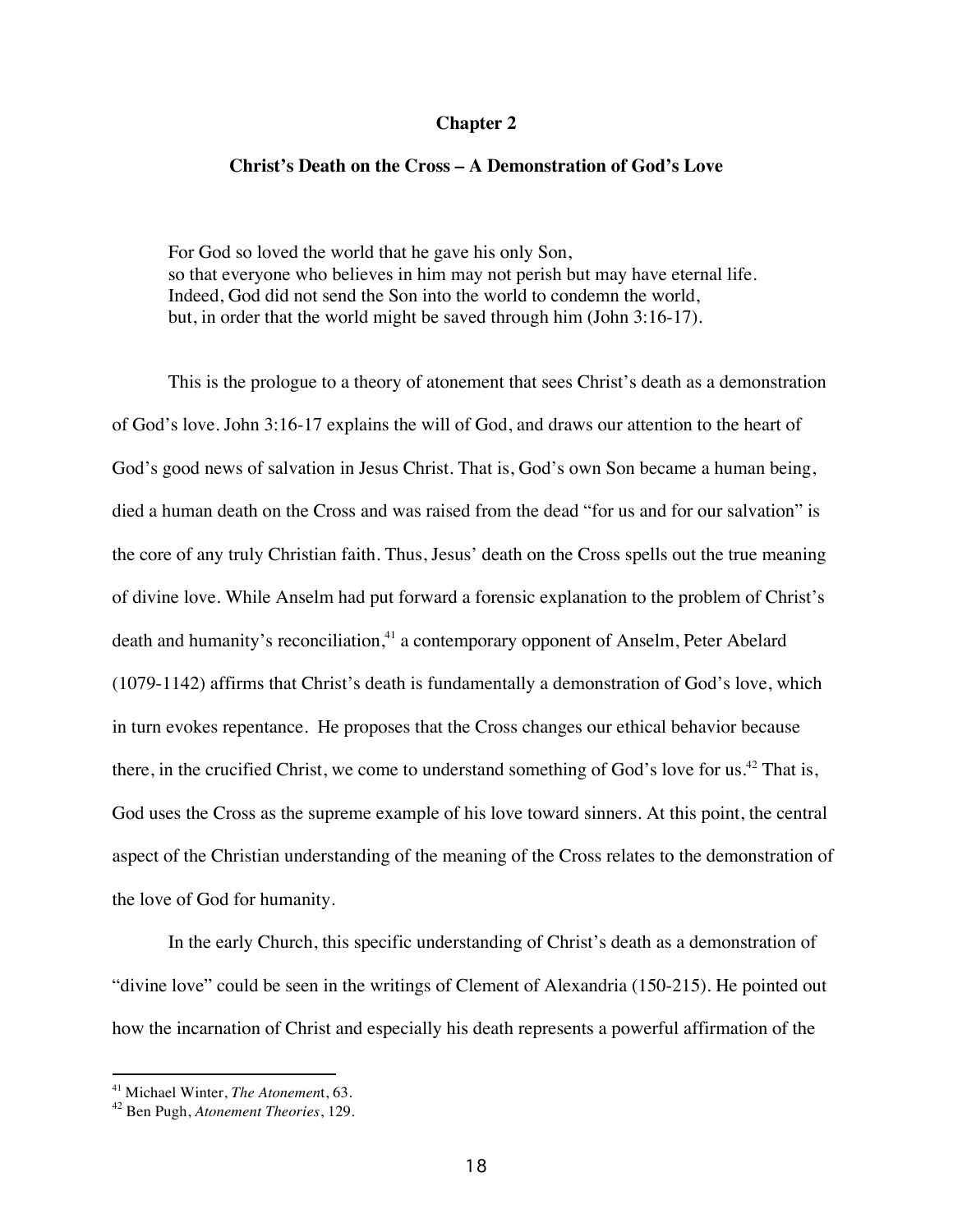love of God for humanity, and a demand that humanity demonstrates a comparable love for God. In accordance with the same line of thought, Augustine of Hippo also stressed the mission of Christ was the "demonstration of the love of God toward us."<sup>43</sup> For Augustine, this was but one element in a Christian understanding of the Cross. Abelard upholds the Augustinian idea of Christ's incarnation as a public affirmation of the love of God, and proposes a "moral influence theory" that underlines the "subjective" impact of the Cross.

#### **Abelard's "Moral Influence Theory"**

Abelard's account of atonement has been described as the "moral influence theory"<sup>44</sup> because it emphasizes the impact of God's love, demonstrated in Christ's death on the Cross for sinners. It has also been described as a "subjective theory" because Christ's death on the Cross has not achieved any objective change between God and humanity, but subjective change on the sinners. The only change occurs when sinners return to God because they are touched by his love. Abelard believed that by dying on the Cross, Christ demonstrates the extent of God's love for sinners. This demonstration of divine love is so compelling that sinners will be moved to repent of their sins and return to God. Charles B. Cousar would say that contemplation of such an astounding expression of divine love as displayed in the Cross is bound to breed in men and women a responding love, leading to forgiveness and a fresh obedience to the will of God.<sup>45</sup>

However, in this saving action of God, he turns out to be both the author and the object of the reconciliation. In this "divine will" and "act," thus God was in Christ, reconciling the world unto him. At this point, there arises a question, how can the depth of God's love be measured?

<sup>43</sup> Alister E. McGrath, *Christian Theology: An Introduction* (West Sussex: Wiley-Blackwell, 2011), 331.

<sup>44</sup> Junius Johnson, *Patristic and Medieval Atonement Theory*, 119.

<sup>45</sup> Charles B Cousar, *A Theology of the Cross: The Death of Jesus in the Pauline Letters* (Minneapolis: Fortress Press, 1990), 83.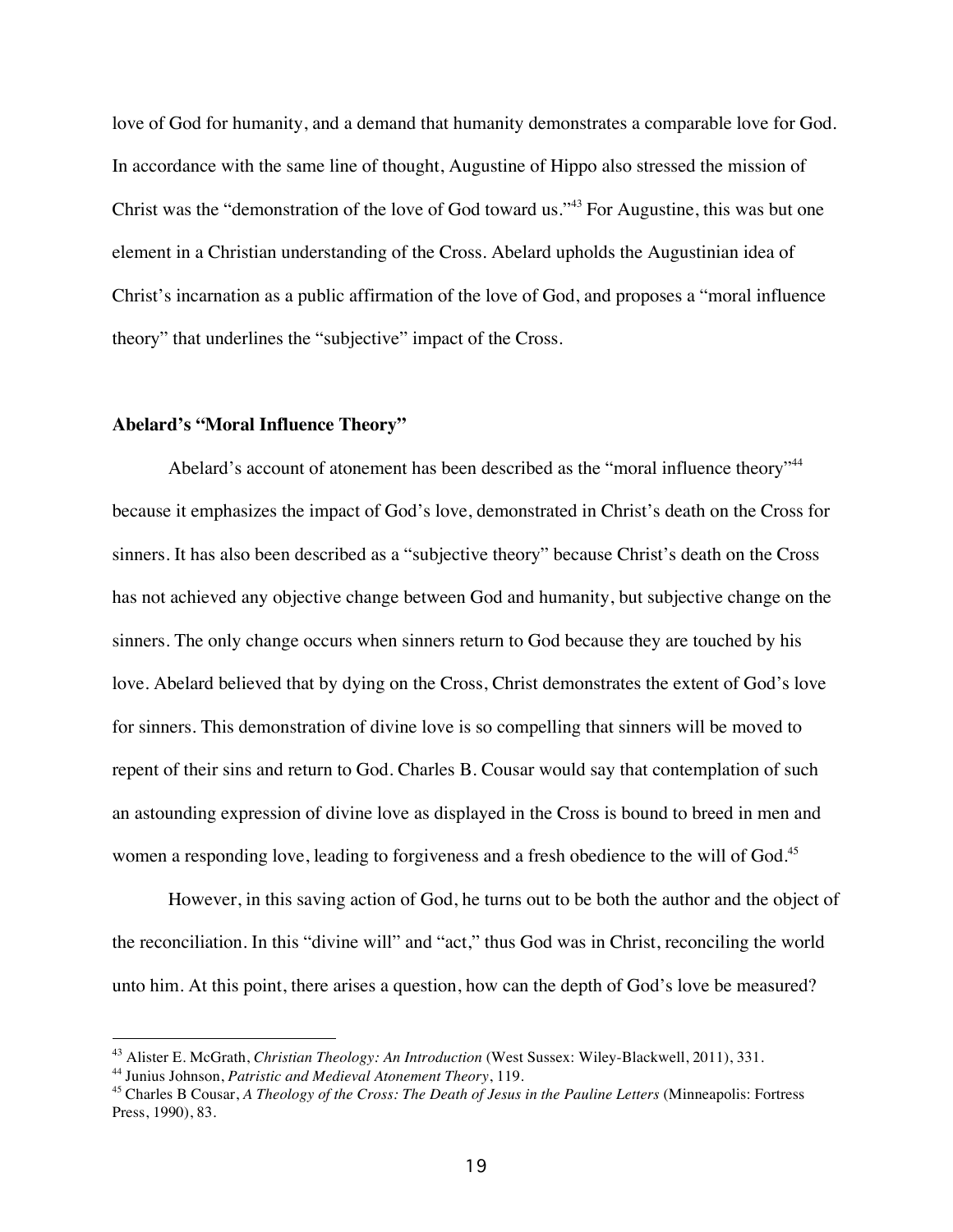According to Abelard, the only answer is "the Cross." The Cross is the yardstick to measure the greater love of God. It also does need to explore the will of God the Father. Who can ever describe it in all its fullness? Every attempt to understand or to depict the meaning of it falls short of its reality. The measure of God's love is nothing less than the giving of his Son to die for our sins. He was rich in mercy and loved humanity with a great love. The wonder of God's merciful love is revealed above all on the Cross. <sup>46</sup> He says that the Cross changes our ethical behavior because there, in the crucified Christ, we come to understand something of God's love for us. This love motivates us to change the way we live. God thus so loved the world that he gave his only begotten Son (John 3:16). Earnest Burton states that God's infinite love is being manifested in his Son. And Christ, himself the object of divine love, is also himself full of love for humanity. He is the Son of God's love, and the revelation of the Father.<sup>47</sup> This love is shown, not that we loved God, but that He loved us and sent his only Son as an atoning sacrifice for our sins (1 John 4:10). This may lead to further discussion on what is the necessity of the Cross. If it was only a demonstration of love, to what purpose was this extravagance. Did this demonstration really achieve that purpose?

The answer is yes. The death of Christ on the Cross shows that God loves humanity, even the sinful humanity. It is the expression of God's unconditional love. It is the supreme expression of the love of God in Christ. According to Ernest Burton, "Christ's expression of love is possibly and also ought to be actually participative. That is, the death that Christ died is ours, both in that it was for us, and in that it belongs to us to enter into it, and share it with him, living no longer for the fulfillment of our own purposes and ends but for his, who for us suffered and died."<sup>48</sup>

<sup>46</sup> Michael Evans, "A Prologue to a Theology of the Atonement," *Wiley* 77, no. 903 (April 1996): 184.

<sup>47</sup> Ernest De Witt Burton, "The Biblical Doctrine of Atonement: X. Atonement in the Teaching of Paul," *The Biblical World*, 32, (1908): 259.

<sup>48</sup> Ernest De Witt Burton, "The Biblical Doctrine of Atonement," 255.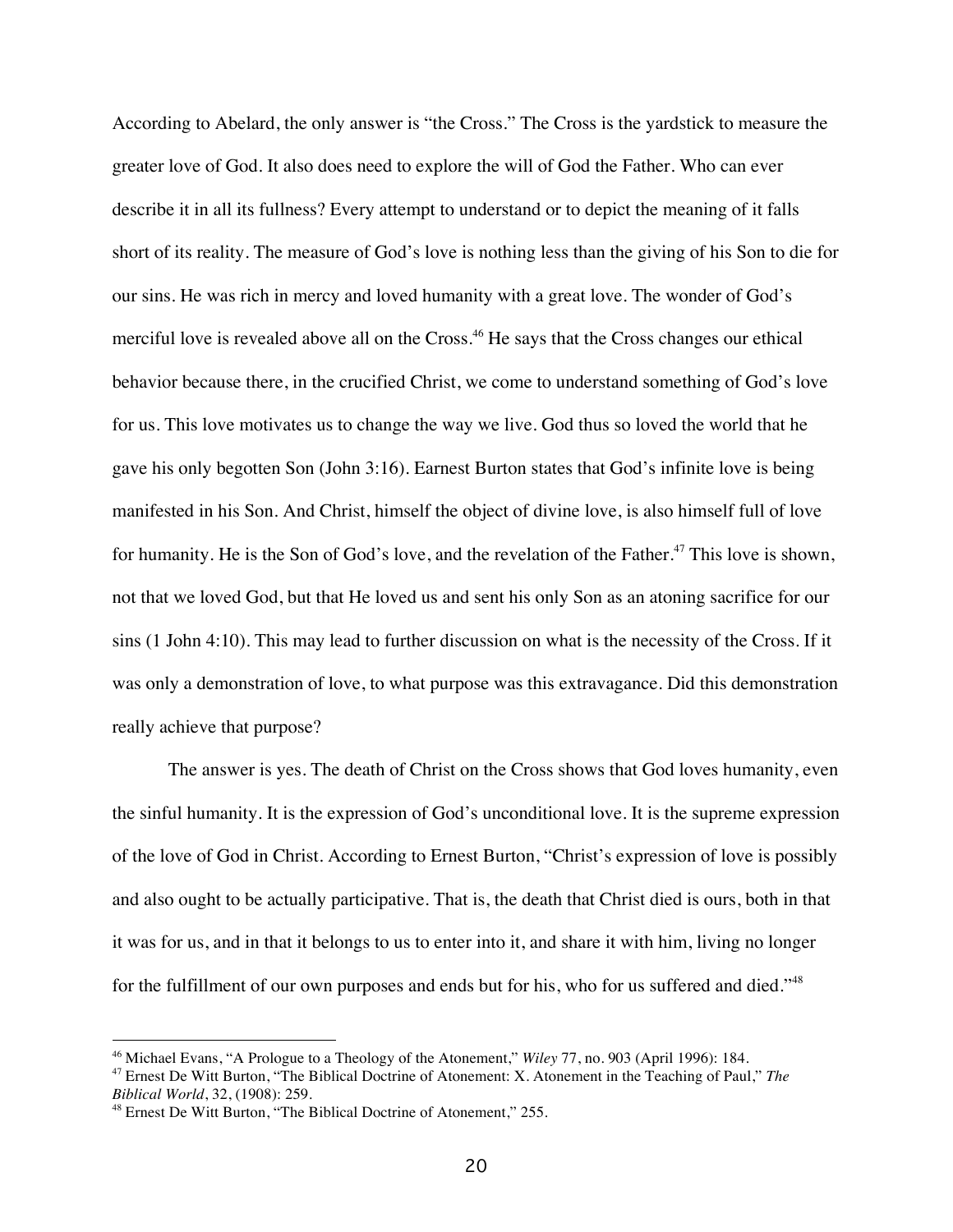Therefore, it is beyond question that the death of Jesus is a disclosure and demonstration of God's love for humanity. Following this lead, one may clearly understand that Jesus' death on the Cross distinctly brought out the close connection between what God in Christ has done for us, and what he expects of us in response to his love. It is agape, gift-love, sacrificial self-giving for the sake of others. This love demands the believers to love one another.

#### **Justice and Love**

Like Anselm, Abelard's Christology is vitally Chalcedonian. That is Christ's two natures fully human and fully divine play an essential part in his theology. As he writes in his commentary,

By the faith which we hold concerning Christ, love is increased in us, by virtue of the conviction that God in Christ has united our human nature to himself and, by suffering in the same nature, has demonstrated to us that perfection of love of which he himself says, "No one has greater love than this, to lay down one's life for one's friends" (Jn. 15:13). So the believers, through his grace, are joined to him as closely as to their neighbors by an indissoluble bond of perfection.<sup>49</sup>

Hence, according to Abelard, Christ lived and died for no other purpose than that he might teach humanity how to live by his words and example, and point out, by his passion and death to what limits everyone's love should go.<sup>50</sup> However, Abelard approaches his subjective theory with a philosophical mind. He is very much concerned about justice and love. Particularly, he feels that we often don't make suitable enough distinctions in our moral judgments and that we don't understand how deep divine love goes.<sup>51</sup> As Abelard quotes from Romans  $3:23-25$ , "For there is

<sup>49</sup> Peter Abelard, *Commentary on the Epistle to the Romans*, trans. Stephen R. Cartwright (Washington, DC: Catholic University of America Press, 2011), 278.

<sup>50</sup> Ben Pugh, *Atonement Theories*, 130.

<sup>51</sup> Junius Johnson, *Patristic and Medieval Atonement Theory*, 119.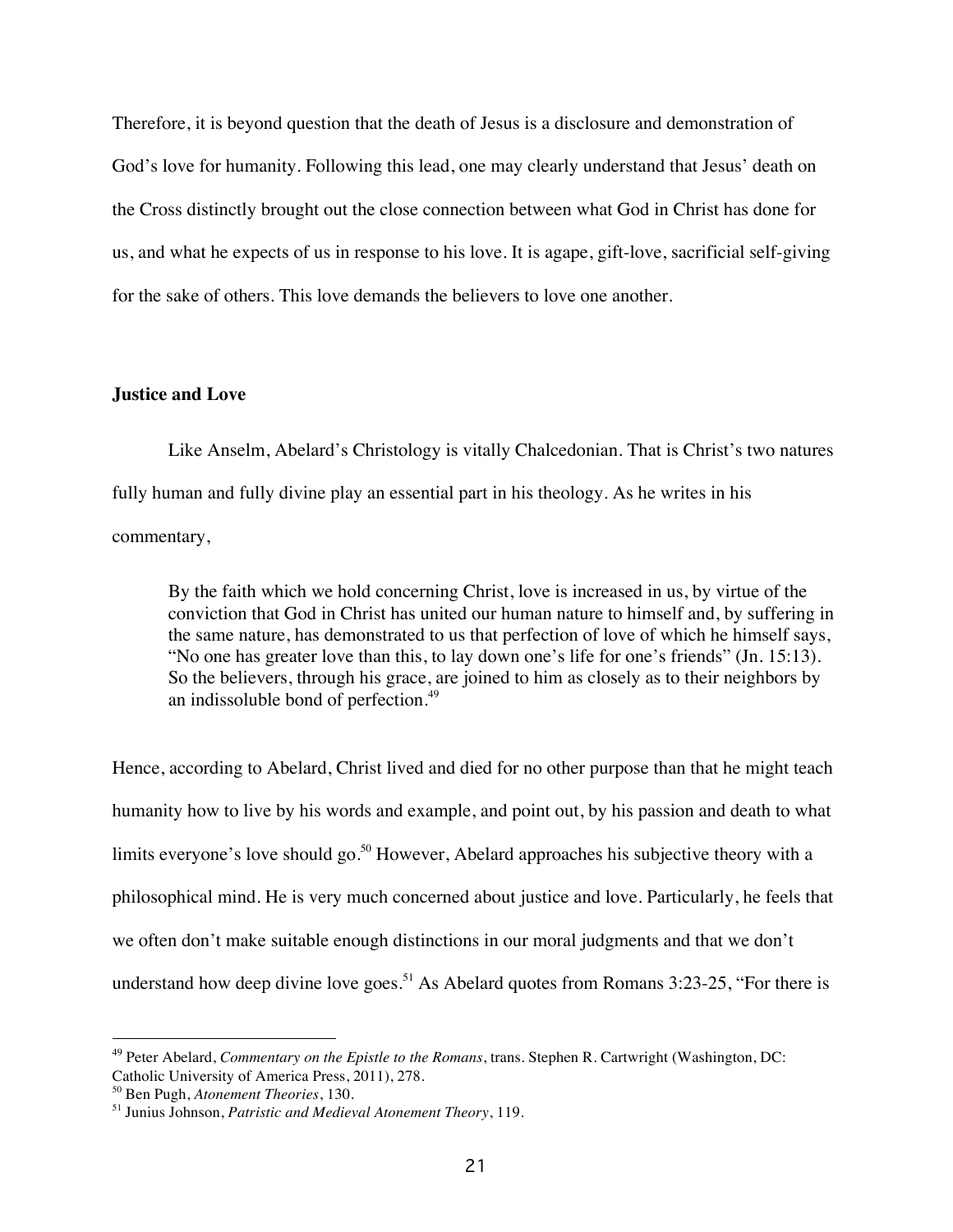no distinction; all have sinned and are deprived of the glory of God. They are justified freely by his grace through the redemption of Christ Jesus, whom God set forth as an expiation, through faith, by his blood, to prove his righteousness because of the forgiveness of the sins previously committed."<sup>52</sup> In his commentary on Romans, specifically on this section, Abelard reinterprets this passage to be exclusively about love. According to him, "righteousness" and "justice" are relentlessly explained as "love" throughout the entire passage on the grounds that it is "love" that justifies the humanity. Having made this move to ground this fundamental passage in the divine love, Abelard says that we are reconciled by Christ, because in the grace (love) of taking on our nature and teaching us, even to the point of death, in that nature, God has shown God's great love and bound us to God-self in love.<sup>53</sup>

As he stated at the outset, to be righteous is to love God; therefore, being made more righteous is simply becoming a better lover of God. In this sense, is it true that Christ's death is not what buys us forgiveness? God just forgives us, and Christ's death is merely demonstrative of his love. According to Abelard, however, God doesn't just forgive everyone, but rather, God forgives only those who believe in Him and cling to Him in love.<sup>54</sup> So in order that he/she be forgiven, it is necessary that he/she love God first. Christ's death on the Cross enkindles humanity's love for God. Therefore, in dying, Christ is giving that which is the necessary precondition for the forgiveness. Through this righteousness, "love," one may obtain the forgiveness of sins. This is what we find in the gospel, concerning the woman sinner, Jesus says, "Her many sins are forgiven, because she loved much (Luke 7:47)." Therefore, loving God is the precondition for the forgiveness. At this point, the entire humanity has sinned and need the glory

<sup>52</sup> Peter Abelard, *Commentary on the Epistle to the Romans*, 162-163.

**<sup>53</sup>** Ibid., 123**.**

<sup>54</sup> Ibid.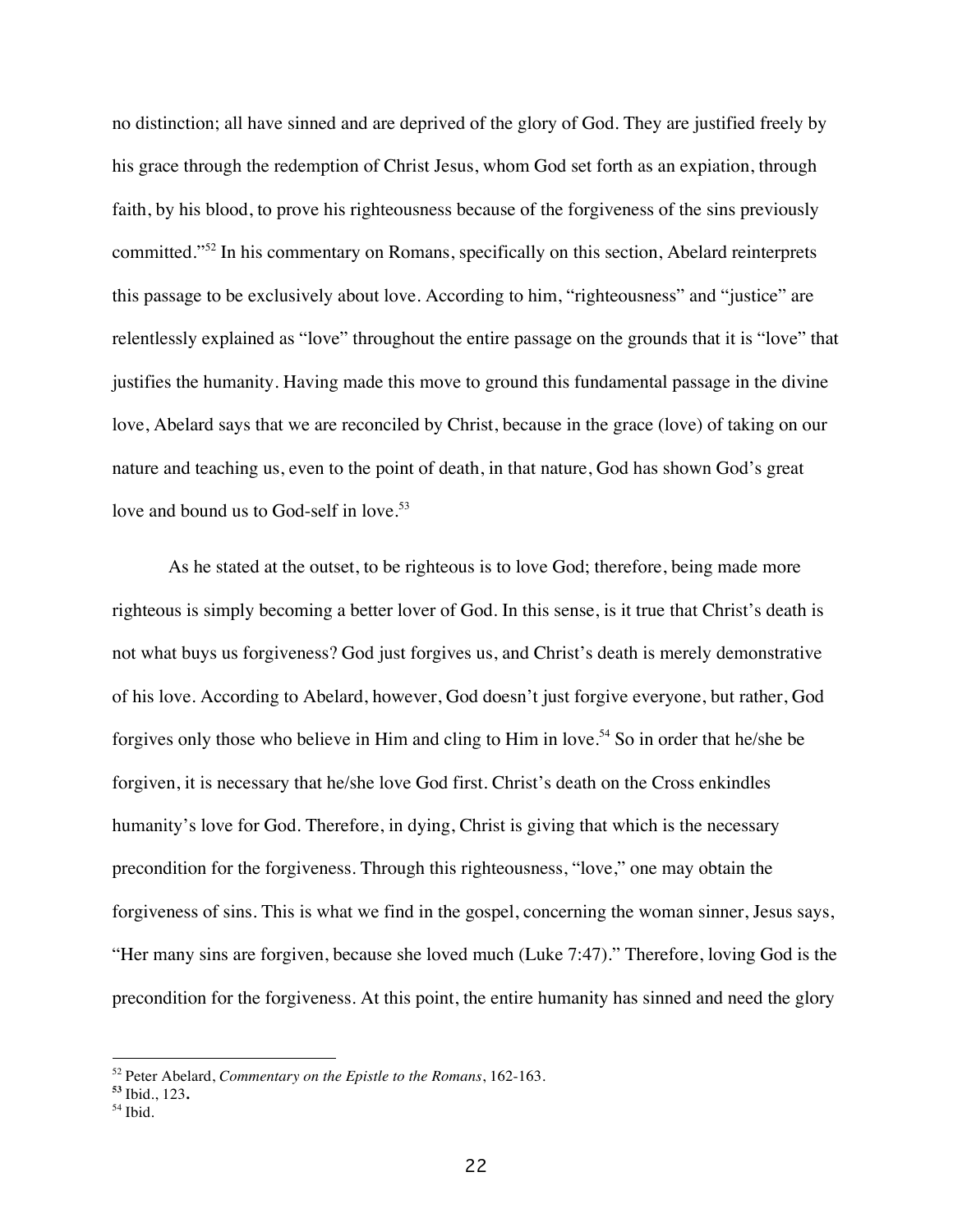of God, everyone has a need as if from an obligation to glorify God. And they are all justified freely, not by their preceding merits, but by his grace "love." As He says, it is his free and spiritual gift, through which Christ made the redemption possible. Thus, Jesus became the reconciler through his death. And because this atonement is put forth, that is, established by God not for everyone but only for those who believe through faith, because this reconciliation extends only to those who believed and waited for it.<sup>55</sup> Believing in God thus becomes the necessary condition for forgiveness of humanity. At this point, how do the believers understand the "act of pardoning" for sins in the process of reconciliation with God?

#### **The Concept of Sin: Contempt of God**

The concept of sin for Abelard is considered as "contempt of God."<sup>56</sup> However, this contempt of God is dealt with only by the repentant sigh. In this sigh we are instantly reconciled to God and we gain pardon for the preceding sin. Therefore, the repentant sigh is, by definition, a renunciation of prior contempt for God and a "turning to God in love." This ability to turn to God in love, however, is itself a gift of God's love. This love that is aroused in response to the crucified Christ is the thing that denotes the petition "delivers us from the bondage of sin."<sup>57</sup> At this point, it is good to discuss for what purpose was this brutal suffering. Is it not in the nature of love to rescue from some tangible danger and provide for real needs? Of course, the Cross reveals the nature of love giving life to the other. It speaks, revealing Christ to humanity. This revelation is understood to save and change humanity without the need for any kind of objective

<sup>55</sup> Peter Abelard, *Commentary on the Epistle to the Romans,* 163.

<sup>56</sup> Ben Pugh, *Atonement Theories,* 131. 57 Ibid.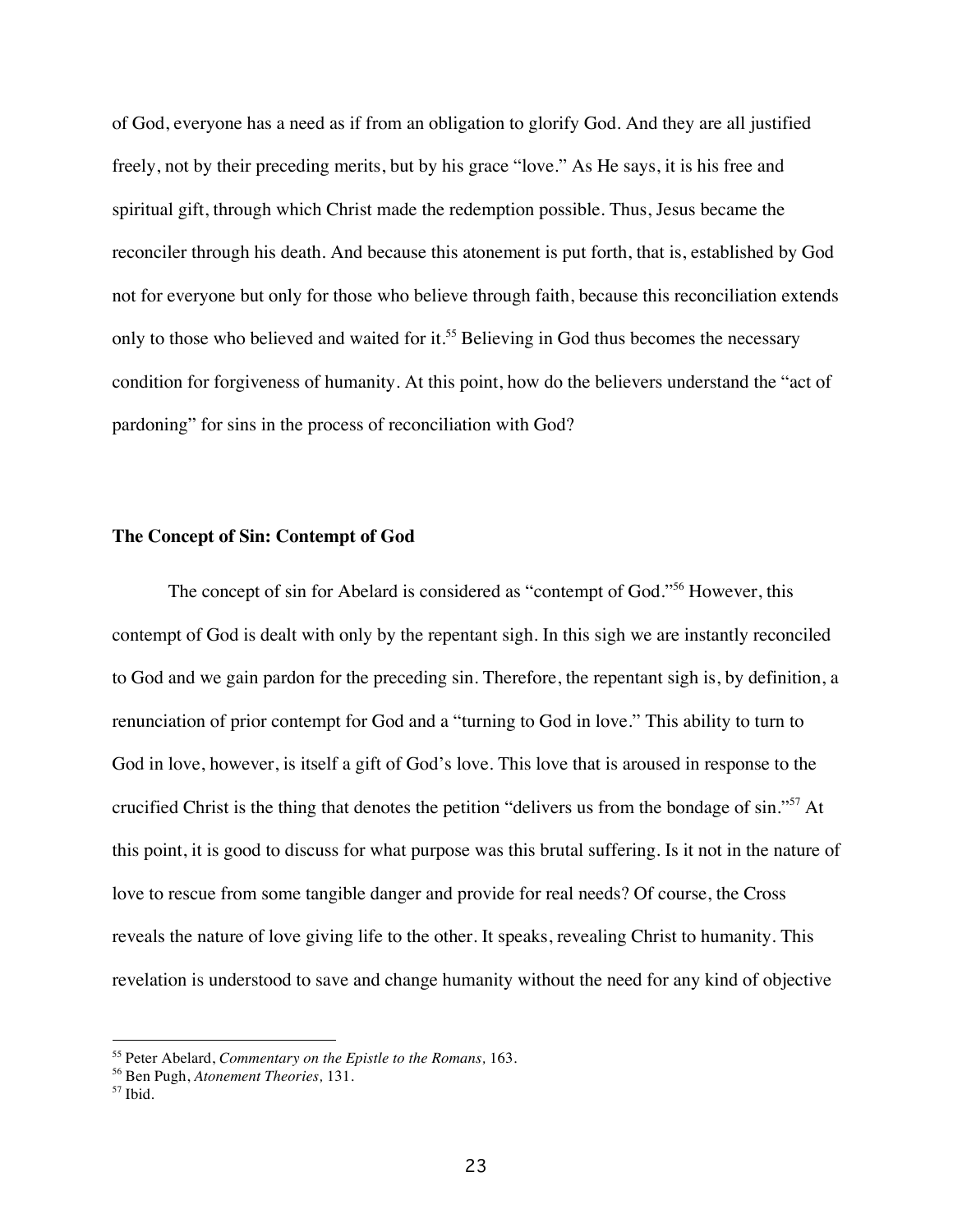transaction taking place on their behalf. The profound witness to the exemplary character of Christ's suffering could also be traced in 1 Peter 2: 21-25, "Christ also suffered on your behalf, leaving you a pattern in order that you might follow in his foot-steps who committed no sin." This new pattern of Christ's "sacrificial love" leads to further discussion on the importance of the suffering and death of Christ.

#### **The Suffering of Christ**

In many Christian circles today, "the importance of the suffering and death of Christ" is virtually equated with "the meaning of atonement." Christ fulfilled the prophetic pattern: rejection, suffering and violent death. The affirmation that "Christ died for our sins" has increasingly been articulated in the last two centuries, in the form of the doctrine of "penal substitution" or "penal satisfaction." Hence, there were a number of interpretive motifs surface from examination of this passion material of Christ. However, the most dominant of all approaches is the location of the Cross of Christ at the center of God's redemptive plan: in other words, explaining why did Jesus have to suffer and cruelly die on the Cross.

At this point it is also important to discuss what does the suffering of Christ mean for Abelardian framework. According to Abelard, "It is to teach us by example, preserved to the death and bound us to himself even more through the supreme love, so that when we have been kindled by so great a benefit of divine grace (love)."<sup>58</sup> Therefore, our redemption is that supreme love in us through the passion of Christ, which not only frees us from slavery to sin, but gains for us the true liberty of the sons of God, so that we may complete all things by his love.<sup>59</sup> In other

 $\overline{a}$ 

<sup>58</sup> Peter Abelard, *Commentary on the Epistle to the Romans*, 167-168.

<sup>59</sup> Ibid., 168.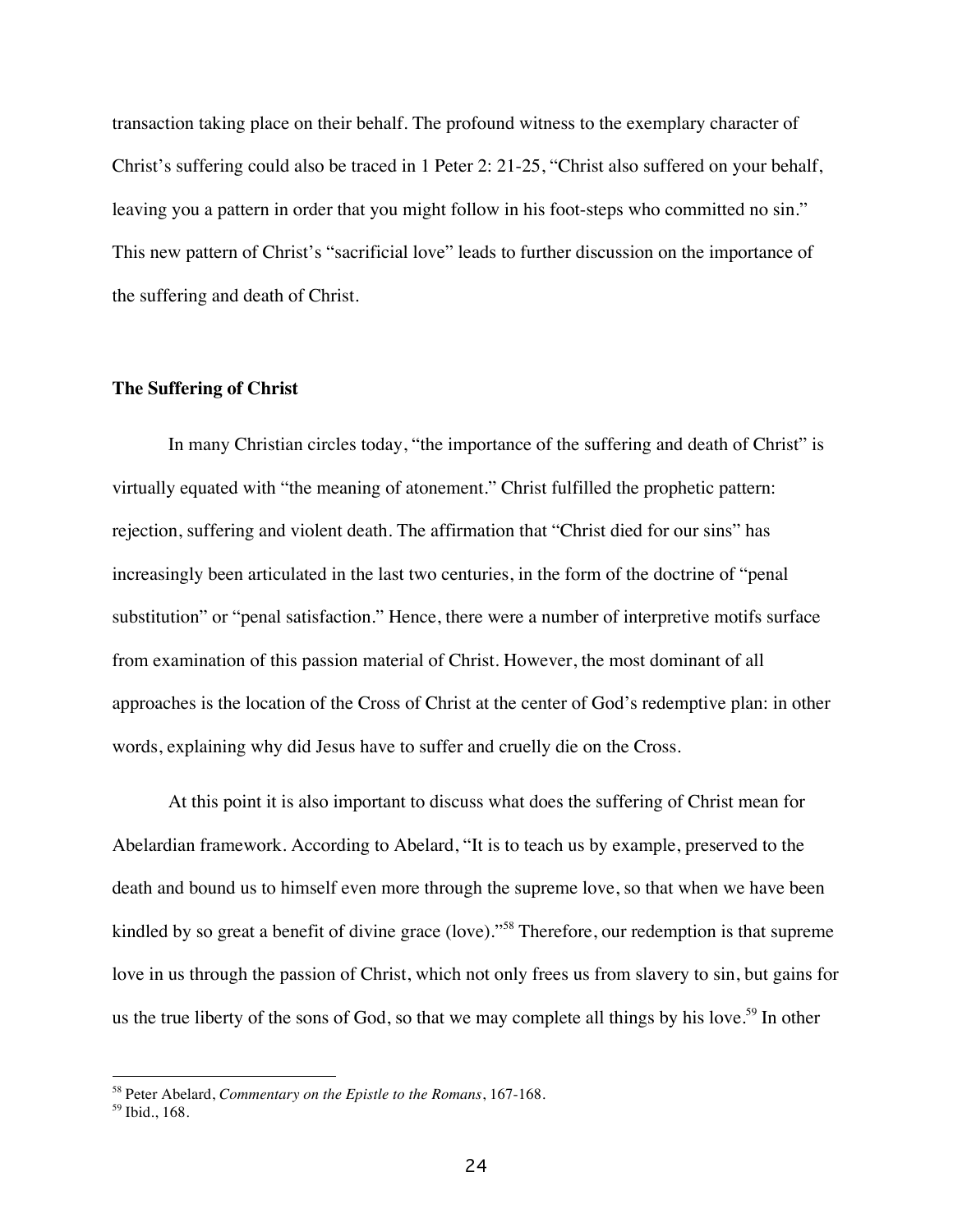words, it is to show us such great grace (love), than which a greater cannot be found anywhere in the world. As he said, it is to prove "No one has greater love than this: that he lays down his life for his friends (John 15:13). For him, the suffering of Christ on the Cross is primarily subjective. It is primarily to make a change within humanity. For him, suffering was not so much about removing an objective barrier between God and humans but rather a demonstration to the humanity of God's matchless love.<sup>60</sup> It is in this way that Christ's death becomes central to God's plan.

Etymologically, the word "passion" comes from the Latin word *passio*, which means "to suffer." It is a close kin of the Greek word *pascho,* which means "to suffer."61 Christ's suffering and death is firmly embedded in multiple narrative contexts in the New Testament. One of the most pervasive interpretations centers on his faithful life with the suffering he encountered on the Cross and his vindication of love by God. This pattern could be found in multiple New Testament texts, particularly Paul's writings of his own claim to be a servant of Christ in terms that mirror the sufferings of Christ. For example,

For while we live, we are always being given up to death for Jesus' sake, so that the life of Jesus may be made visible in our mortal flesh (2 Corinthians 4:11).

We are putting no obstacle in anyone's way, so that no fault may be found with our ministry, but as servants of God we have commended ourselves in every way: through great endurance, in afflictions, hardships, calamities, beatings, imprisonments, riots, labors, sleepless nights, hunger; by purity, knowledge, patience, kindness, holiness of spirit, genuine love, truthful speech, and the power of God; with the weapons of righteousness for the right hand and for the left; in honor and dishonor, in ill repute and good repute. We are treated as impostors, and yet are true; **<sup>9</sup>** as unknown, and yet are well known; as dying, and see—we are alive; as punished, and yet not killed; as sorrowful, yet always rejoicing; as poor, yet making many rich; as having nothing, and yet possessing everything (2 Corinthians 6:3-10).

<sup>60</sup> Mark D. Baker, and Joel B. Green. *Recovering the Scandal of the Cross*: *Atonement in New Testament and Contemporary Contexts,* 2 ed. (Downers Grove, IL: IVP Academic, 2011), 163.

 $61$  Ibid., 29.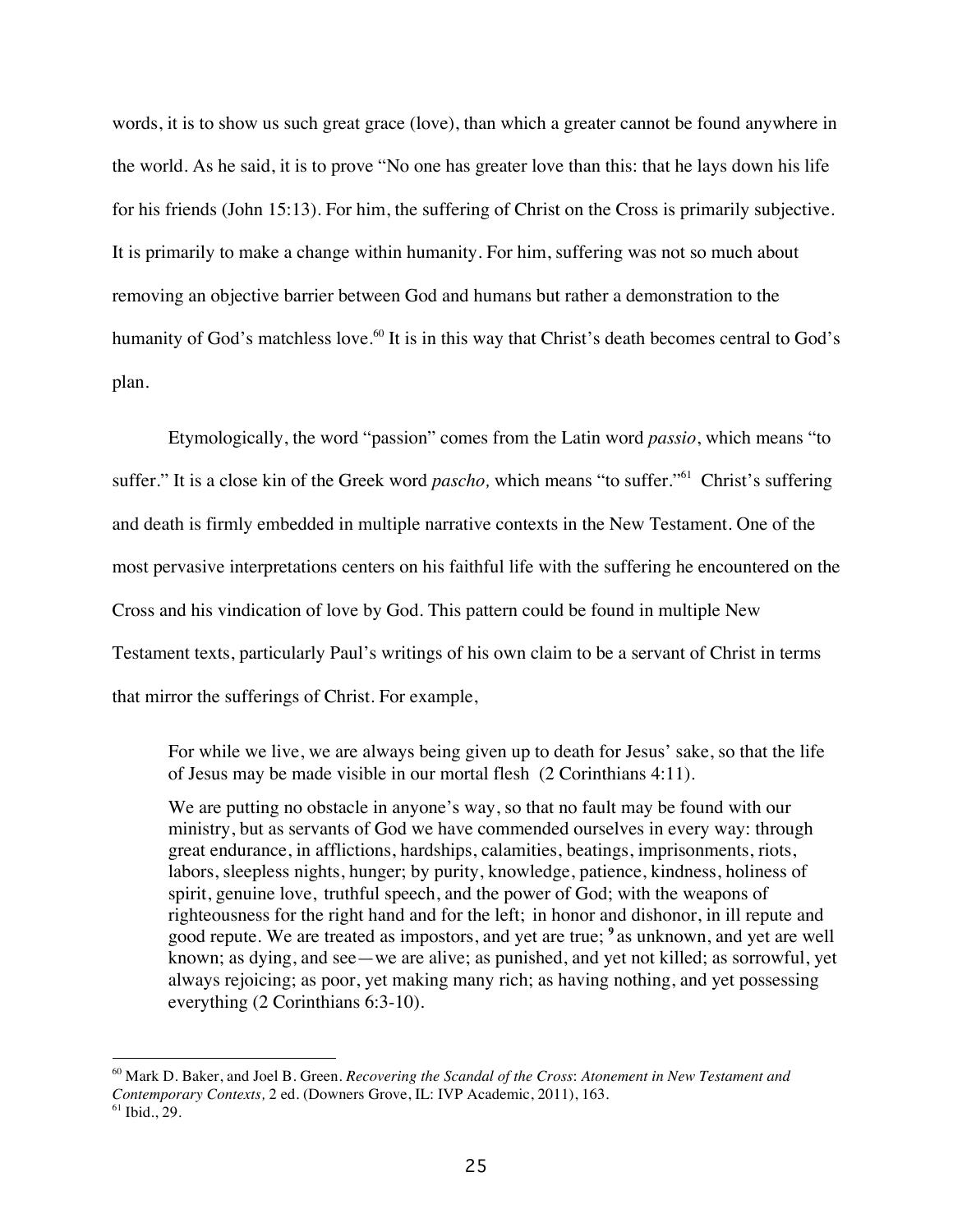The Cross is positioned as a model for the believers. The suffering of Christ is thus often discussed in positive terms with an emphasis on its "value" for our salvation. At this point, how can we articulate meaningfully the significance of Christ's suffering? It is less concerned to tie down to a single account of how Christ's death was effective in bringing about the salvation of the world. But for Abelard, it is to explore that Christ lived an exemplary sinless life but also that humans live differently in response to the example of Christ's life. It is to focus on Christ's life and death moving everyone to love and to be reconciled with God. Having attributed such favorable value to the suffering of Christ, Abelard concludes as an expression of God's love. Accordingly, René C. Padilla, would agree, "If God did not spare even his own Son but gave him up for us nothing can be too much for him to give us in order to accomplish his purpose in us and through us!"62 Therefore expressing love in Christ and through his death is the greatest gift of God to humanity.

However, a contemporary theology at this situation needs to be critical in its approach. Therefore, first of all, Anselm's atonement theory and Abelard's moral influence theory need to be critically looked at in the light of modern young believers, who prepare for the Sacrament of Reconciliation. It is from this point of view, that we need to have constructive thinking in relation to atonement, which could be so admirably set forth.

#### **Critical Analysis on Both Theories**

-

1. **Biblical Source:** Both Anselm and Abelard hold the scriptural source as the foundation for their arguments. However, Ben Pugh argues that though Anselm gives a logical

<sup>62</sup> René C. Padilla, "A Message for the Whole Person," *Transformation* 10, no. 3 (July 1993): 1.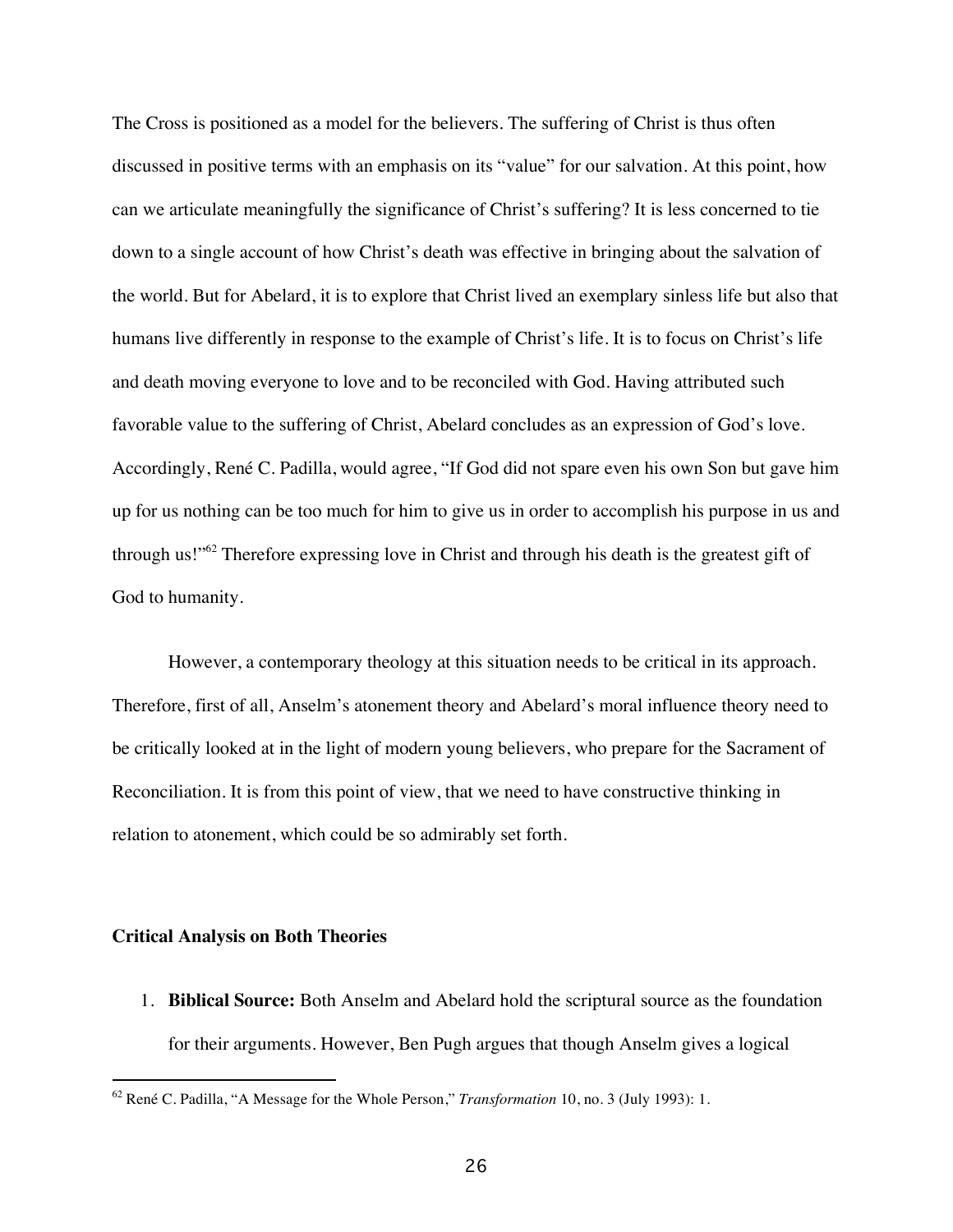explanation for the necessity of Christ's death on the Cross, in his *Cur Deus Homo,* he uses a framework of an imagery taken, not from the Bible, but from the legal and social norms of his time.<sup>63</sup> It is out of his contextual issues. While discussing the necessity of Incarnation of "God-Man," Anselm greatly uses the Book of Genesis, for the story of sin and fall of creation. But for Abelard, he places the biblical texts as the basis for his theological construction of his arguments as a "demonstration of God's love." Perhaps Abelard has a fairly obvious way of translating a number of key Pauline terms into concepts that all basically equate to *caritas*: "Love," for instance: "faith in Jesus Christ, meaning the love which comes from faith in our salvation through Christ. Even Paul's "righteousness of God" means, "love" according to Abelard. At this point, the Sacrament of Reconciliation, which speaks of forgiveness, and love of God, has its base in the scriptural text too (John. 20:23). Therefore, ultimately both the theories lead us to further understanding of the suffering and death of Christ from biblical perspective. The fruit of its understanding is of great support to comprehend the essence of the Sacrament of Reconciliation, which also has the biblical foundation and explains the fruit of those theories "love" and "forgiveness."

2. **Concept of Sin:** Sin is an extraordinary problem that necessitates extraordinary measures, yet in his theory, Anselm takes a narrow view of sin. His focus is on "honor," wherein he emphasizes dealing with the "debt of sin," and not on eradicating sin itself. Anselm's concept of sin is relational, but his focus on honor causes him to fall short of the relational understanding of sin, which is so central to the biblical writings. As Mark

<sup>63</sup> Ben Pugh, *Atonement Theories,* 54.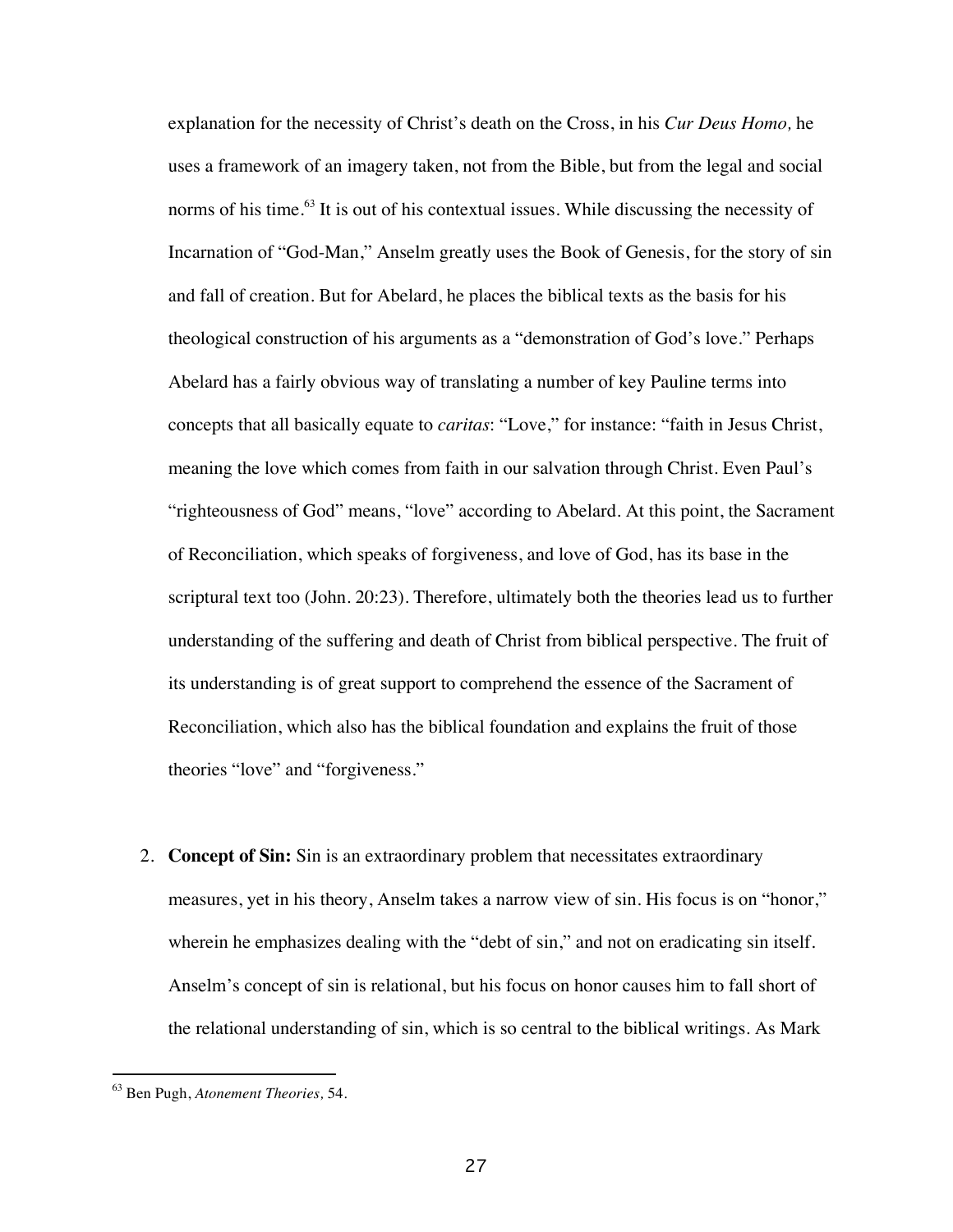D. Baker observes, the emphasis on meeting the debt to the honor of the offended, the Lord is given importance, whereas, it gives no attention to the impact a restored relationship with God will have on a person's relationship with others.<sup>64</sup> For Abelard, human sin becomes a cause for the love of God to be revealed at the Cross. It is God's own love for us that is demonstrated in Christ's death "while we were still sinners" (Romans 5:8). When God's love is revealed in such a maximal way our mistrust of him is dealt with and an obedient response to Christ's example is secured. According to Ben Pugh, the important thing was the way God's justice is revealed. He says, "The Cross serves as a sobering example of what sin really deserves, inspiring us all to see the full horror of our sin and duly repent."<sup>65</sup> Therefore from Abelard's theory we may understand that sin alienates humanity from God, not God from humanity. Thus, God is able to, and in fact does, reconcile sinners without need of punishment. It is being enacted every time in the Sacrament of Reconciliation, when the penitent repents for the sins, he or she is reconciled to God and never be punished for the sins committed.

3. **Concept of Grace:** While Anselm speaks about sin and honor in relation to the salvific work of Christ, Abelard defends the grace of love and reconciliation as the fruit of the Cross. While explaining more about grace, Abelard underlines a significant role of grace in his theory, in which God takes the initiative to act in a way that will lead to our reconciliation. We are reconciled, he says, because in the grace (love) of taking on our nature and teaching us, even to the point of death. In addition, in that nature, God has shown his great love and bound us to himself in love. As he stated, at the outset, to be

 $\overline{a}$ 

<sup>64</sup> Mark D. Baker, and Joel B. Green. *Recovering the Scandal of the Cross*, 157.

<sup>65</sup> Ben Pugh, *Atonement Theories,* 149.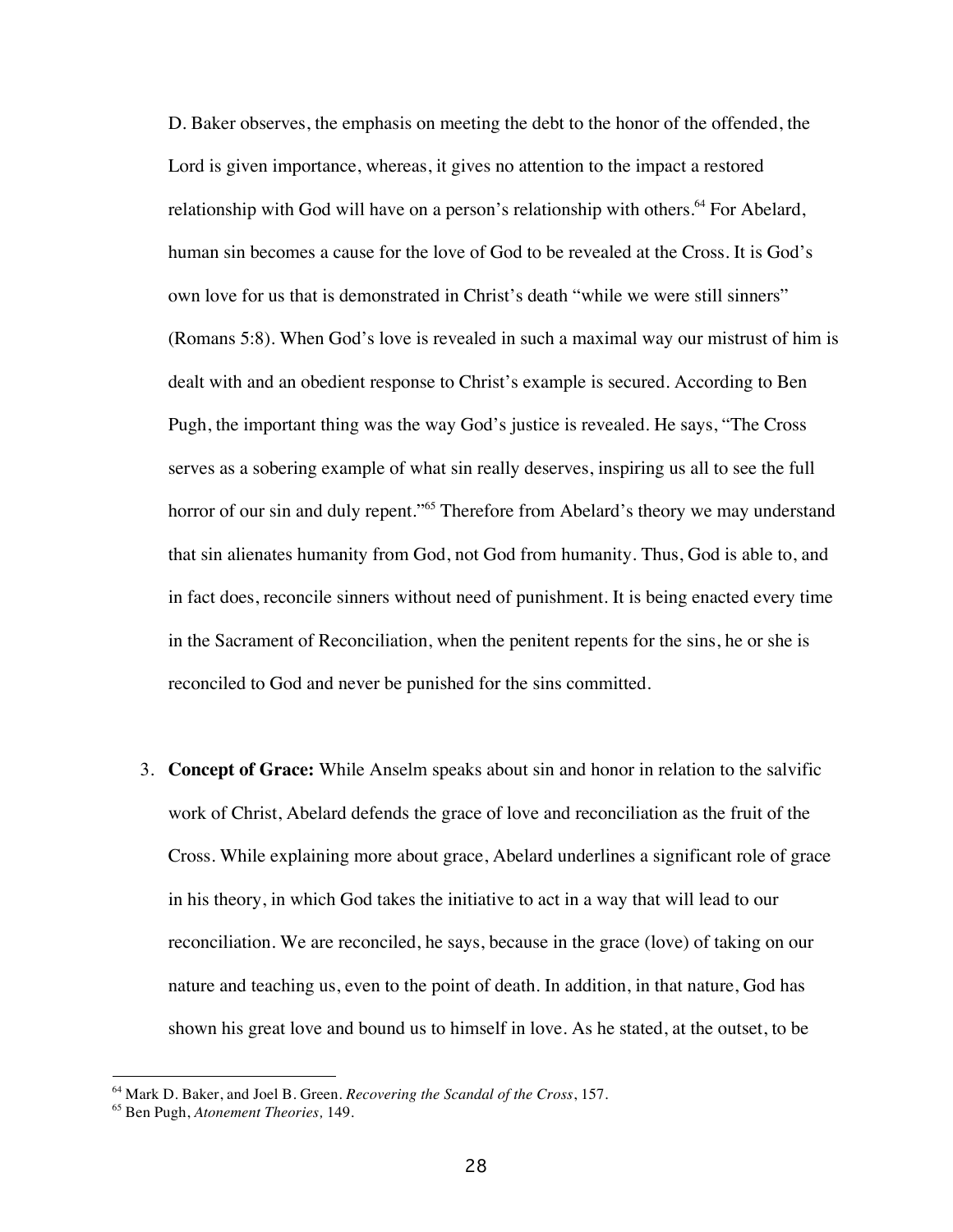righteous is to love God. Therefore, being made more righteous is simply becoming a better lover of God.<sup>66</sup> Further, Ben Pugh says that in Jürgen Moltmann a German Reformed theologian, it is the divine empathy and solidarity revealed at the Cross. At the Cross he got so involved with humankind that the whole Godhead was opened up to humans and the destiny of God became bound up with the race.<sup>67</sup> He assumes that, awakened by the example of God's love, we can arrive to a point of living righteously. This is the core message of his moral influence theory. In both theories, it is clear that Christ's death on the Cross is God's gift to us for our sake, not our payment to God for our sins. Jay Sklar comments that God shows his grace not only by granting forgiveness, but also by providing sinners with the means of forgiveness to begin with.<sup>68</sup> Thus, God is the sole and sufficient provider for our lives in every regard, providing even the means of dealing with our sins. Therefore, it is true to say that God the Creator, who gives life to all creatures, is also God the Redeemer, who cleanses and forgives sins by means of his gracious gift. The underlying principle of these theories, therefore, is nothing other than God's grace.

4. **Concept of Salvation:** In Anselm's thoughts, salvation is too easily equated with the remission of debt. Thus, according to him, because of Jesus' work humans do not have to make any attempt to offer recompense and satisfy the huge hurt humanity caused to God, because it will be done by the great sacrificial act of Christ. But for Abelard, Christ's death doesn't redeem us, but our love redeems us. According to him, God forgives only

 $\overline{a}$ 

<sup>66</sup> Peter Abelard, *Commentary on the Epistle to the Romans*, 161-162.

<sup>67</sup> Ben Pugh, *Atonement Theories,* 150.

<sup>68</sup> Darrin W. Synder Belousek, *Atonement, Justice, and Peace: The Message of the Cross and The Mission of the Church* (Michigan, MI: William B. Eerdmans Publishing Company, 2012), 196.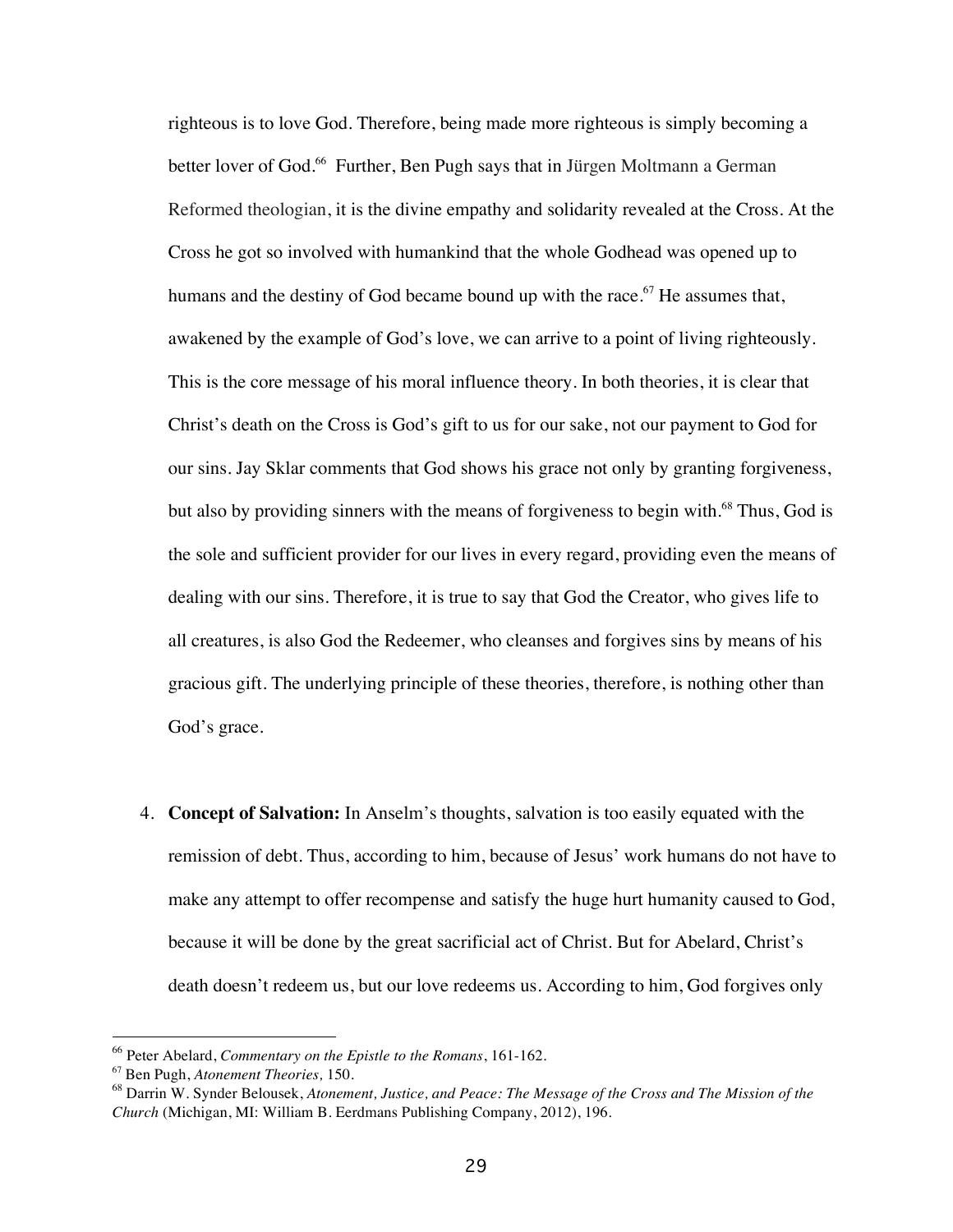those who believe in him and cling to God in love.<sup>69</sup> Since Christ's death is not universally efficacious, we must account for why not everyone is redeemed. This must be because not everyone responds to the Cross with enkindled love. Therefore, we must accept what Christ offers us since the precondition for our salvation is not automatically efficacious. However, love is a power of the will, it lies ultimately within our power to create the conditions in us that determine salvation.<sup>70</sup> Also, he does not explain why Jesus' death on the Cross was necessary for our salvation. It appears his atonement model could function logically without the Cross.<sup>71</sup>

It is the fact, that Christ's death on the Cross tells, our world is already saved, reconciled and redeemed. Therefore it is no longer the devil's world, but God's world, Christ's world. Though the act of atonement is complete and final work of salvation, according to Thomas F. Torrance, it has two dimensions. On one hand, when we look from the side of God, the whole work of salvation is accomplished in the Son. But on the other hand, when we look from the side of sinners in the fallen world, it is not seen completed and fulfilled as yet. It is not in such a way, the perfect and finished work of reconciliation is fully actualized in us, in our estrange world.<sup>72</sup> Therefore, this process may be completed and Christ's work of reconciliation may be finished only through the fruitful participation in the Sacrament of Reconciliation in the Catholic Church.

5. **Forgiveness and Reconciliation:** Forgiveness is divine gift. For Anselm, since Jesus earns forgiveness from God, grasping for forgiveness is God's gracious gift. What the

<sup>69</sup> Junius Johnson, *Patristic and Medieval Atonement Theory*, 123.

 $70$  Ibid.

<sup>71</sup> Mark D. Baker, and Joel B. Green. *Recovering the Scandal of the Cross*, 164.

<sup>72</sup> Thomas F. Torrance, *Atonement: The Person and Work of Christ*, ed. Robert T. Walker (Downers Grove, IL: IVP Academic Press, 2009), 174.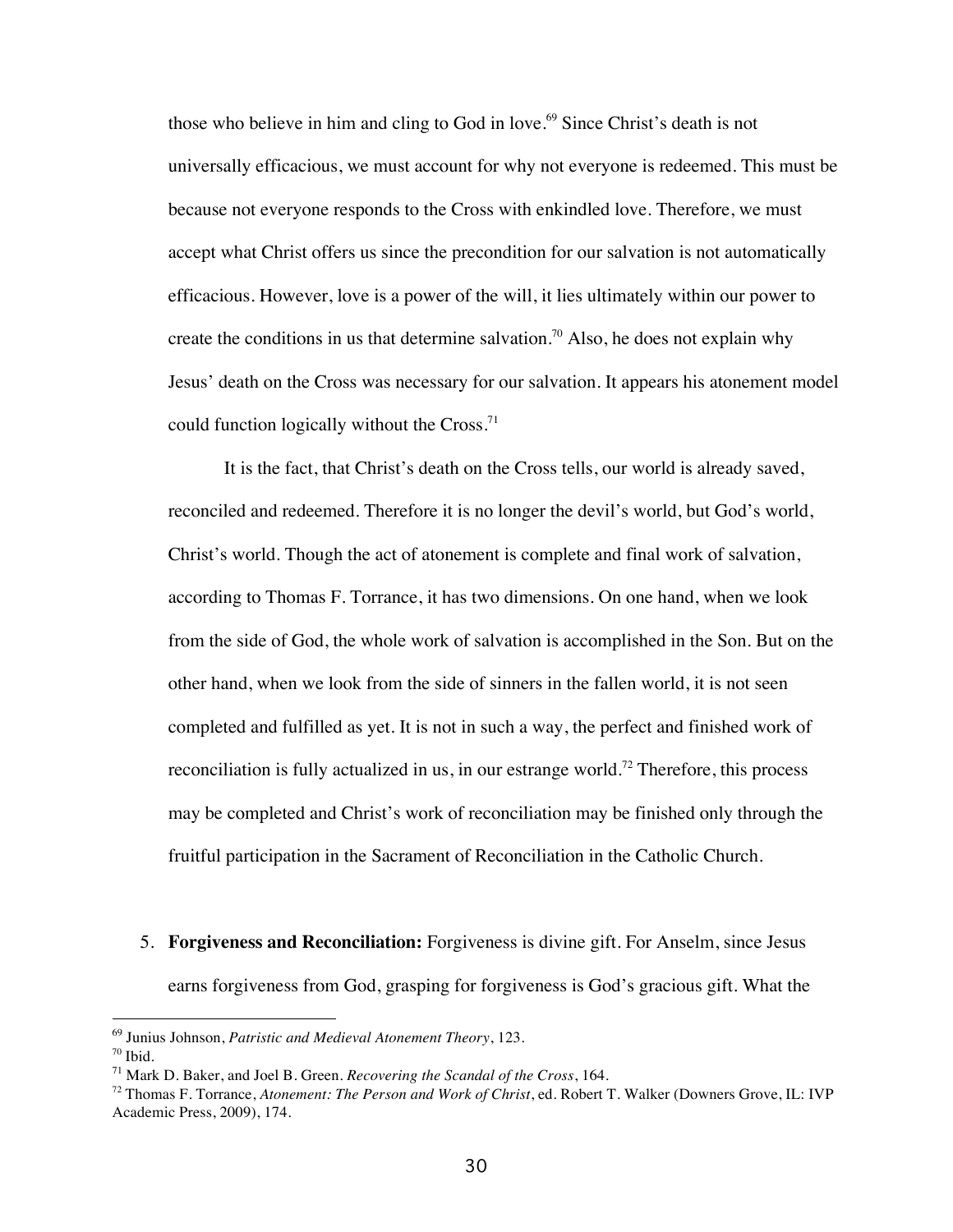Cross reveals to us about God may be as significant as what is accomplished on the Cross. In addition, this divine gift was not gained through marked trade, but blood in exchange for mercy.<sup>73</sup> While encouraging people to trust in divine mercy, Anselm offers the Cross as a positive model for mercy and forgiveness of God. While speaking about the Cross as a symbol of love, Abelard does include Jesus' death as part of what moves us to love. Though Jesus' life and death moving individuals to love and to be reconciled with God, it leads the individual into a communitarian relationship. Therefore, these individuals could then come together and form a Christian community in a voluntary way. However, the community-forming nature of Christ's work or the sense of reconciliation with others does not appear to be integral to Abelard's explanation of the atonement. The primary effects of the Sacrament of Reconciliation are receiving forgiveness from God and reconciling with him and the community of believers. Since humanity experienced the love and forgiveness of God through the death of Christ on the Cross, Abelard's moral influence theory demands the followers of Christ to love one another, and to be instrument of God's love and forgiveness in their faith community and in the world.

Both approaches to the atonement then, are relevant to the Sacrament of Reconciliation. But the problem of suffering remains. Can young people find healing through the Sacrament of Reconciliation when suffering continues to be so prominent in either atonement theory? I will now turn to feminist theology, as it has been very concerned with the ways suffering and love can be related.

<sup>73</sup> Darrin W. Synder Belousek, *Atonement*, *Justice, and Peace*, 197.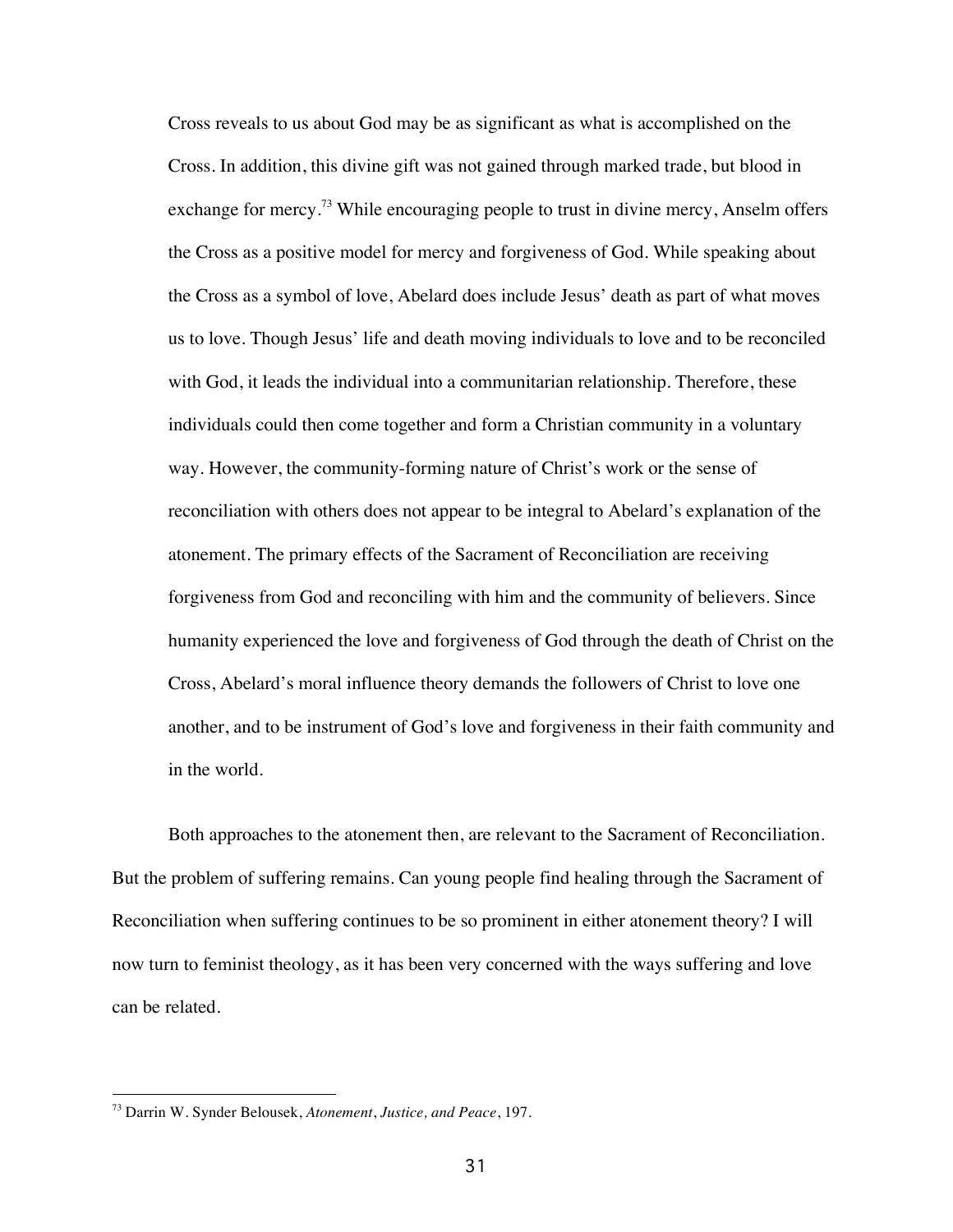# **Chapter 3**

# **Christ's Suffering and Love - Feminist Perspective: Maternal Imagery**

For a long time I have held my peace, I have kept still and restrained myself; now, I will cry out like a woman in labor, I will gasp and pant (Isaiah 42:14).

In Isaiah 42, Yahweh is portrayed as a warrior to defend his people. The cry of God is compared to a woman in labor. It is a female image of God. In light of this, some questions emerge: Can the Christian doctrine of God, specifically the doctrine of atonement accommodate a detailed feminist approach? Can feminist theology learn anything from classical Christian discourse about the atonement? Of course, the feminist approach can move the tradition from an androcentric to a genuinely liberating view of God, in particular with an acute sensitivity to the varieties of women's experiences today. By joining a critical conversation that has been in the process for some time, feminist theology has its own reconstructive contribution to make. The 21st century feminist theologians show in countless ways how feminist language about God could be addressed, and how the classical tradition can be enriched by feminist speech about God. Feminist theology insists that women's reality is fully capable not only of receiving and bearing the divine but of symbolizing as well. Here, I look at how women's theological reflections can make atonement theology more true to the ways suffering and love are related.

What this chapter has outlined are some developments on the atonement theory, specifically feminist perspective. It also underlines how does it get its foundation in Anselm and Abelard's understanding of atonement. On one hand, Anselm's theory tends to understand the death of Christ on the Cross as having to do with mercy and forgiveness. Forgiveness is the key

32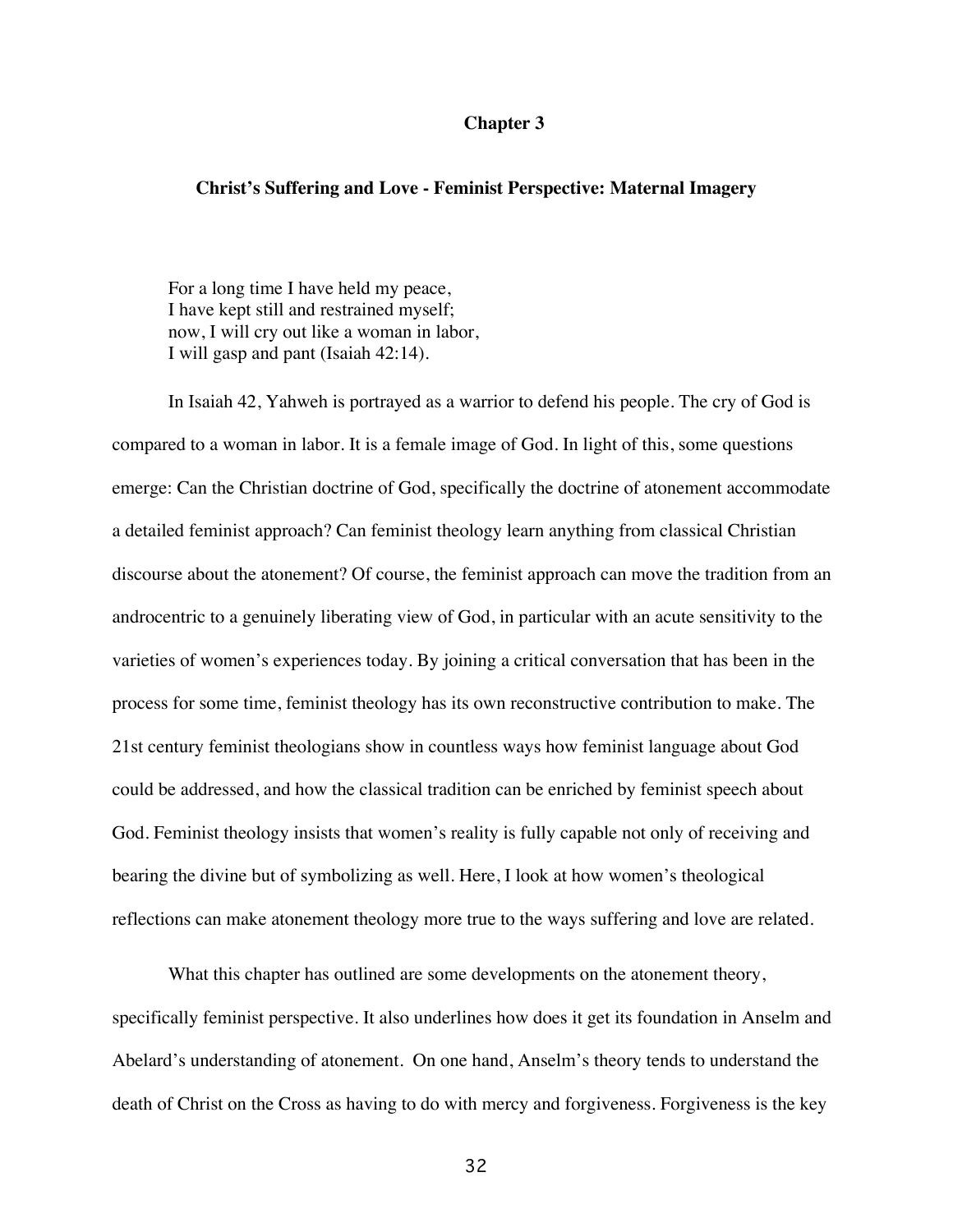concept in his theory. It explains the mercy of God and his absolute gift of forgiveness. It describes Christ as our representative. Explicitly having explained the aspect of Christ's satisfaction to God, it also illuminates the nature of the Father, who could now welcome back his wayward children without punishment, but merely forgiving their sins. On the other hand, Abelard emphasizes that the Cross is the yardstick to measure the greater love of God. The death of Christ on the Cross shows that God loves humanity, even sinful humanity. It is the expression of God's unconditional love. It is the supreme expression of the love of God in Christ. Though both theories focus on different characteristics of Christ's death, in light of the Sacrament of Reconciliation, they both complement each other. For example, forgiveness and love become underlined elements in the process of bringing a new live to the humanity. But forgiveness, love, and suffering need to be retrieved critically, through feminist approaches to the cross. They look at Christ and God the Father as a "mother" who never punishes her children, rather loves unconditionally in whatever situations the children are. In light of Anselm and Abelard, the comparative study on feminist perspective in this chapter paves a way for a deeper understanding of the Sacrament of Reconciliation in which the penitent experiences the motherly love of God in forgiveness and in the expression of unconditional love.

# **Female Metaphors**

 $\overline{a}$ 

Christ's suffering on the Cross was primarily a great deed of love carried out once for all by God. It is a remarkable affirmation of the depth of God's love. Cousar states, "God's love is incredible, it exceeds the boundaries of human imagination."<sup>74</sup> It is impossible to measure the

<sup>&</sup>lt;sup>74</sup> Charles B. Cousar, *A Theology of the Cross: The Death of Jesus in the Pauline Letters* (Minneapolis: Fortress Press, 1990), 26.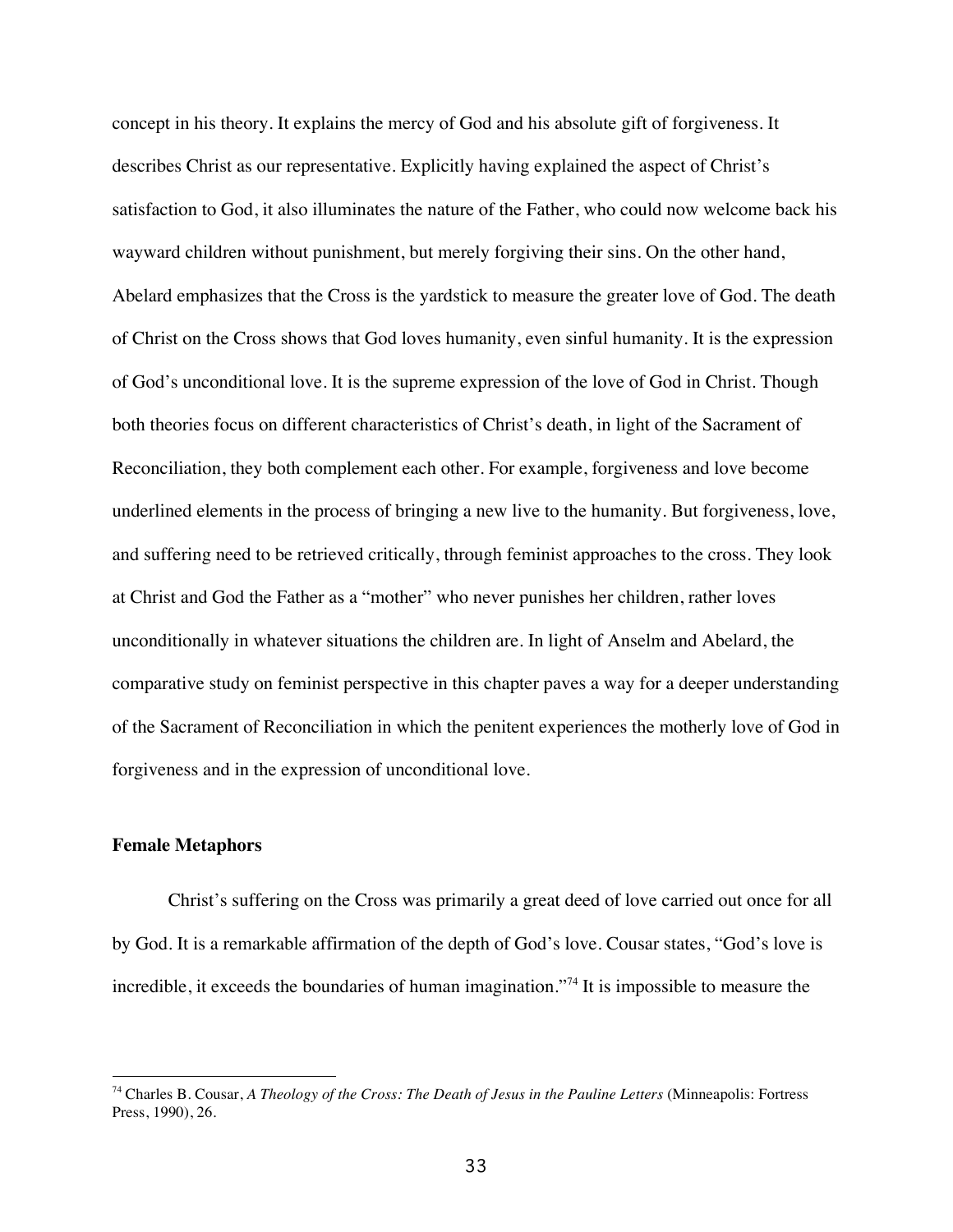love of God. According to Juana Ines de la Cruz,<sup>75</sup> the love of God that was revealed in Jesus' death on the Cross does not need to be defined, but it could be experienced in Jesus' selfsacrifice, especially in his suffering on the Cross.<sup>76</sup> In such a way, Julian of Norwich<sup>77</sup> is more focused on God's love. She would say, "God who made humankind by love, in the same love would restore us to the same bliss, even surpassing it."<sup>78</sup> She develops her central insights in line with an understanding of the depth and nature of this love. Both, Juana de la Cruz and Julian of Norwich compare the suffering of Christ to a woman giving birth. Much earlier before feminist theological approach gets popular, they both used the "maternal imagery" to express Christ's love. Juana says, "Christ gave birth to us all with very great pains and torments at the time of his cruel and bitter passion."<sup>79</sup>

Juana's thought includes an elaborate discussion on feminine perspectives. Her reflection is notable in several respects, particularly, her explicit use of "feminine image" to unlock its theological significance. For Juana, the pain and sorrow that Christ suffered on the Cross was to give life to the children of God. It is a relationship of love. She looks at the sufferings of Jesus with a feminine lens. She is reframing the "suffering" and "love" as a powerful affirmation of the love of God for humanity. Thus, her reflection of the feminine way of conceiving the love of God for humanity gave rise to faith in individuals, as they respond to God's love. In most of her writings, Juana also interprets the challenges of her lifetime, specifically the social and historical

 $75$  Juana Ines de la Cruz was a Mexican poet and nun born mist likely in 1648. She was one of the most compelling authors of the seventeenth-century Hispanic world. As a religious woman, she forged a unique path as a writer based largely on her convictions. Her writings translate the challenges of her life into stunning poetic concepts, philosophical and theological language.

<sup>76</sup> McGrath, *Christian Theology*, 332.

 $77$  Julian of Norwich was a fourteenth-century young woman who at the age of thirty had a series of vivid visions centered on the crucified Christ. The trend in modern scholarship is to place Julian in the category of mystic rather than visionary.

<sup>78</sup> Julian of Norwich, *Revelation of Love*, ed. and trans. John Skinner (Broadway, NY: Image Books, 1996), 23.

<sup>79</sup> McGrath, *Christian Theology*, 333.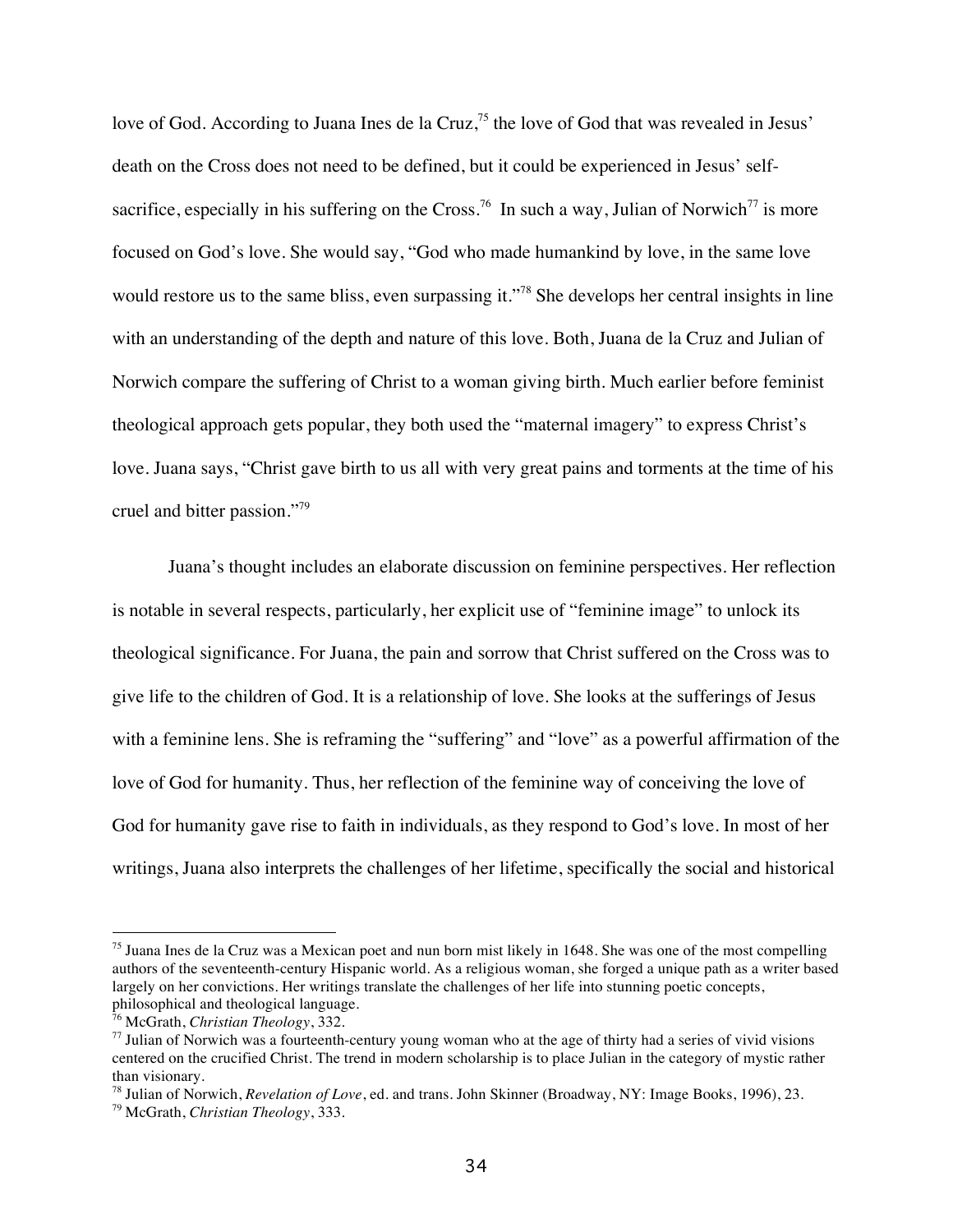context from a feminist perspective. Her writings reflect the expression of the agony and misery of love. Throughout her writings, it has been impossible to separate her figure from her writings. According to her, Christ's death is an incomprehensible act of love through which he had suffered such a shameful death on our behalf.<sup>80</sup> In her reflections, she does compare this expression of God's love through Jesus with the feminine imagery of "motherhood." In the same line of thought, Julian of Norwich also explains the redemptive motherhood of Christ.

#### **The Motherhood of God**

In her book, *Showing of Love,* Julian of Norwich states, "In our making God almighty is our natural Father, and God All Wisdom is our natural Mother, with the love and the goodness of the Holy Spirit, which is all one God, one Lord."<sup>81</sup> She understands three ways of beholding the motherhood of God: the first is grounded in the making of our kind; the second is his taking our kind, and then begins the motherhood of grace; the third is the motherhood of working, and there begins his going forth, by the same grace, all the length and breadth, to every height and in all depths without end. And it is all of God's own love.<sup>82</sup> Julian expresses eloquently the working of God with us. She speaks of three properties working of the blessed Trinity: the property of fatherhood, the property of motherhood, and the property of the Lordship in one God. According to her,

In our Father Almighty we have our keeping and our bliss as regards our human substance, which is ours by our making without beginning. And in the Second Person, in wit and wisdom, we have our keeping as regards our sensuality, our restoring, and our

<sup>80</sup> Juana Ines de la Cruz*, Juana Ines de la Cruz Selected Works,* ed. Anna More, trans. Edith Grossman (New York, NY: W.W. Norton & Company, 2016), 154.

<sup>81</sup> Julian of Norwich, *Showing of Love*, ed. and trans. Julia Bolton Holloway (Collegeville, MN: The Liturgical Press, 2003), 87.

<sup>82</sup> Julian of Norwich, *Revelation of Love*, 132.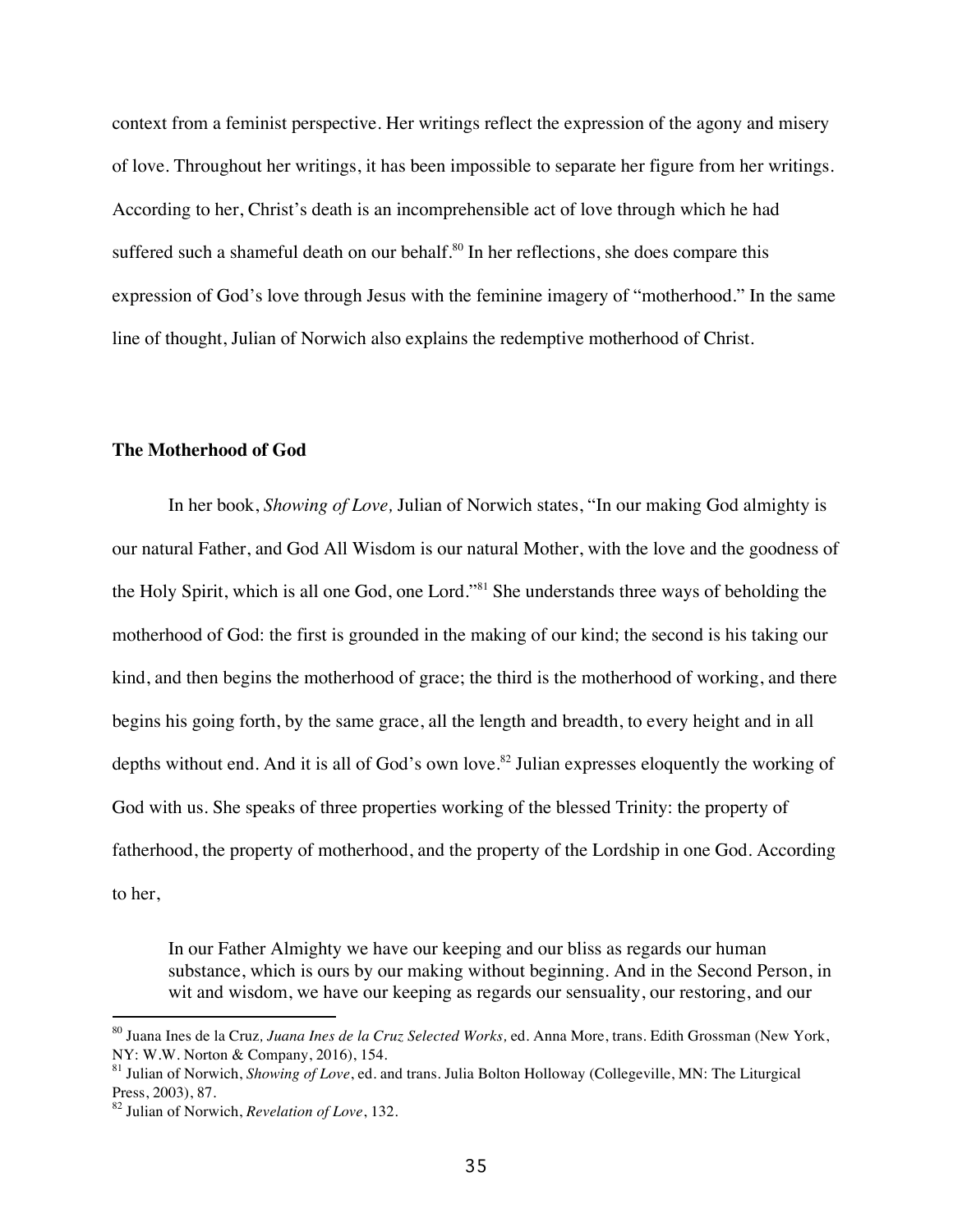saving: for he is our Mother, Brother, and Savior. And in our good Lord the Holy Spirit we have our rewarding and our recompense for our living and our labors, which will far exceed anything, we can desire, owing to his marvelous courtesy and his high plenteous grace.<sup>83</sup>

From this perspective, additionally, Julian develops the theme of Christ's Motherhood.

Not only does he mother us as our "again-buyer" and Savior, but his working is also seen in our

human experience of parenting. This was shown in those mysterious, rich words: "I it am that

you love."

I it am: the might and the goodness of the Fatherhood. I it am: the wisdom of the Motherhood. I it am: the light and the grace that is all blessed Love. I it am: the Trinity. I it am: the Unity. I am the sovereign goodness of all manner of things. I am that makes you to love. I am that makes you to long. I it am: the endless fulfilling of all true desires.<sup>84</sup>

The above refrain "I it am" now repeats to tell the working of the Trinitarian God in mercy and grace. Since, Christ mothers us in kind by our first making and in grace by taking our flesh as his own, it is true to say that, even as rightly God is our Father, so is God rightly our Mother.

# **Christ's Motherhood**

According to Julian, the Savior is our true Mother in whom we are endlessly born yet we will never come out of him. He made humankind for love, and in the same love he wanted to become a human.<sup>85</sup> God is our endless home. He only made us for himself. Again Christ now remakes us by his blessed passion and always keeps us in his blessed love. That is to say the

<sup>&</sup>lt;sup>83</sup> Julian of Norwich, *Revelation of Love*, 129.<br><sup>84</sup> Ibid., 131.

<sup>85</sup> Ibid., 127.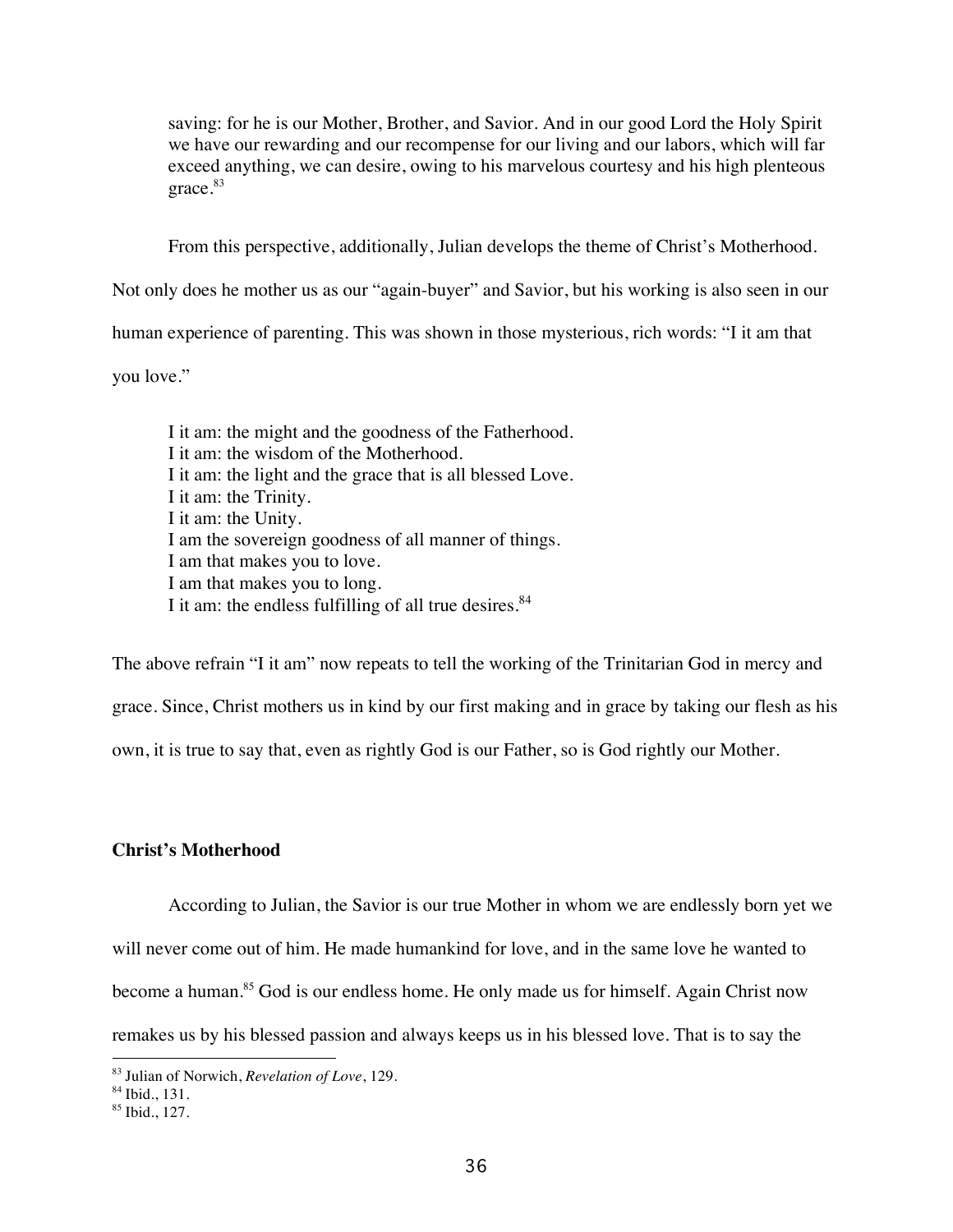humankind fell by sin so wretchedly and so deeply that there was no other way to restore us than by him who made us. In other words, it is he who made human by his love, in the same love would restore humanity to the same bliss. Since Jesus Christ does good against evil, he is our true Mother. We have our being in him where the ground of motherhood begins, with all the sweet keeping of love that follows endlessly. In so far as Julian states that in the figure of Jesus Christ, sensuality and substance achieve perfect equilibrium.<sup>86</sup> The pain Jesus suffered by becoming sensual is equal to the love, without beginning, which caused him to fall with Adam. The Incarnation and Passion had to occur for the reformation of the sensual and substantial aspects of the soul to be possible, because it is only Jesus that was able to bear the pain of both in equal proportion to his love. Julian combines the image of equilibrium and reformation with the saving activity of Christ as "perfect-man." She says, "For in that same time that God knitted him to our body in the Maiden's womb he took our sensual soul. In this taking, having enclosed us within himself, he oned it to our substance and in his oneing became perfect man."<sup>87</sup>

At this point, Julian describes this "perfect man" as our true Mother. She explains that the work of motherhood is exclusively Christ's because he was joined to creaturely sensuality in order to restore personhood. Julian describes the mother's service as "nearest, readiest and surest."<sup>88</sup> These words assure Julian that the motherhood of Christ suffers for love and our bliss. This assurance is important for Julian because she recognizes that the human suffering caused by sin is the cause of Christ's suffering. In the service of Christ's motherhood, one is reminded of Julian's conviction that the human condition is not blamed for sin. Christ does not blame the human condition for the sin that requires his suffering in the same way that a mother does not

<sup>86</sup> Julian of Norwich, *Showing of Love*, 90.

<sup>87</sup> Julian of Norwich, *Revelation of Love*, 127.

<sup>88</sup> Ibid., 134.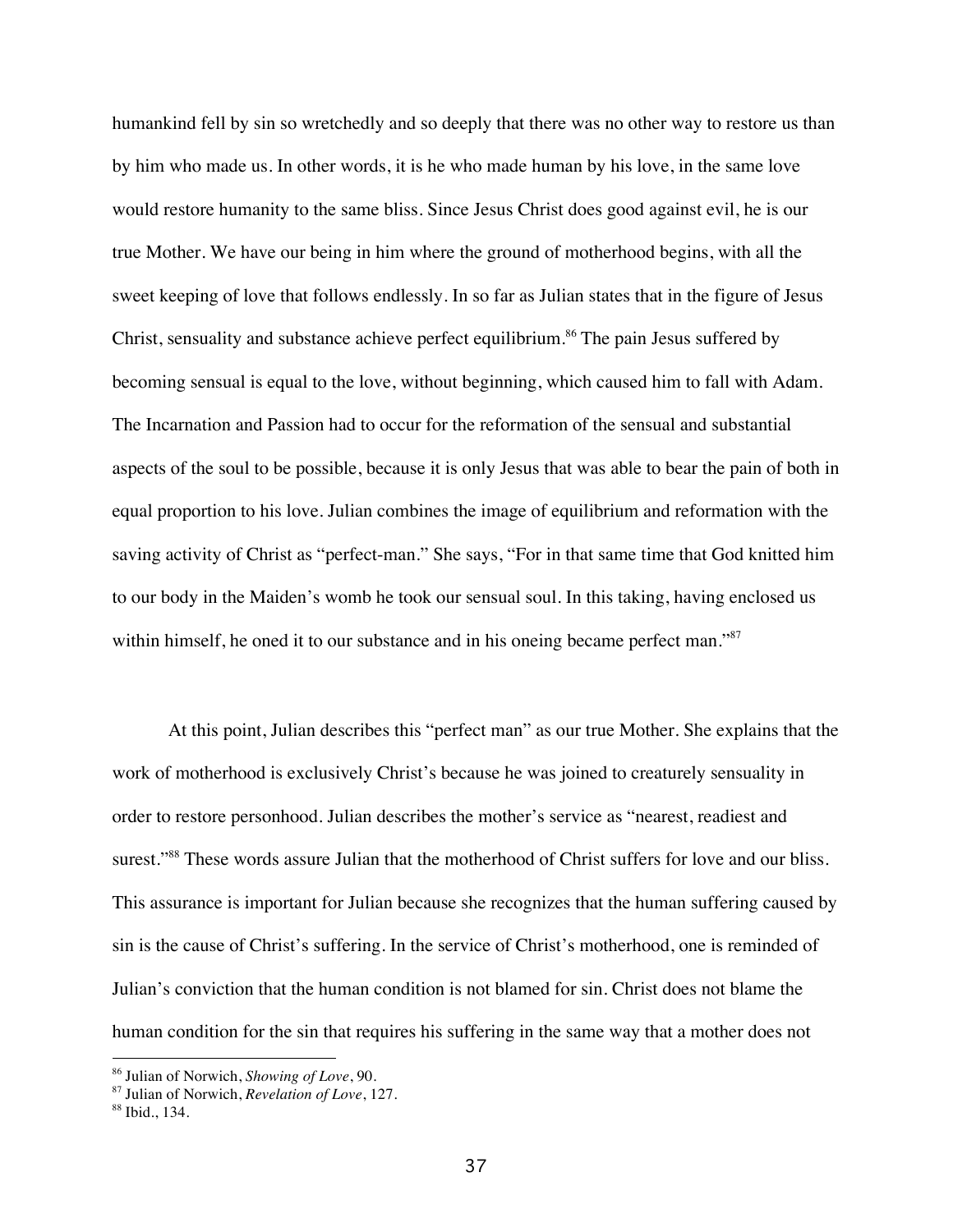blame a newborn child for the pains of labor. Julian combines these insights in a wonderful redemptive metaphor of gestation and birth:

We know that all our mothers bear us is to pain and to dying. And what is that? But our true Mother Jesus, he is all love, bears us to joy and to endless living, blessed must he be. Thus he sustains us within himself in love and travailed into the full time that he would suffer the sharpest throes, and the most grievous pains that ever were, or ever shall be, and died at last. And when he had done and so born us to bliss, yet might not all this make amends of his marvelous love.<sup>89</sup>

Our Mother works in diverse ways for us, so that our parts are held together. For in our Mother Christ we profit and increase as in mercy he reforms and restores us, while by the power of his passion and his death and rising, he ones us to our substance. And so our Mother works in such a merciful way with all his children, making them substantial and obedient.<sup>90</sup> I am sure it is true to say that Christ's motherhood is truly redemptive because the pain suffered for love alone eliminates any possibility of blame. With great precision, Julian assimilates the point of Christ's greatest suffering with the bliss into which redeemed personhood is born. According to her, it is the unchanging love of Christ's motherhood that reveals the mutability of our own attempts at loving. $91$ 

# **Metaphors and Its Modern Significance**

It is the fact that metaphors work within the cultures and traditions. Therefore, Christ's suffering assumes its modern significance depending on the perspective within which it is located. In the 21st century, women's experience of suffering is worldwide, such as the pain of labor and childbirth, suffering by the oppressive social situation and personal degradation because of gender. All these sufferings could be compared to the sufferings of Jesus on the Cross

<sup>89</sup> Julian of Norwich, *Showing of Love*, 90.

<sup>90</sup> Julian of Norwich, *Revelation of Love*, 130.

<sup>91</sup> Julian of Norwich, *Showing of Love*, 91.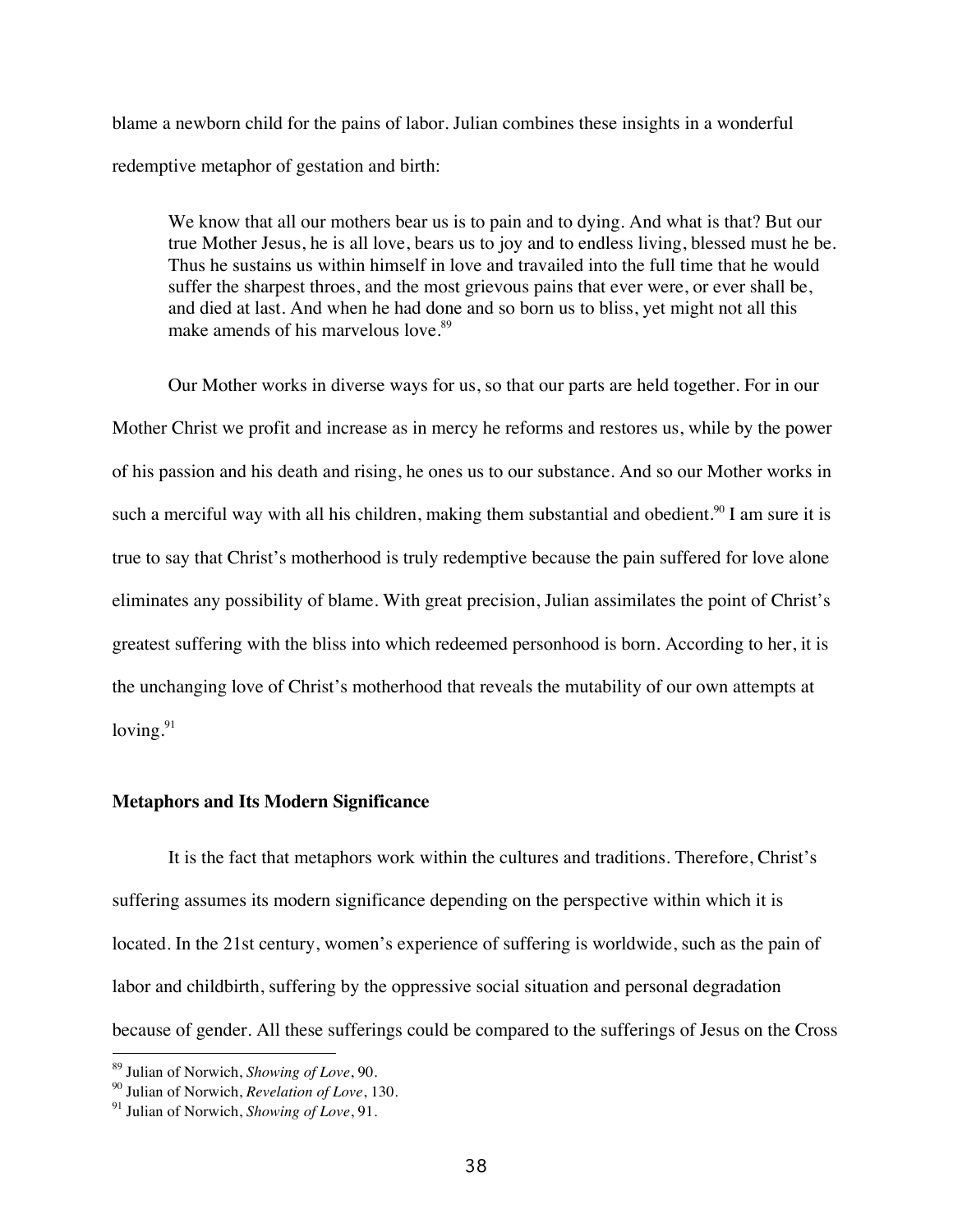symbolically. In this metaphorical comparison, undoubtedly, the suffering during women in labor bearing and birthing each new generation, is an inseparable mystery with a strong sense of creative power and joy. It is the fact that pain and joy hands together in the mystery of human birth. At the time of labor bearing, a mother willingly accepts this suffering for the grater cause of giving a new life to the child, which also brings greater joy to her. According to Elizabeth A. Johnson, women's experiences of suffering while attending labor and childbirth are inseparable. In these two instances women's suffering is the coin of creative advance.<sup>92</sup> The pain of childbirth is a wanted, successful pregnancy is accompanied by a powerful sense of creativity and issues in the joy that a new child, one's own, is born. This experience of labor and delivery offers a superb metaphor for Sophia-God's struggle to birth a new people, even a new heaven and a new earth.<sup>93</sup> In recent decades the same question about God and suffering has come to specific focus in contemporary feminist theology as it ponders the crucifixion.

#### **Divine Suffering: A Self-Giving Love**

-

God is love (1 John 4:8). However, I would claim, God's love on the cross is his unconditional "self-giving love" to humanity. It is a giving of oneself to them and for them to receive. His love was an act upon them and an act to them. The self-giving of God in love is to take human cause upon himself. In pouring out his love upon humanity, God affirms humankind as loved one. God's love is his unconditional assertion that he is for humanity, on human's side.<sup>94</sup> Exploring the suffering of women and responding to that suffering do shape the language about

<sup>92</sup> Elizabeth A. Johnson, *She Who Is: The Mystery of God in Feminist Theological Discourse* (New York, NY: The Crossroad Publishing Company, 1992), 254.  $93$  Ibid., 265.

<sup>94</sup> Thomas F. Torrance, *Atonement: The Person and Work of Christ,* ed. Robert T. Walker, Milton Keynes (Downers Grove, IL: IVP Academic, 2009), 147.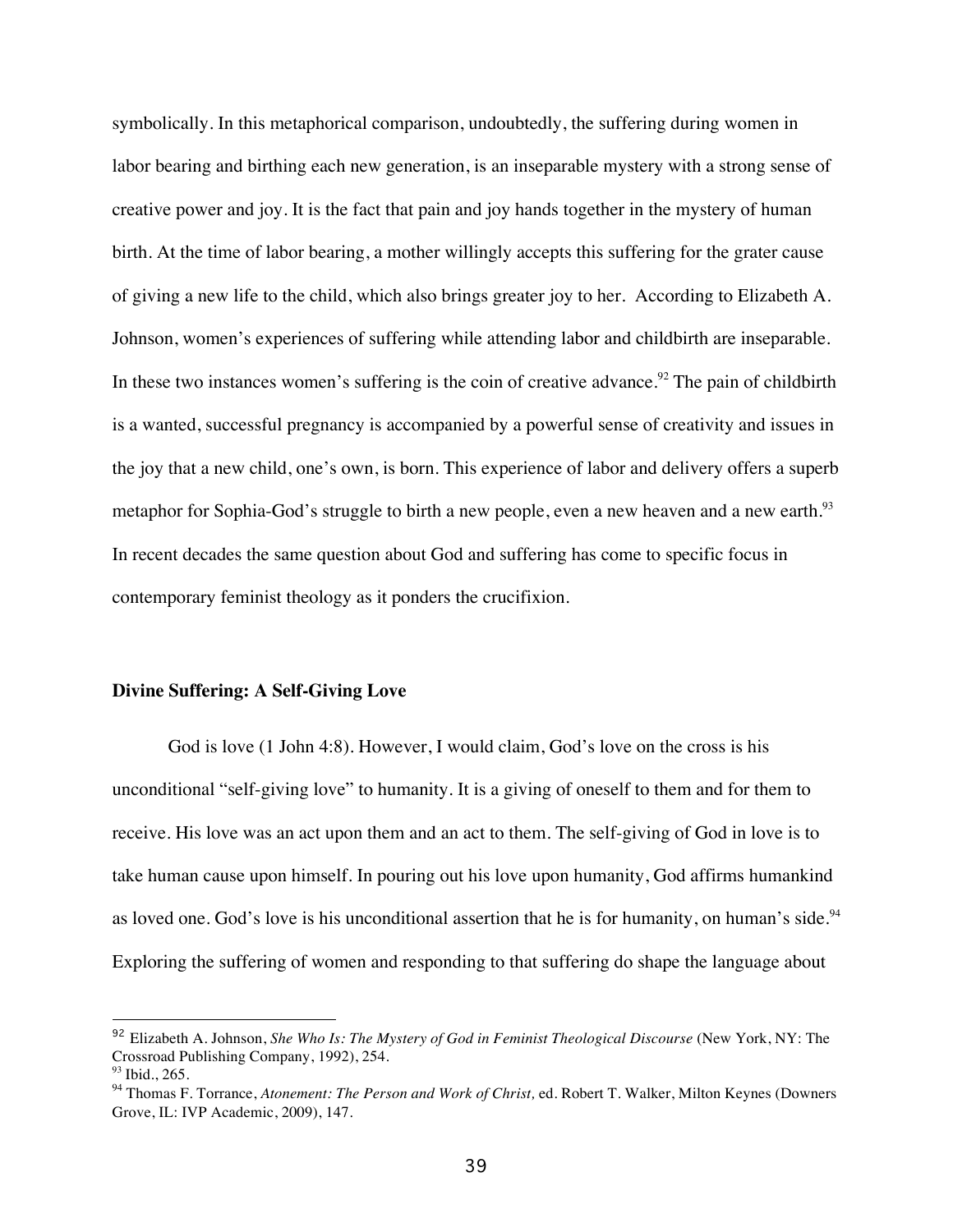God in the field of feminist theology. It makes divine mystery more religiously accessible in the midst of a disaster. However, his suffering needs to be deeply studied in the context of love to humanity. This may lead to further discussion as to whether God can love humanity without in some way entering into suffering? According to Johnson, Christ's suffering can be conceived of ontologically as an expression of divine being insofar as it is an "act" freely engaged as a consequence of care for others. Of course love includes the willing of the beloved. Hence, the personal analogy makes it possible to interpret divine suffering as Sophia-God's act of love freely overflowing in compassion.<sup>95</sup> In relation to insights of feminist theology, biblical scholars are pointing out that the root word for compassion in Hebrew is the same as the root word for woman's womb (*rhm*). It is to say that God has compassion on us is literally to say that God has womb-love for us and loves us the way a mother loves the child in her womb. Johnson underlines that this love is costly.<sup>96</sup>

For Johnson, the idea of God simply cannot remain unaffected by suffering and death. She believes that who is not in some way affected by such pain is not really worthy of human love and praise. A God who is simply a spectator at all of this suffering, who even "permits" it, falls short of the modicum of decency expected even at the human level.<sup>97</sup> Thus, God participates in the suffering of the world and overcomes from within through the power of love. Since love includes willingly the good of the beloved, it is the inconceivable power that gives life to the world. As Johnson quotes from Boff's *Passion of Christ – Passion of the Word*, "This is the manner of God's suffering: to suffer as the fruit of love and of the infinite capacity of love for

<sup>95</sup> Elizabeth A. Johnson, *She Who Is,* 265.

<sup>96</sup> Elizabeth A. Johnson, *Consider Jesus: Waves of Renewal in Christology* (New York, NY: The Crossroad Publishing Company, 1990), 117.

<sup>97</sup> Elizabeth A. Johnson, *She who is*, 249.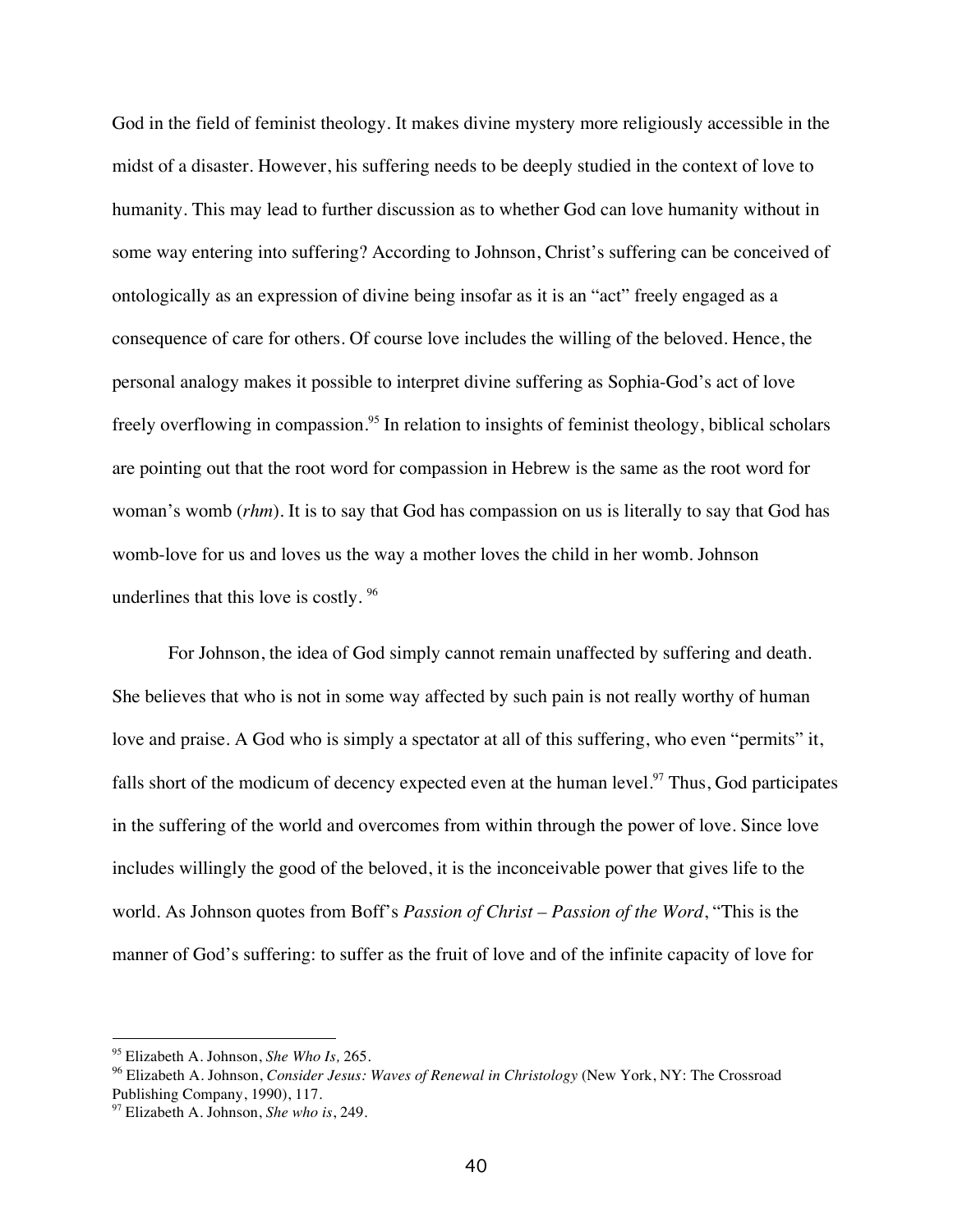solidarity.<sup>98</sup> In other words, when human beings who God loves suffer, God is present with them, compassionately loving them through the suffering, desiring life for them, and acting to bring it about when human forces have played themselves out.<sup>99</sup>

In the line with Boff, Darby Kathleen Ray interprets atonement as the work of Jesus, "being for others," especially in solidarity with others, and in the understanding of suffering as the fruit of love. According to her, in Jesus' death, God's compassion for those who suffer and God's solidarity with victims is made undeniably clear.<sup>100</sup> Therefore, God indeed suffers out of love. According to Jürgen Moltmann, "It is out of love God freely choose to be affected by what affects others, so that when people sin and suffer this influences the divine being. In this view, God suffers not out of a deficiency of weakness in the divine nature, but out of the fullness of love."<sup>101</sup> Hence, Moltmann argues very strongly that if God could not suffer in this way, then God would not be love. For, it is of the essence of love to be affected by what is happening to the one, who is loved, and to suffer or rejoice as a result. Thus, the symbol of divine suffering appears not as an imperfection but as the highest excellence of his love. Consequently the feminist theologians want to have not only a feminine image of God, but also a very dramatic one, conveying the idea of God's suffering in labor to bring forth the new creation.<sup>102</sup> To sum it up, in the light of Christ's suffering and of his degrading death on the Cross, which is metaphorically compared to "feminine imagery," we can understand his great love and compassion toward people who are suffering for greater cause, specifically women who give new life to their own children.

<sup>98</sup> Ibid., 266.

<sup>99</sup> Elizabeth A. Johnson, *Consider Jesus,* 115.

<sup>&</sup>lt;sup>100</sup> Darby Kathleen Ray, *Deceiving the Devil: Atonement, Abuse, and Ransom* (Cleveland, Ohio: The Pilgrim Press, 1998), 92.

<sup>&</sup>lt;sup>101</sup> Elizabeth A. Johnson, *Consider Jesus*, 120.

<sup>102</sup> Ibid., 117.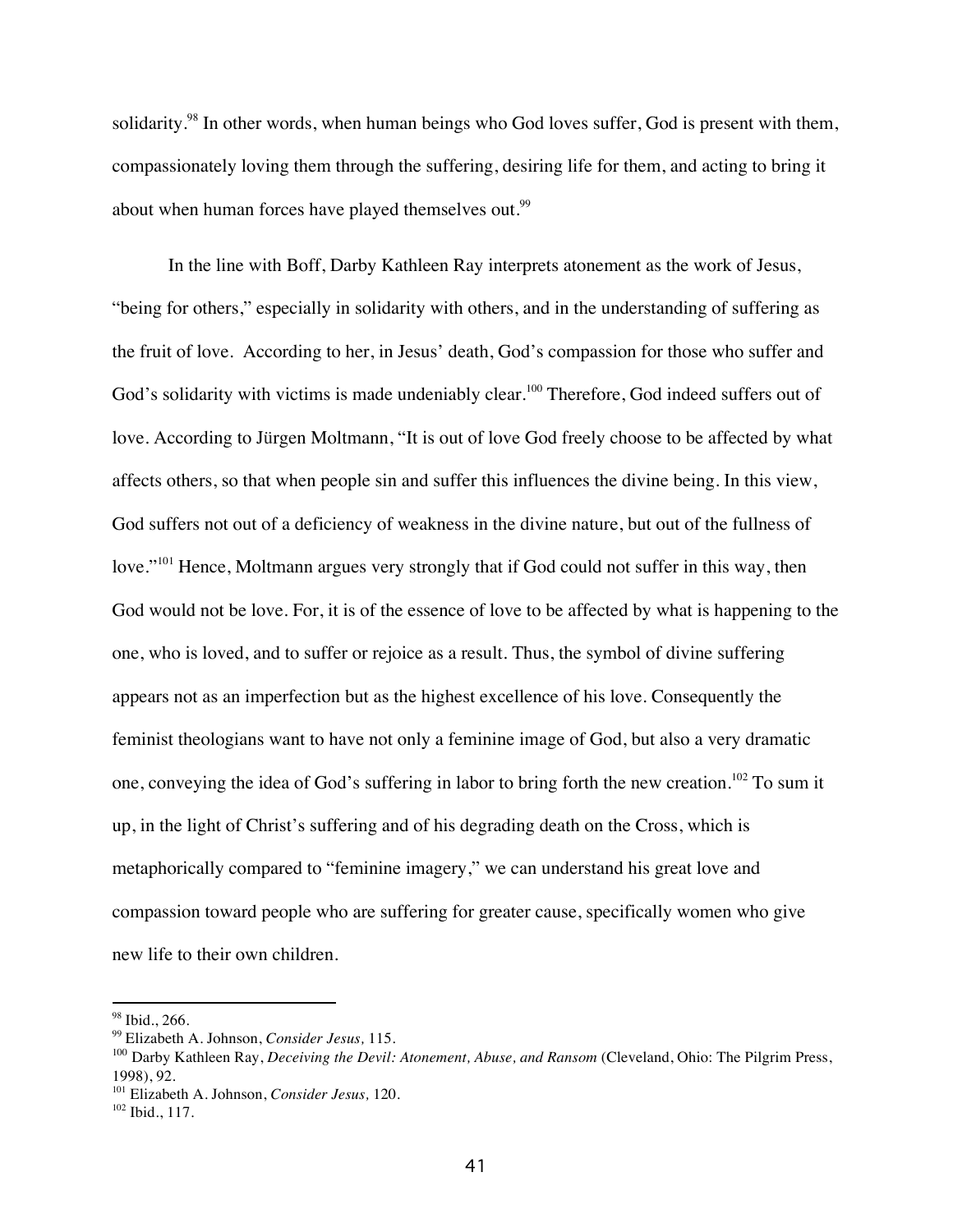In accordance with Abelard, both, Juana de la Cruz and Julian of Norwich agree that God so loved the world, and thus, the love of God was revealed in Jesus' death on the Cross. In other words, God made humanity by his love and in the same way with this love he restored us to himself, who is full of love. Like Abelard, for both women theologians and 21st century feminist theologians, the suffering of Christ on the Cross is Christ's willful acceptance. Feminist theologians interpret this willful act into a mother's suffering in a labor. It is giving new life to the humanity that a mother gives life to the newborn. In short, the motherhood of Christ expresses the great sacrifice, dedication, suffering, and love of a mother to her child. Hence, it is true to say that Abelard's theory of the Cross as demonstration of God's love paved a way for further development of theologies, specifically feminist theology to interpret God's love in the perspective of motherhood. In other words, maternal imagery holds both theories together and provides us with a powerful symbol for Reconciliation.

On one hand, like Abelard while we experience God's love on the Cross, on the other hand like Juana, we need to interpret the suffering of Christ into the challenges of our lifetime, specifically in the social and historical situation, and vis-a-vis. It is identifying one's suffering with the suffering of Christ; or identifying one's broken-self with the broken world. It is reproducing the expression of the social oppression and agony and misery of love, in light of Christ's greatest suffering. In the same way, Julian's love, like Anselm's justice, is deeply situated in contemporary social understandings. Her redemptive theology also challenges us in any form of personal link with Christ's suffering for love. Thus, like a mother who is fulfilled in the happiness of her child, everyone needs to see the multifaceted value in others, to seek fulfillment in the love and happiness of others. Julian's desire for suffering as a means of unity with Christ leads us back to Christ's sufferings and prompts the question: was there reason to

42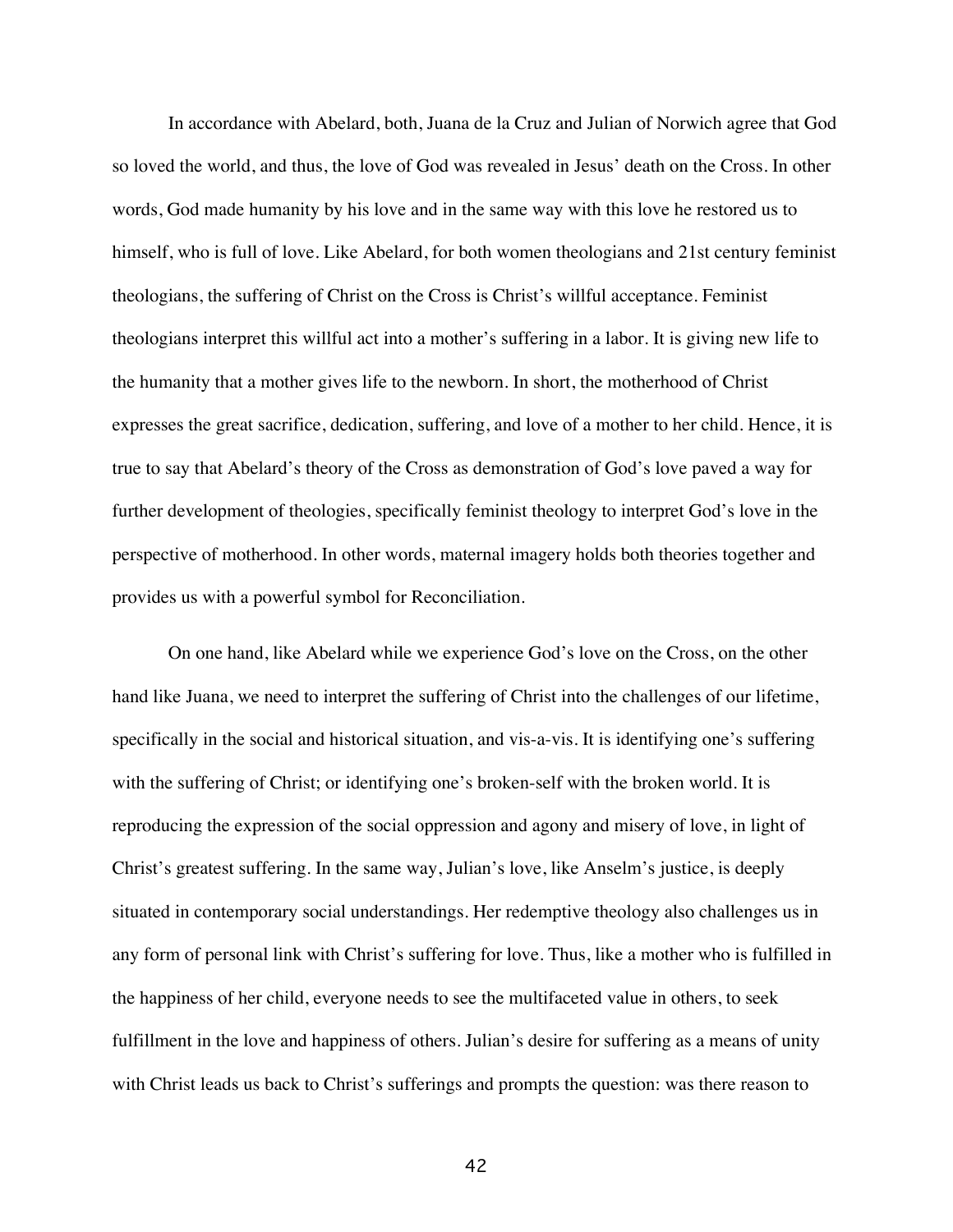suffer beyond the courtly considerations of a demonstration of great love? Such demonstrations would amount to an Abelardian example of love and so would tend in the direction of a moral influence theory. The metaphorical imagery of God, specifically the female imagery of God helps to understand the motherly nature of God. In addition, it explores the suitable meaning to the scriptural text, to wit: "As a mother comforts her child, so I will comfort you (Isaiah 66:13)."

In my understanding, I believe, with related to the Sacrament of Reconciliation, this metaphorical description helps the sinner to understand and experience the unconditional love of God as a Mother. It is experiencing motherly love, which never punishes her child, rather always with open arms ready to embrace, to comfort, and to hug and kiss her child. As Julian says,

Mother may give her child to suck of her milk, but our precious Mother Jesus, he may feed us with himself. He does most courteously and most tenderly with the Blessed Sacrament of his body and blood. That is precious food of his very life and with all the sweet Sacraments he sustains us most mercifully and graciously. The mother may lay the child tenderly to her breast, but our tender Lord, Mother Jesus, he may homely lead us into his blessed breast by his sweet open side and show us therein part of the Godhead and the joys of heaven with ghostly secureness of endless bliss.<sup>103</sup>

Finally, God is Love, and thus his love has the power of response and responsibility. His love is relational, persuasive, connected, loving, playful and empowering. His compassionate love is an empowering power. As Julian states that for truly it is the most joy that may be, as to my sight, that he who is highest and mightiest, noblest and worthiest, is lowest and meekest, homeliest and, most courteous. And truly and surely this marvelous joy shall be shown us all when we see him.<sup>104</sup> Having been critically evaluated the above theories in the previous chapters, the next chapter addresses how the Sacrament of Reconciliation itself can be renewed through the atonement theology, which holds together Anselm, Abelard and feminist theology.

 $\overline{a}$ 

<sup>103</sup> Julian of Norwich, *Showing of Love*, 90-91.

<sup>104</sup> Ibid., 12.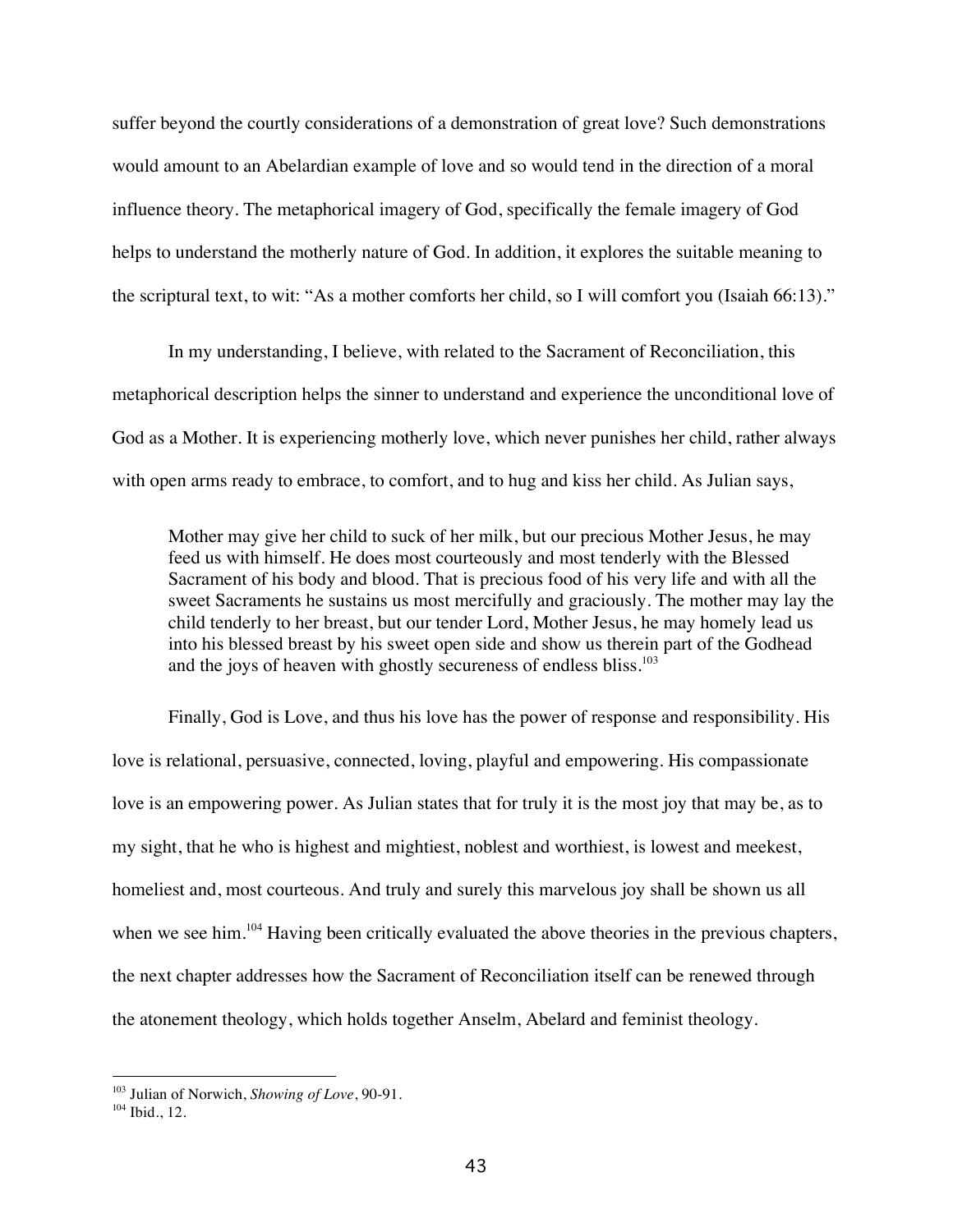### **Chapter 4**

# **A Renewal of Sacrament of Reconciliation Through the Atonement Theology**

"Theology should not be concerned simply with interpreting the past (no matter how momentous the events may have been) but it must also concern itself with transforming the present world," says Jürgen Moltmann.<sup>105</sup> However, every theology is a matter of question and challenge for the believers in their specific situation. Though every theology has a universal significance, it is the fact that any understanding of faith has its roots in the particularity of the given situation. However, authentic universality does not consist in speaking precisely the same language of the Christian belief, but rather in achieving the full understanding within the setting of each Christian situation. This last half-century of development in the Christian understanding of faith in Christ, brings into clear view the fact that the Christian community is relocated in a living tradition. According to the need of different situations, culture and time, the tradition is being creatively responded to based on the new faith experiences of the community. Undoubtedly, the witness of generations who have lived before us has brought this faith community to this moment in its journey.

To underline this historical factor, Pope Francis in his homily on January 10, 2016, encouraged parents and grandparents to nurture the faith in the lives of their young children, because it is the greatest inheritance they can give.<sup>106</sup> Therefore, in turn, now modern young believers have the responsibility to understand critically their faith practices, personally and collectively as a faith community, so that faith in Jesus Christ may be passed on to the next

<sup>105</sup> Michael Winter, *The Atonement*, 3.

<sup>106</sup> Pope Francis, January 10, 2016, 2016. "General Audience," accessed March 10, 2017, http://www.ncregister.com/pope to parents-faith.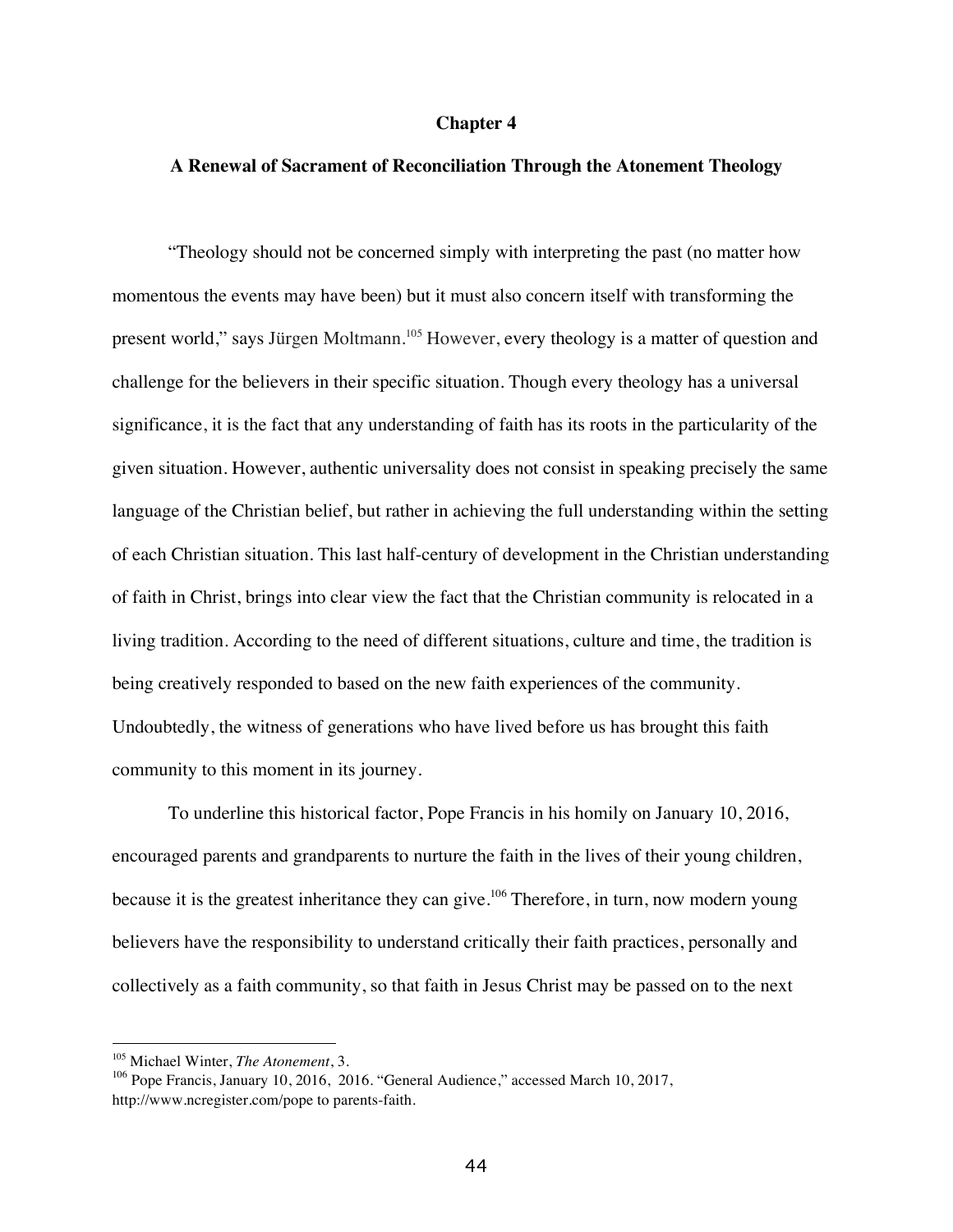generation in a truly living state. At this point, the theory of atonement Christ's suffering and death on the Cross needs to be reinterpreted in order to make them understand the true meaning of the salvific act of Christ in their living context. Therefore, the suffering and death of Christ is not only a past, datable and verifiable fact in the theological discipline, but also an ever-present reality to guide and determine the individual's life. In other words, the understanding of Jesus' death needs to move from an academic exercise into practical life. Cousar points out that for Karl Barth, our biblical debates and interpretation have to lessen the distance between the world of the text and the world in which we earn our living, educate our children, care for aging parents, and seek to function as responsible citizens.<sup>107</sup>

Accordingly, this section addresses how to reinterpret the crucified Christ for the life of the particular group of Catholic young people who are preparing to receive the Sacrament of Reconciliation, so that they can experience forgiveness and the love of God. It is to explain to them the effects of the Sacrament of Reconciliation in the light of Christ's suffering as forgiveness of sins. This interpretation of "forgiveness" and "love" may help them to find the real meaning in following Christ who suffered and died on the Cross, and form the structure of their new lives in Christ. The brutal suffering and death of Jesus on the Cross, undoubtedly touches every aspect of the lives of the believers. The realities of suffering and pain deeply challenge the young person's faith. Likewise, theological reflection on Christ's death leads to questions of: Who am I? What is the meaning of true Christian life? What does Christ's death mean to me personally? What are the ethical challenges of the Cross? How can I be an instrument of God's love and forgiveness? How can I find true happiness, true peace and true love? In this light, the Sacrament of Reconciliation emphasizes forgiveness and the love of God

<sup>107</sup> Charles B. Cousar, *Theology of the Cross*, 4.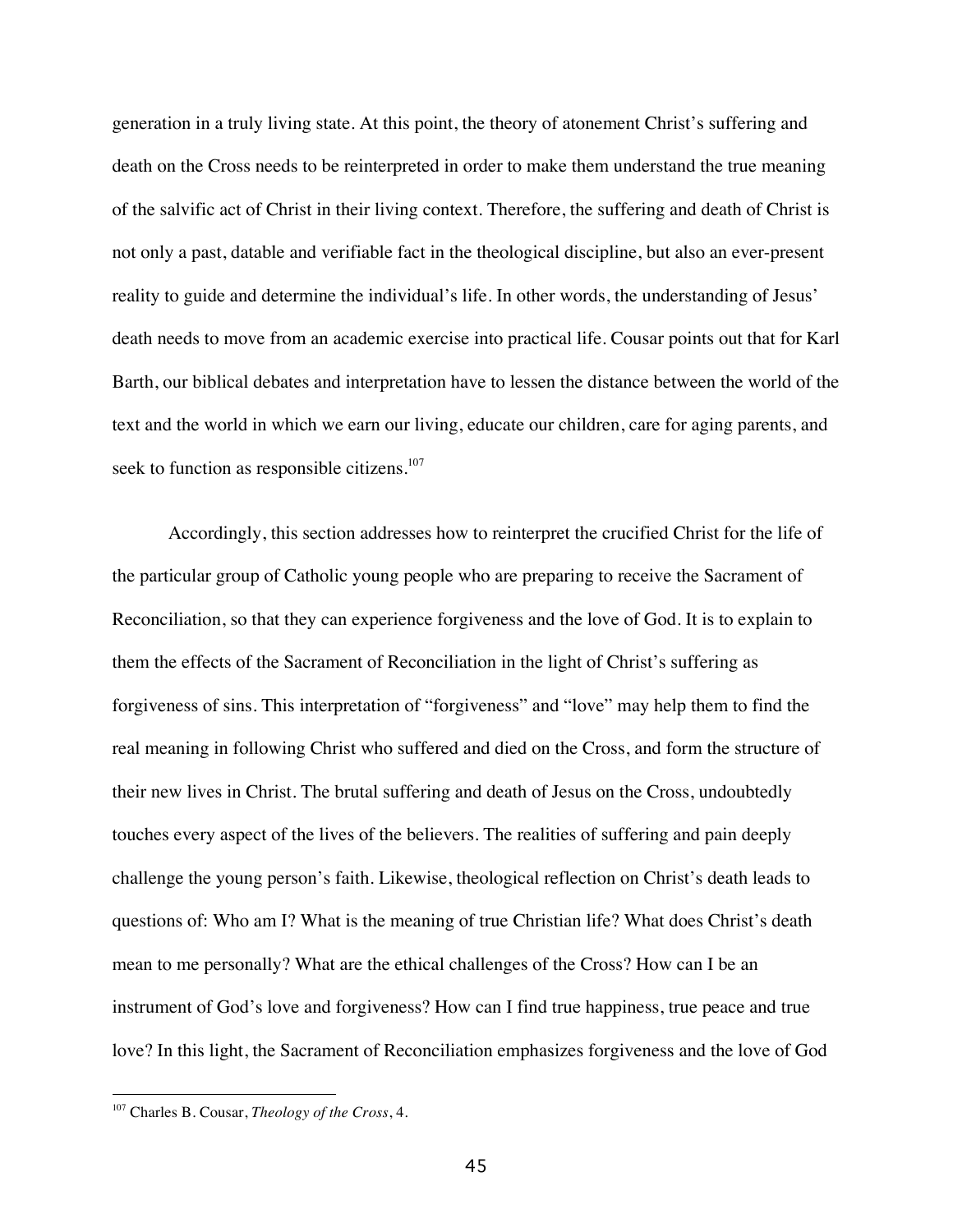as the fruit of the Sacrament. Thus, the death of Christ needs to be examined and reinterpreted in relation to the Sacrament of Reconciliation as a gift of love and forgiveness.

#### **Sacrament of Reconciliation: God's Love and Forgiveness**

Forgiveness is the greatest gift of the Sacrament of Reconciliation. The whole reason why Jesus came into this world as a man and suffered and died on the Cross was to give humanity "the gift of reconciliation" with his Father and with each other. His whole purpose was to heal the rift that had been caused by the sin of humanity. Since, Jesus' goal was to offer love and forgiveness to the humanity, he wanted the entire humanity to have that amazing experience of being forgiven not just for a moment but also for all eternity. The penitent should experience through the Sacrament of Reconciliation God's unconditional love, mercy and forgiveness, brought about by Jesus' suffering and death on the Cross.

Atonement is a central doctrine of Christianity in so far as it proclaims and brings home to the heart of man the supreme Christian truth that God is love, and that love is the most precious thing in human life.<sup>108</sup> In atonement, God acted "in" and "through" the death of Christ to bring about reconciliation. The suffering and death of Christ on the Cross thus united the humanity with God. Likewise, the Sacrament of Reconciliation, through the merciful love and forgiveness of Christ, unites the sinner with God again. In the Sacrament of Reconciliation, we open ourselves up to God and the mysterious gift of God his forgiveness, mercy and love. According to *Lumen Gentium* 11, "Those who approach the Sacrament of Penance obtain pardon from God's mercy for the offense committed against him, and are, at the same time, reconciled

 $\overline{a}$ 

<sup>108</sup> Mathews, Shailer, "The Functional Value of Doctrines of the Atonement," *The Journal of Religion* 1, no. 2 (March 1921): 147.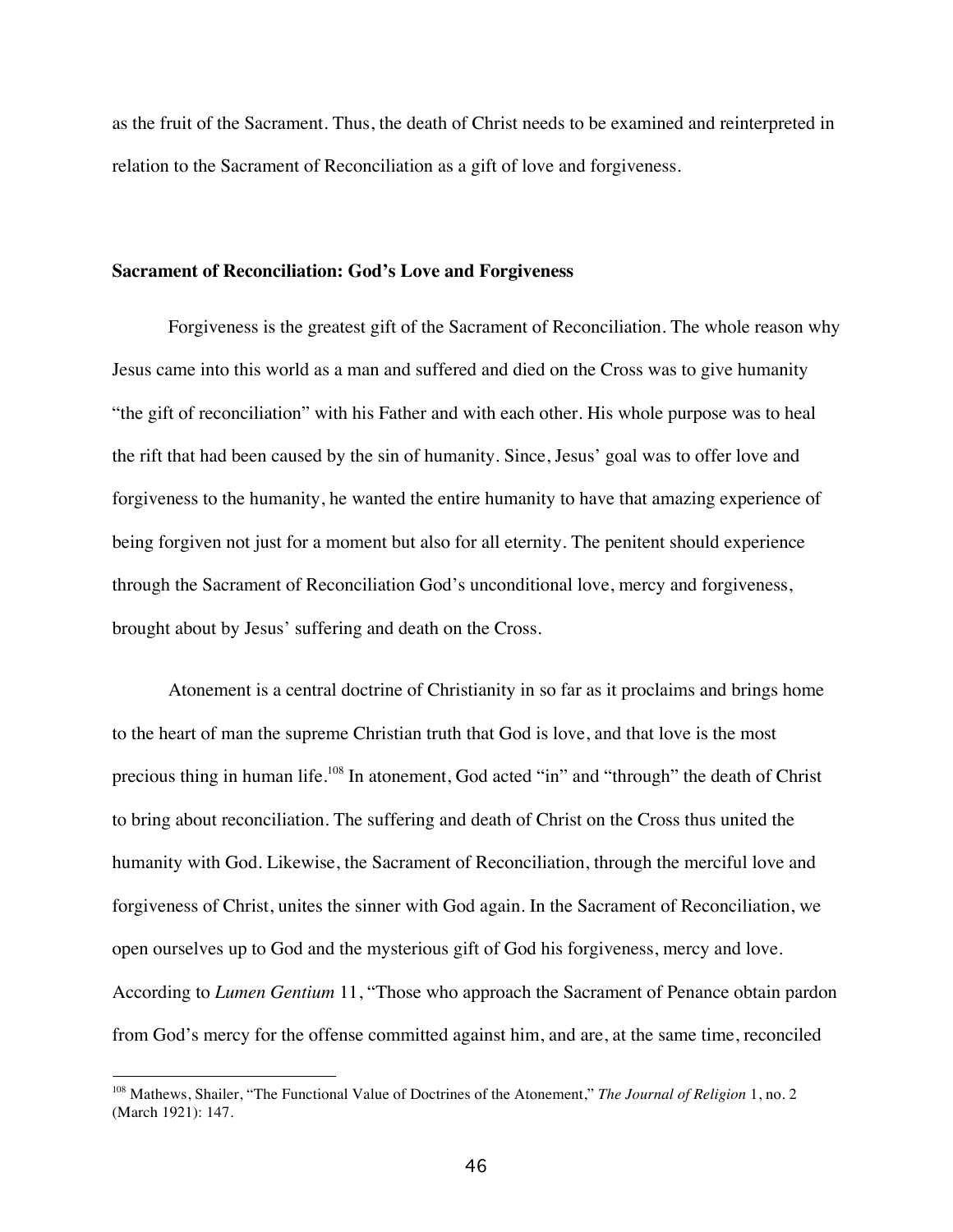with the Church which they have wounded by their sins and which by charity, by example and by prayer labors for their conversion."<sup>109</sup> Thus, the sinner comes to this Sacrament to reconcile with the self, with God, and with the community. That is the primary effect of this Sacrament – receiving forgiveness from God, and reconciling with him and the community of believers.

Of course, forgiveness of sins is the fruit of the Sacrament of Reconciliation. From where and how does our faith lay on the mystery of this Sacrament? Undoubtedly, it is from the Sacrament of Initiation, the Baptism. The ceremony during the Sacrament of Baptism is the entry to the Christian faith. The Nicene Creed echoes the affirmation of belief in one baptism, particularly "for the forgiveness of sins." It is in this way that God gives his forgiveness to those who seek it. At baptism all Christians were baptized in to the death of Jesus, as adults they appropriate it for themselves. Of course, in all the Sacraments the baptized person enjoys and experiences the love of God, specifically in the Sacrament of Reconciliation his love and forgiveness. As we explore these thoughts on the Sacrament of Reconciliation, we might well reflect that the deepest spiritual joy each of us can sense is the freedom from whatever would separate us from God. It is the restoration of our friendship with a so loving and merciful God, a Father who receives each of us with all the forgiveness and love. Renewed, refreshed, and reconciled in this Sacrament, we who have sinned become a "new creation." Once more we are made new. It is this newness of spirit and soul that I hope all of us experience in our life.

Though there are exceptional cases, all over the world it is an undeniable fact in the Catholic Church that the number of participants to the Sacrament of Reconciliation goes down in the recent times. Specifically among the young people it is very less. Therefore, it is the need of the hour to insist them the importance of the Sacrament and encourage them to participate in it

<sup>109</sup> Austin Flannery, ed., *Vatican Council II* (Northport, NY: Costello Publishing Company, 1987), *362.*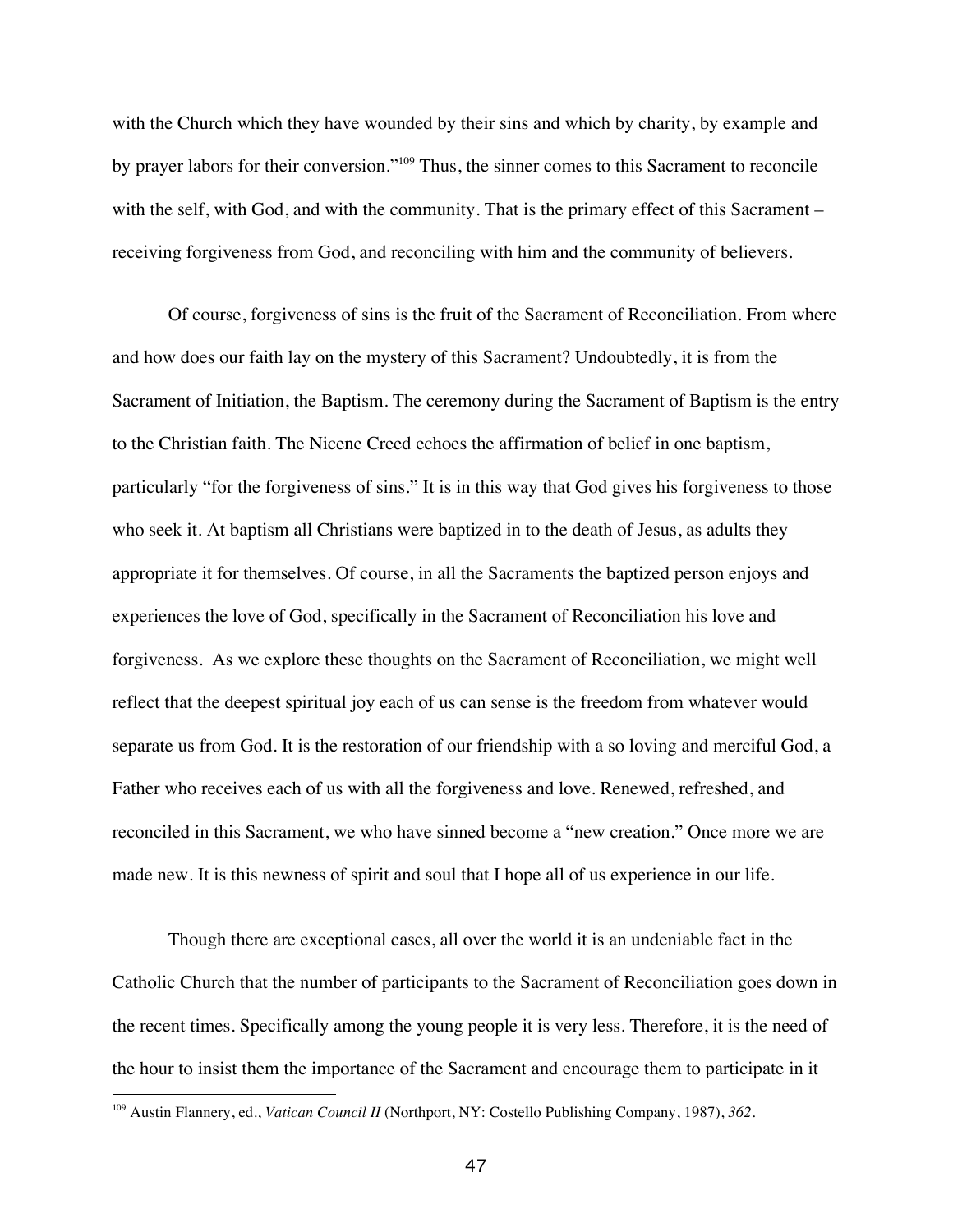regularly. In his *Post-Synodal Apostolic Exhortation "Reconciliation and Penance"* Pope John Paul II emphasized the subject of reconciliation and invited to the Sacrament of Reconciliation the whole of humanity and every section and portion of the human community.<sup>110</sup> This may explore the question, what is the need of this document on the Sacrament of Reconciliation in our time? The reason is the loss of the sense of sin among the people of this generation. Hence, the Pope states that it is to make the Catholics to understand the progressive weakening of the sense of sin, precisely because of the crisis of conscience and crisis of the sense of God.<sup>111</sup> As he further underlines, the loss of sense of sin can disappear only through proper education to youth, in the mass media and even in education within the family.

Therefore, to speak of reconciliation and penance is for the young men and women of our time an invitation to rediscover their faith in Christ and in his redemptive suffering. It is also to accept the good news of love, of adoption as children of God and hence of community. Why does the church put forward once more this subject and this invitation? It is to help modern people to understand the contemporary world, to solve their puzzle and reveal their mystery, to discern the ferments of good and evil within them. It is also to all young men and women of upright conscience, be a means of purification, enrichment and deepening in personal faith. <sup>112</sup>

Therefore, for a Christian the Sacrament of Reconciliation is the primary way of obtaining forgiveness. Also a more frequent celebration of this Sacrament may fill us completely with the merciful love of God.

<sup>110</sup> Pope John Paul II. 1978-2005. *Apostolic Exhortations* December 2, 1984. http:// www.vatican.va/02121984 reconciliation-et-paenitentia.html, no. 6.

 $111$  Ibid., no. 100.

<sup>112</sup> Ibid., no. 17.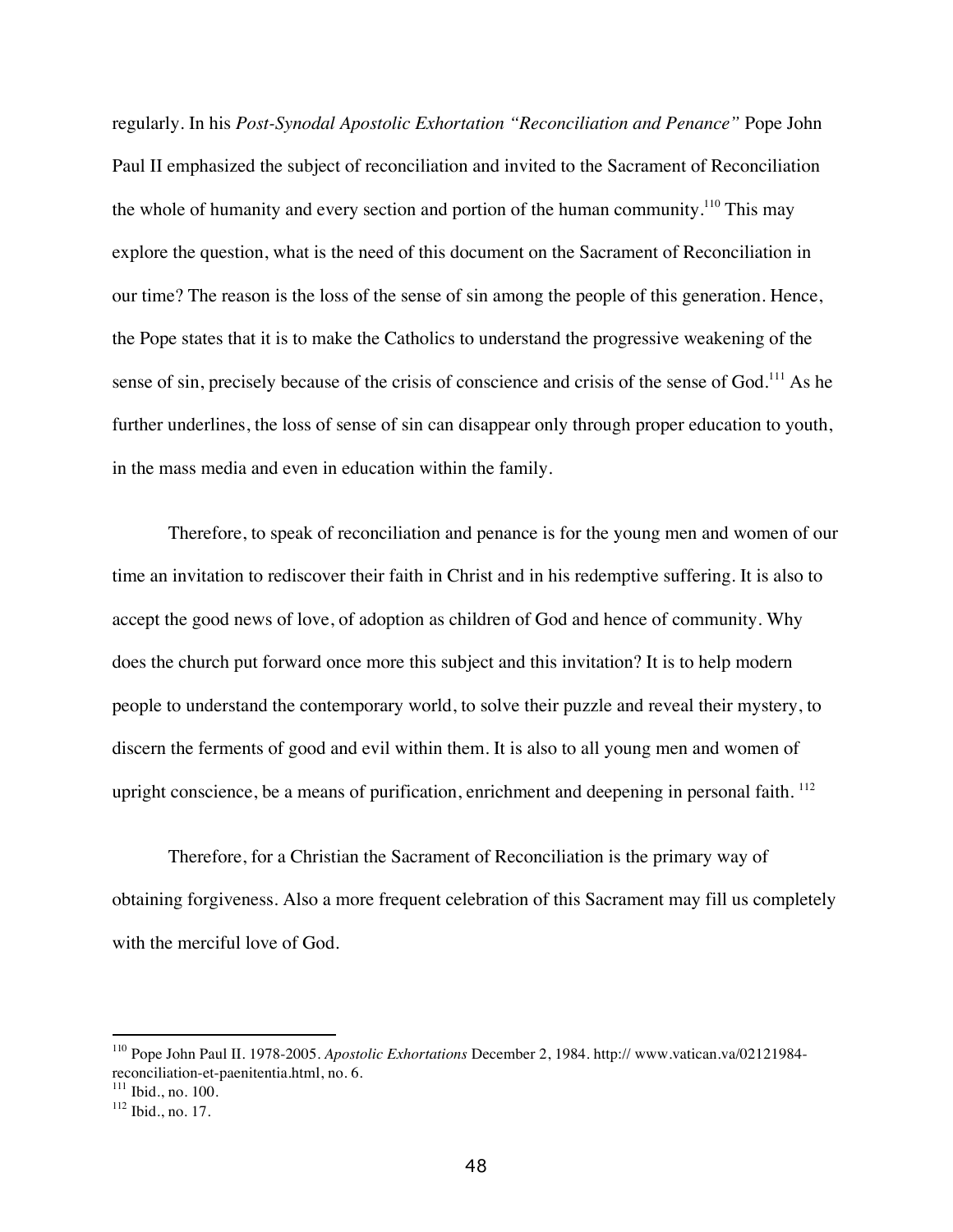- 1. **Unchanging Love:** It is the unchanging love of Christ's motherhood that reveals in this Sacrament of Reconciliation. God as a Mother loves us endlessly. Through this Sacrament God finds the appropriate meaning to the scriptural text, in which he promised us, "As a mother comforts her son, so will I comfort you" (Is 66:13). Therefore, undoubtedly, in the Sacrament of Reconciliation, the sinner may experience the unconditional love of God.
- 2. **Loving Care and Protection:** As Julian describes the mother's service as nearest, readiest and surest, I believe, in this Sacrament Reconciliation God is near to us, to embrace us, ready to love us, and sure to forgive us. God as a loving mother always protects us, cares for us and walks beside us. This Sacrament assures Christ's blessings. As the blessing prayer reminds us, "May the Lord Jesus Christ our true Mother be amongst us, to defend us! Within us, to preserve us! Before us, to guide us! After us, to guard us! Above us to bless us!
- 3. **Not Punishment, but Unconditional Love:** Again, it is experiencing motherly love, which never punishes her child, rather always with open arms ready to embrace, to comfort, and to hug and kiss her child. In addition, in this Sacrament of Reconciliation Christ does not blame the sinners for the sins committed, but rather willingly takes up their Cross (accepts their sins), and graciously forgives sinful human condition. Through this Sacrament of Reconciliation Christ offers new life to the penitent. It is the same way that a mother does not blame a newborn child for the pains of labor.
- 4. **Merciful Love and Willful Suffering:** In this Sacrament of Reconciliation, Christ our Mother, works in such a merciful way with all his (her) children, making them substantial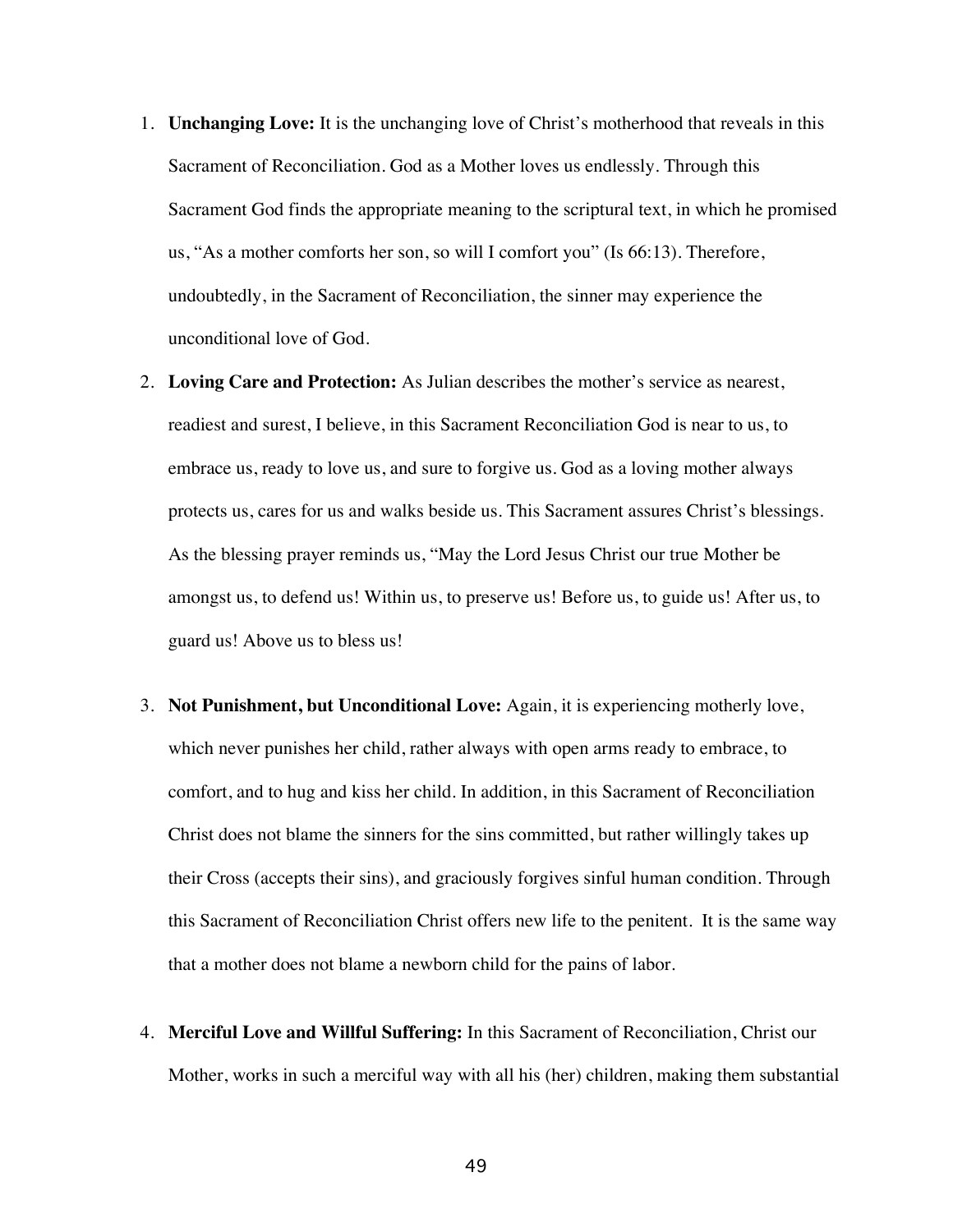and obedient. The redemptive metaphor of motherhood of Christ challenges every penitent to love one another, and to willingly take up the Cross of his neighbors, in order to give new life to them from their suffering. As the penitent experiences the merciful love of God, so he or she needs to be an instrument of God's mercy and love. Encountering Christ as a mother sacrifices herself totally for the betterment of her children. The penitent should sacrifice himself or herself completely for the betterment of the community, in which he or she shares the one faith in Christ.

5. **Fearless Love – Face to Face:** In this Sacrament of Reconciliation the penitent may sit with the Lord without any fear. It is like sitting with own mother in the family without fear. Today, the Catholic Church encourages the penitent to participate in this Sacrament face to face, in which we may encounter Christ our Mother fearlessly. Finally, it is the unchanging motherly love of God and Christ's motherhood that's being revealed in the Sacrament of Reconciliation.

Therefore, the first and fundamental fact concerning the Sacrament of Reconciliation is the Lord's merciful love and forgiveness, which is revealed in the suffering of Christ on the Cross. Hence, to Catholic young people, who are not regular for the Sacrament of Reconciliation, it is the right time and a great opportunity to taste the motherly love of God and his forgiveness in this Sacrament. It is the wonderful visible sign to experience the forgiving love of an invisible God, who redeemed and reconciled us to himself in and through Christ's suffering and death. In seeking theological understanding of Jesus' suffering and death as a concrete foundation of Christian moral living, Anselm's satisfaction theory and Abelard's moral influence theory need to be critically viewed in the light of a modern situation. It is from this point of view that young people need to have a constructive thinking of Christ's suffering as related to the Sacrament of

50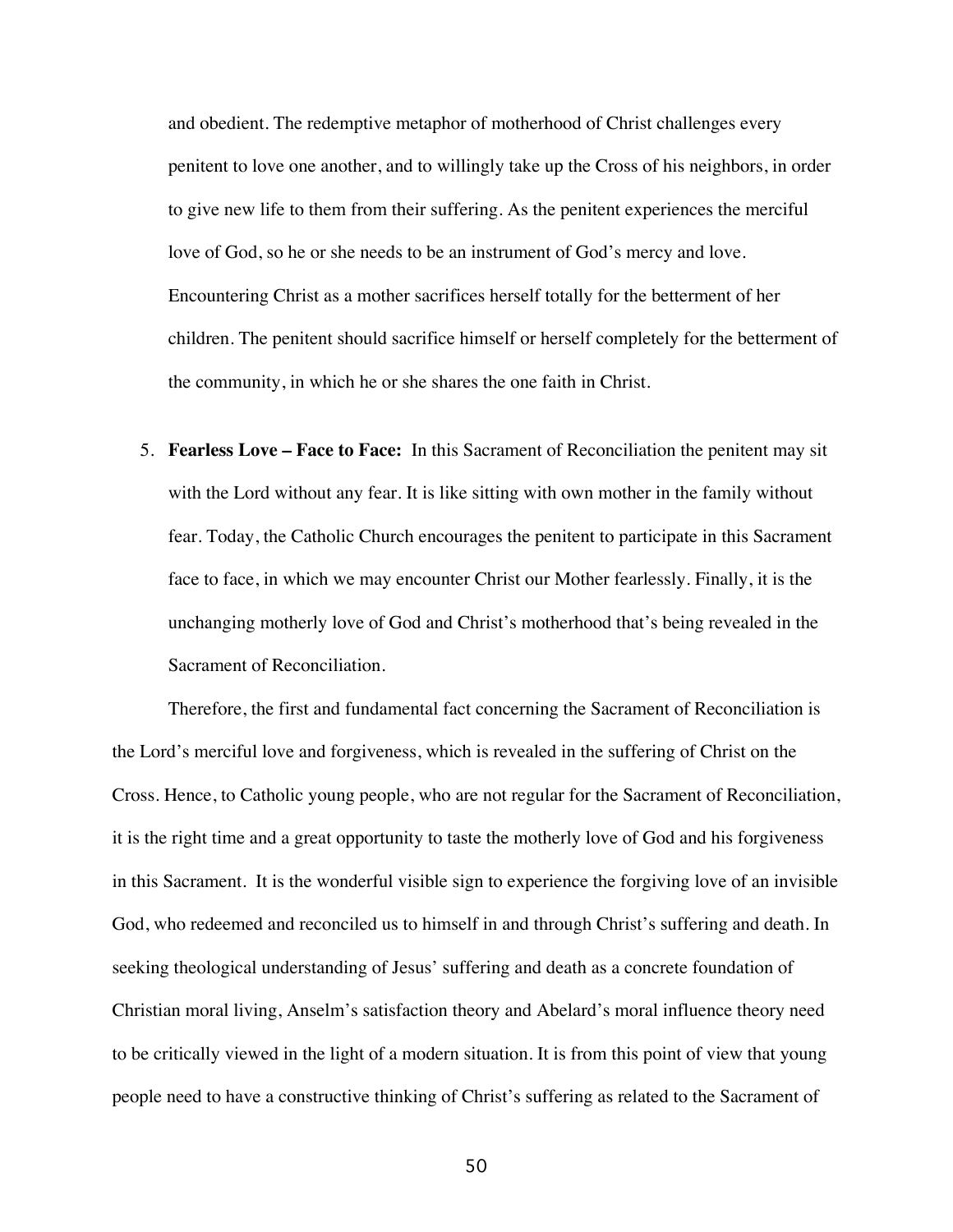Reconciliation. This interpretation of "forgiveness" and "love" may help them to find the real meaning in following Christ, who suffered and died on the Cross, and may form the structure of their new lives in Christ. In essence the young people by frequently participating, the Sacrament of Reconciliation serves them as a powerful leverage to keep them one with God and a means to avoid a near occasion of sin.

# **Crisis of Catholic Young People Today**

There are several aspects of the social and moral crisis among young people today. They face many distinct problems in this modern world. What are the biggest challenges facing Christian youngsters today? There certainly are many. I compiled a list from my experience over the last few years working with and counseling young people here in United States. Here's what I came up with: **Spiritual crisis (ritual):** Personalizing/living out the faith, Living in an anti-Christian culture, forsaking God, **Personal (physical) crisis:** Sexual purity pressures, temptations to immorality, drugs, alcoholic beverages, lack of discipline (including bodily discipline), **Psychological crisis (relational):** Identity and self-image issues, dishonest, busyness and **Social crisis (relational):** Divorce and family issues, Negative media/social media influences, Materialism, lack of respect for authority

These are issues that youngsters have all dealt with to some extent at some time or another. These crisis most of the time will end up committing "sin" in the spiritual sense. As they mature and grow in their faith, they gain experience in battling them. Each age of life has its blessings. Youth is a time for preparing for future life. Unless they learn to handle today, it will be extremely difficult tomorrow. Life is to be lived and we are gifted, in Christ, to successfully live out. Because of these problems, too many youngsters build ceilings over themselves. At this

51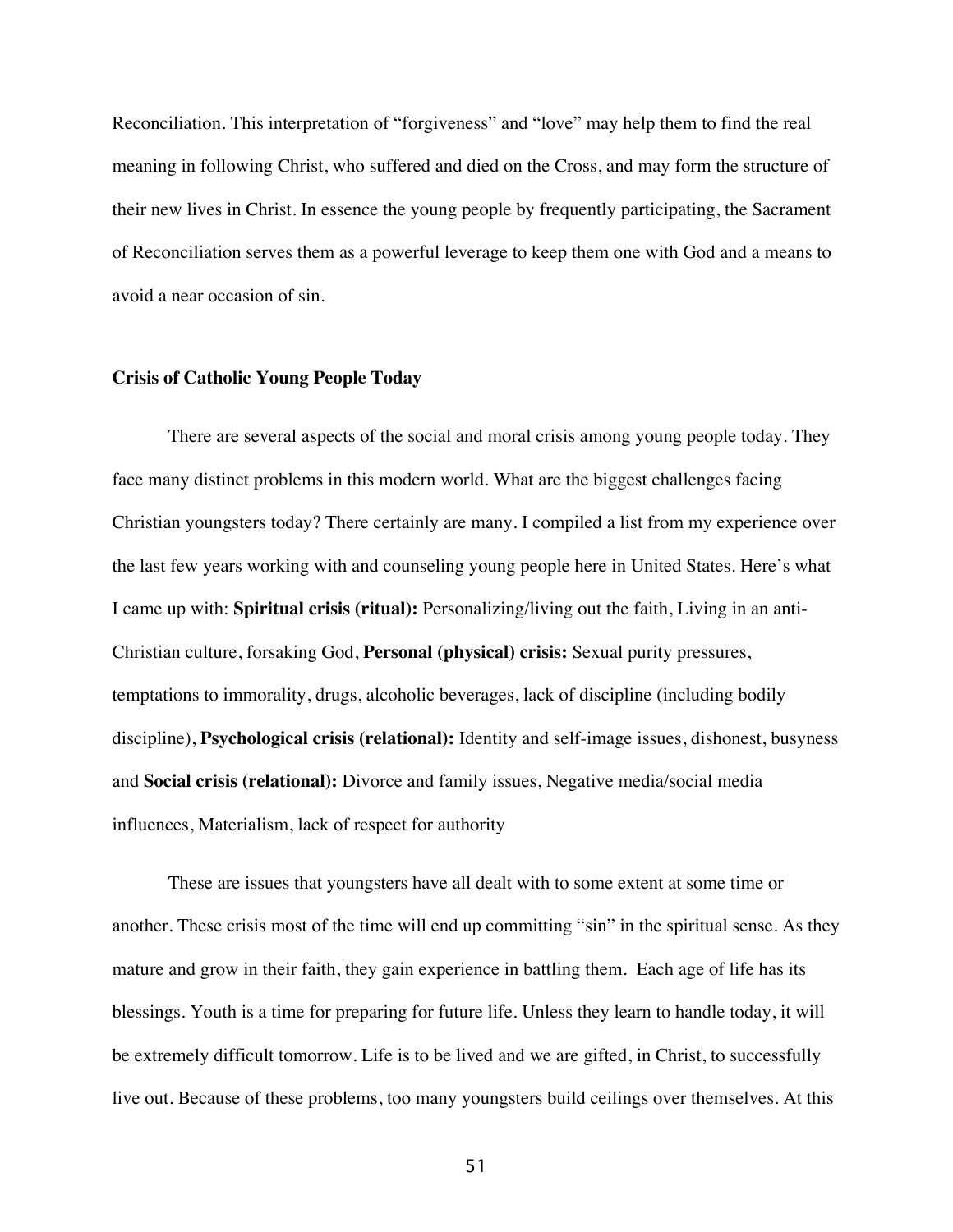situation, they must be prepared socially, mentally, physically, and most important of all, spiritually. Of course, the Catholic Church is very much concerned about the spiritual welfare of young people. The good news is that with an upward shift of our perspective, off of our circumstances we will be presented with more opportunities, such as Sacraments, specifically Sacrament of Reconciliation in this regard.

# **The Problem of Sin and Sacramental Conversion**

There has been a decline in the sense of sin. Moreover, many Christians, especially young people, are reluctant to approach the Sacrament of Reconciliation because, with repeated failures, the solution seems too easy, too hurried, too mechanical, a little like magic. On one hand, they raise many questions, such as should not the return to God cost something more? Should not sacramental conversion impinge more upon daily life? Is contrition really authentic when after only a few hours after receiving sacramental absolution the same or even worse sins are committed with their attendant guilt? And since many sins are against one's neighbor would it not be better simply to request pardon from one's neighbors and change one's attitude toward them rather than to settle the matter with God? On the other hand, if the Church confessor (priest) insists too much on guilt and sin, the penitents become anguished and anxious. They see in religious faith only heaviness, insupportable difficulties, not new impulses of life, not positive aspects, not love, not personal friendship and not paternal or maternal embrace. And thus it happens many will become discouraged and show signs of indifference and of rejection.

Therefore, in this esteem, how can we encourage youngsters to participate in the Sacrament of Reconciliation? How do we animate them to understand the importance of the Sacrament of Reconciliation? How might love be experienced so that it can fully realize its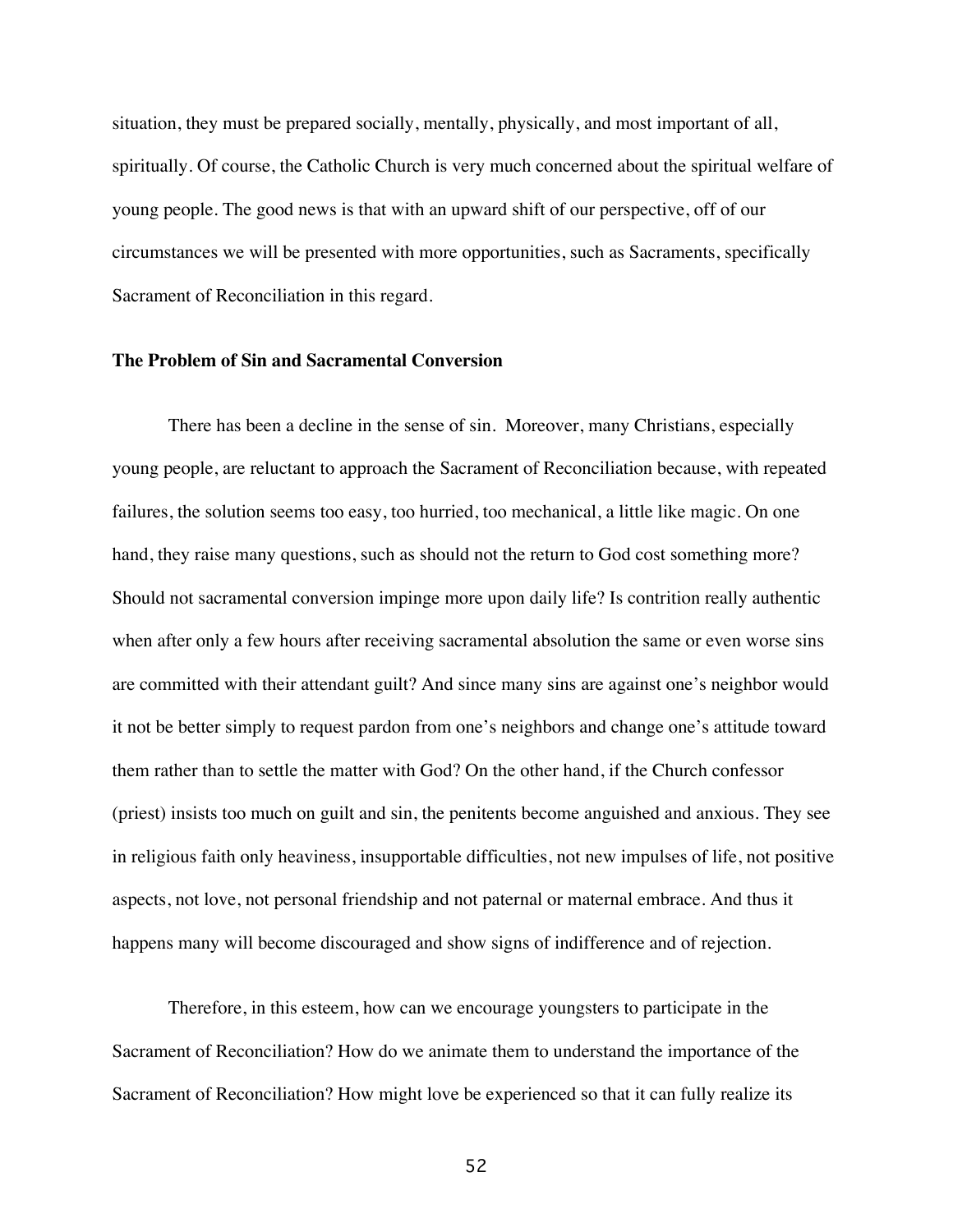human and divine dimensions? How does it heal the broken "self" and help to reconcile self with God, self and other and body with the soul? In the Sacrament of Reconciliation, not only we receive God's forgiveness, rather it is also an embodied, relational practice that can heal the profound separation that everyone has, specifically young people have today. With the healing power of God, the "self" enjoys the unconditional love from the motherhood of God. In addition, Christ is not in the metaphysical world, rather in the Sacrament of Reconciliation "in-person of Christ" he embraces us, touches us and blesses us. In relational aspect, the broken relationship is healed, reconciled with the divine. In the same way, from the status of stained, now the gracefilled soul gets reunified with the body. In the world of Internet age, young people are more estranged from in-person relationship. The relationship with "own self" and with "other people" is becoming more alienated. The practice of Sacrament of Reconciliation, which is enacted through the in-person interaction between the priest and the repentant, becomes a new way to heal the separation.

For such reasons, we need to urge young people to go to the Sacrament of Reconciliation with a great confidence in God, sorrow for their sins, and to make firm decision to be faithful to Christ's love and a more Christian life. In addition, the atonement of Christ, his suffering and death has to be remembered often. Thanks to the love and mercy of God, there is no sin too great to be forgiven; there will never be a sinner who is rejected. Every person who repents will be received with forgiveness and love by Jesus Christ. The Sacrament of Reconciliation has to be received as often as possible, because frequent confession helps us uproot bad habits. It renews our love for Christ in the face of our failures, and to have a more sensitive conscience. How shall the young secure their hearts, and guard their lives from sin? It is by following the Christ. Life in Christ is a wonderful life, full of purpose and meaning, blessings and benefits, with each day

53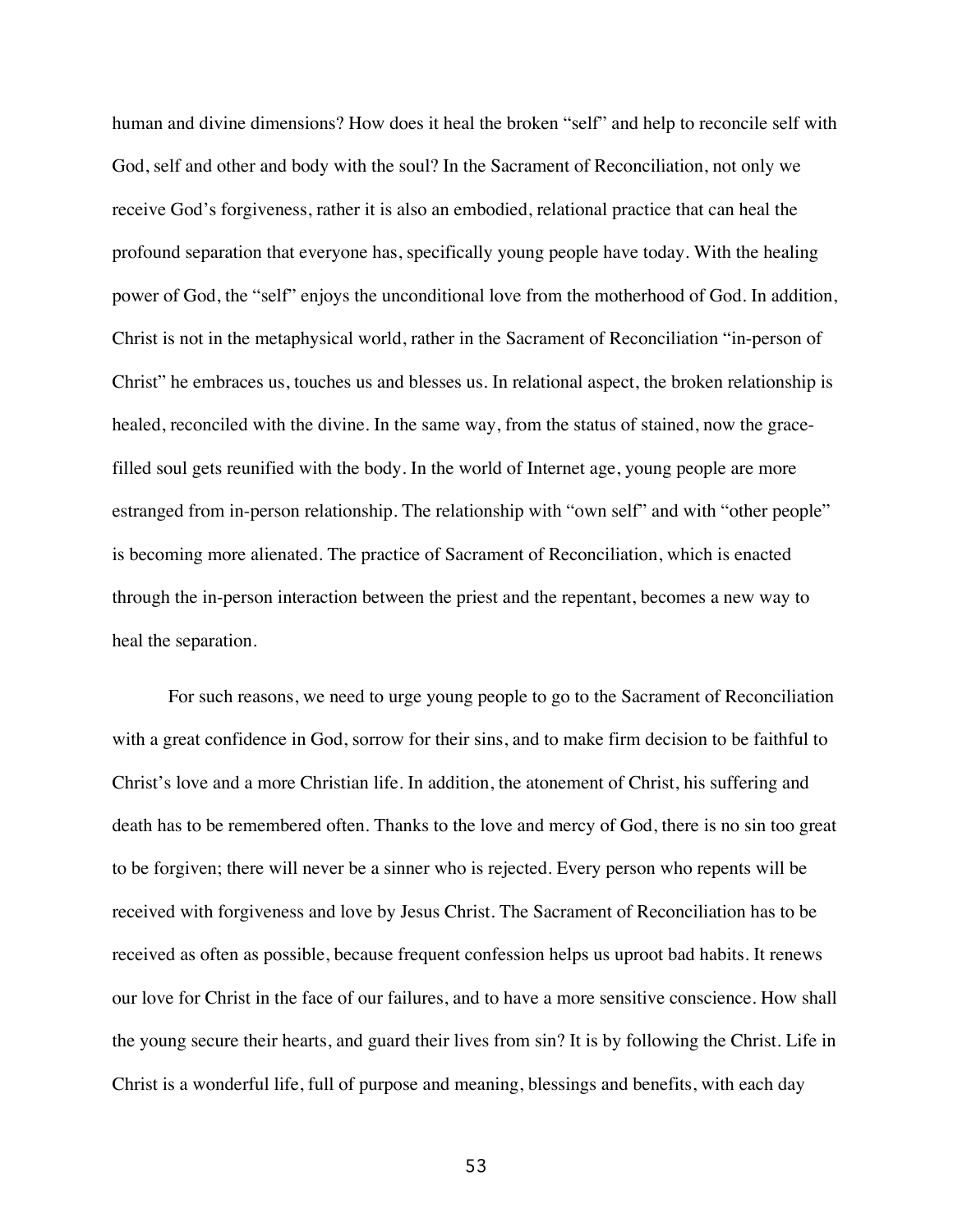being worthwhile and productive. May God help them to defeat the evils and bring glory to God in life.

## **Conclusion**

Calvary is full of mystery and contradiction, and our minds cannot fully cope with Christ on a Cross, yet there is a central message, and it is the message that Christ has reconciled the sinful humanity with God. Through his forgiving and suffering love, specifically by his divine will of reconciliation, this divine embrace has become proximate to every human life. Therefore, forever into God human being has been taken up and forever into human being divine being has entered. In other words, there is a total penetration, a full mutuality, and a total possibility of a complete relationship. That is, Creator and creatures are reconciled, but more than reconciled. They can now be joined in a way that was never before possible. In this divine reconciliation, can we compartmentalize his suffering and death in a constraint particular view? It may not, and should not. It has diversity of characters in its nature itself. In such a situation, can we conclude – Christ's suffering and death is only for forgiveness of sins? Or can we say that is it only a demonstration of God's love?

I would rather say that in the Cross both the love of God and forgiveness to humanity go hand in hand. They are inseparable in the suffering and death of Christ. We should take careful notice of the motive and the means of God's redemption. It is God's own steadfast love that moves his action to redeem the world and humanity in Christ. It is out of his abundant love for his creation and his creatures. To sum it up, in view of what Jesus did for us on the Cross, love is not an option that we may or may not accept, but a definite debt that we must pay. Hence, I would say that as a "God-Man," Christ paid the required satisfaction in order to redeem humanity, but at the same time, his death on the Cross was also a more powerful affirmation of

54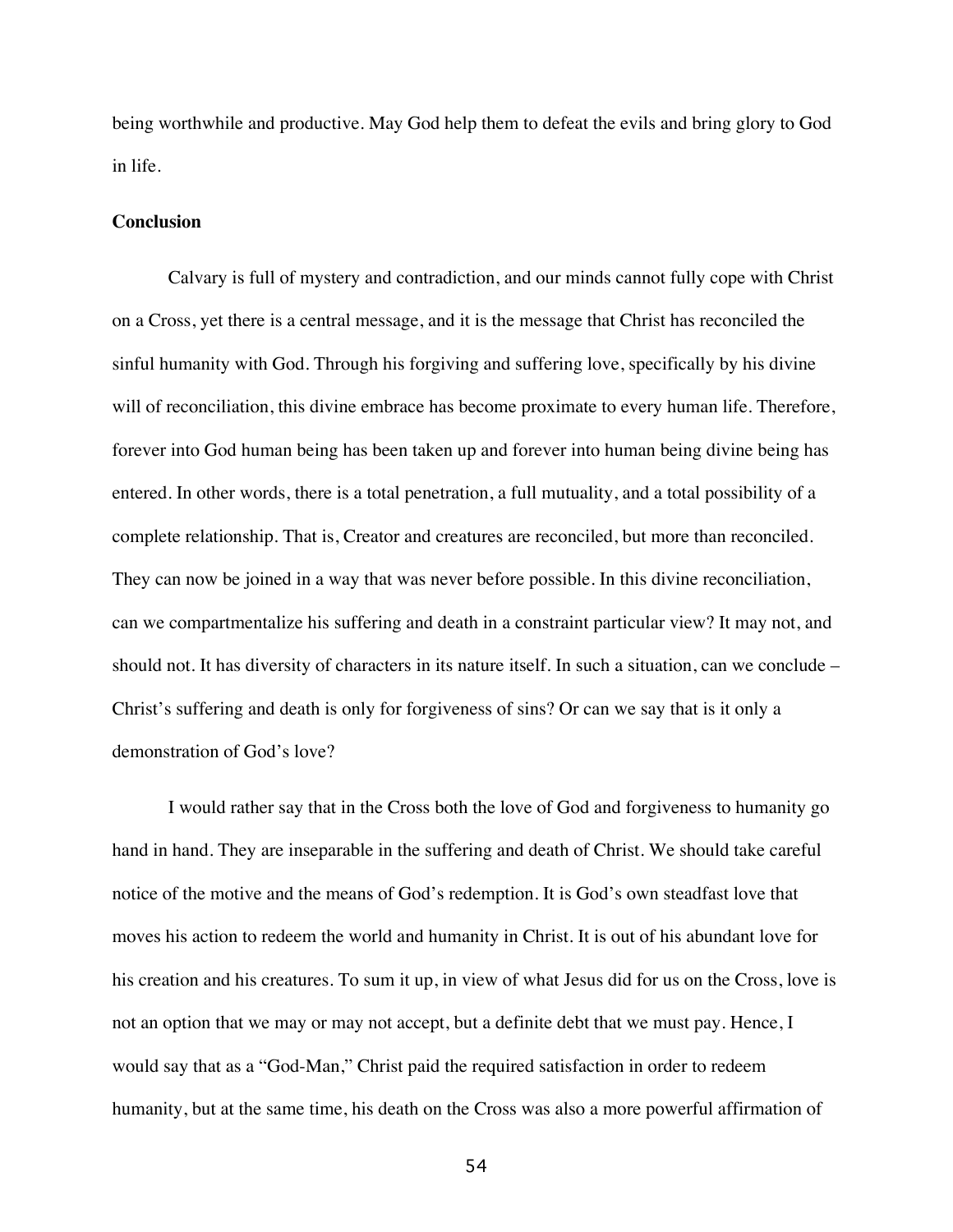the love of God for humanity. Therefore, Jesus' death on the Cross is both a satisfaction for our sins, and at the same time a demonstration of love, the pattern and an example to be followed. Christ's atonement served many other good purposes – including showing solidarity with humanity in the sufferings which he causes us to endure for good reasons, giving us an example of how to live, revealing to us important truths.

Finally, the theological understanding of Jesus' suffering and death is a concrete foundation of Christian moral living. In light of this, Anselm's satisfaction theory and Abelard's moral influence theory both offer a critical resolution to the young people in this modern situation. That is, "love and forgiveness" is the foundation of Christian moral living. This interpretation of "forgiveness" and "love" may help them to find the real meaning in following Christ, who suffered and died on the Cross. The constructive thinking of Christ's suffering as related to the Sacrament of Reconciliation, I believe, may help the young people to form the structure of their new lives in Christ. The brutal suffering and death of Jesus on the Cross, undoubtedly, touches every aspect of the lives of believers. Those who believe, specifically the young people are thereby animated to be a witnessing community in loving engagement with the modern world, through the power of Christ. It is in this sense, I suggest, that Christ's suffering love and forgiving love might be proclaimed and witnessed in this world. The God who revealed his love in Jesus Christ is the God who shows a particular concern for those in need, and that his children are called to translate love into action on behalf of the needy. I believe true love can only be with actions and in truth.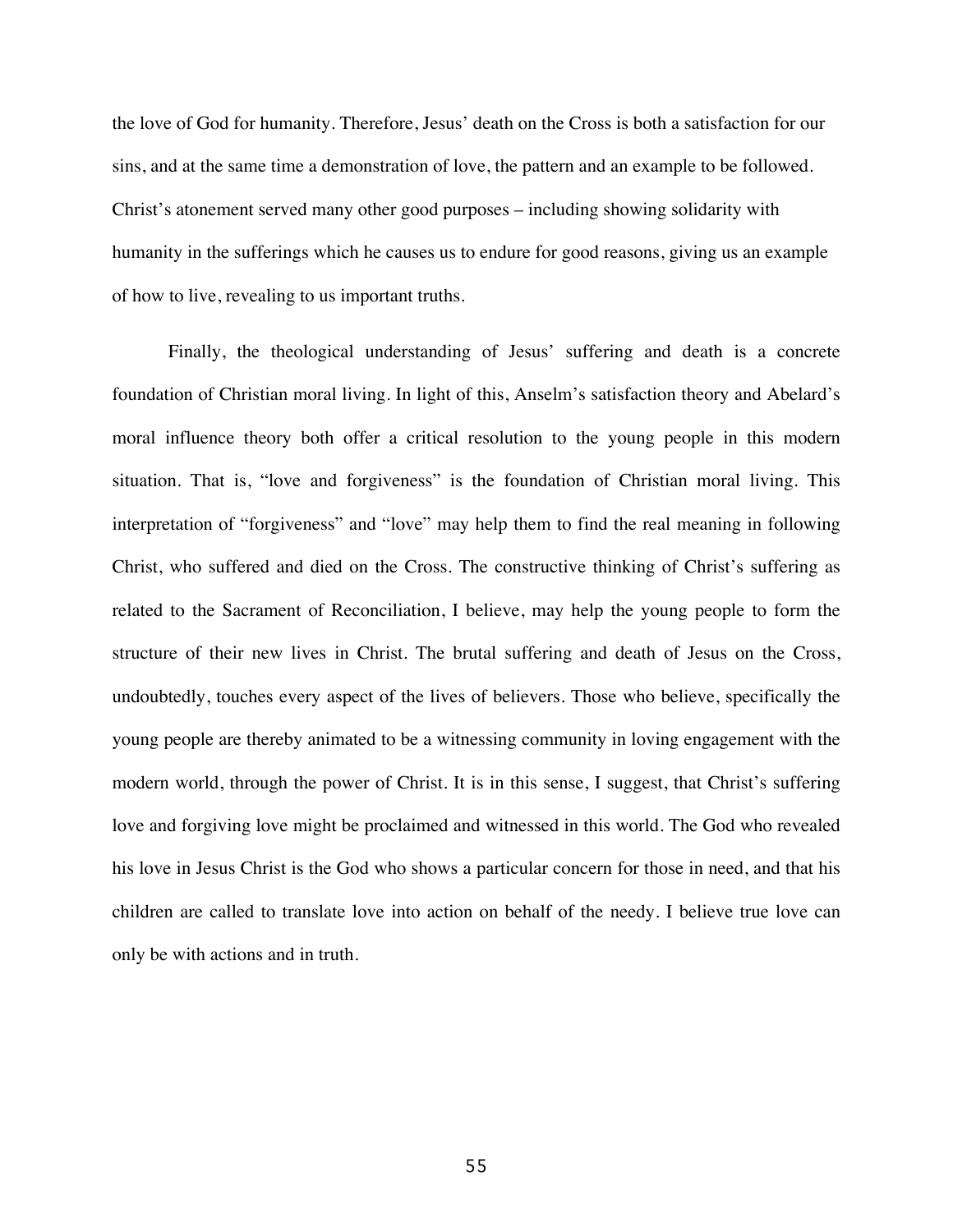# **BIBLIOGRAPHY**

- Abelard, Peter. *Commentary on the Epistle to the Romans*. Translated by Stephen R. Cartwright. Washington, DC: Catholic University of America Press, 2011.
- -------. *Ethical Writings.* Translated by Paul Vincent Spade. Indianapolis, IN: Hackett, 1995.
- Anselm. *Cur Deus Homo - Why God Became Man*. Translated by Joseph M. Colleran.

San Bernardino, CA: Beloved Publishing, 2014.

- Aspenson, Steven S. "In Defense of Anselm." *History of Philosophy Quarterly* 7, no. 1 (January 1990): 33-45.
- Baker, Mark D., and Joel B. Green. *Recovering the Scandal of the Cross: Atonement in New Testament and Contemporary Contexts*. 2<sup>nd</sup> ed. Downers Grove, IL: IVP Academic, 2011.
- Burton, Ernest De Witt. "The Biblical Doctrine of Atonement: X. Atonement in the Teaching of Paul." *The Biblical World* 32, no.4 (October 1908): 252-261.
- Cruz, Sor Juana Ines De La. *The Answer*. Translated by Electa Arenal and Amanda Powell. New York: The Feminist Press, 2009.
- -------. *Sor Juana Ines de la Cruz Selected Works.* Edited by Anna More. Translated by Edith Grossman. New York, NY: W.W. Norton & Company, 2016.
- Evans, Michael. "A Prologue to a Theology of the Atonement." *Wiley* 77, no. 903 (April 1996): 182-189.
- Finlan, Stephen. *Sacrifice and Atonement: Psychological Motives and Biblical Patterns.* Minneapolis, MN: Fortress Press, 2016.

Flannery, Austin, ed. *Vatican Council II.* Northport, NY: Costello Publishing Company, 1987*.*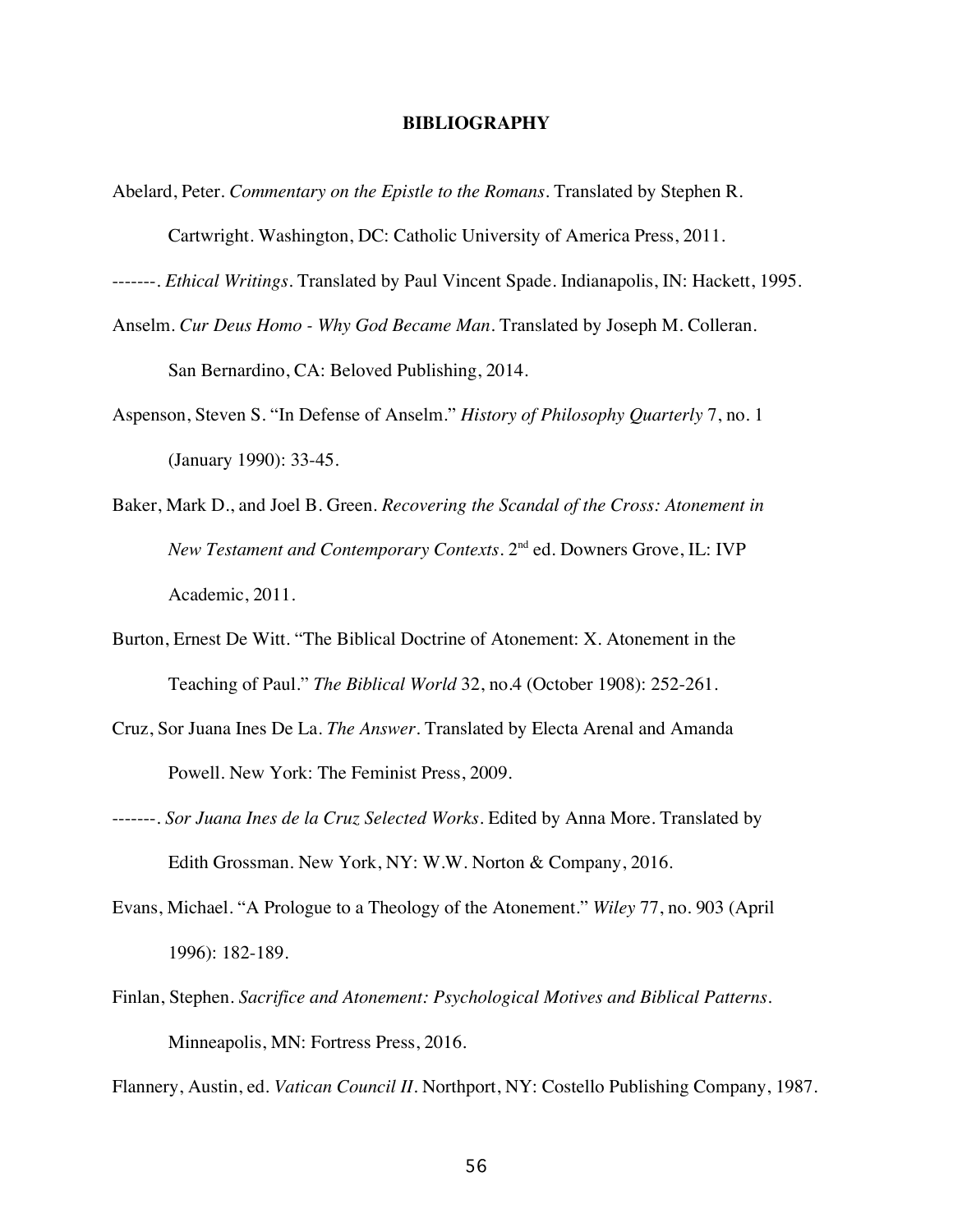- Johnson, Elizabeth A. *Consider Jesus: Waves of Renewal in Christology.* New York, NY: The Crossroad Publishing Company, 1990.
- ----------. *She Who Is: The Mystery of God in Feminist Theological Discourse.* New York, NY: The Crossroad Publishing Company, 1993.
- ----------. "Jesus and Salvation." *Catholic Theological Society of America: Proceedings* 49 (1994): 1-18.
- Johnson, Junius. *Patristic and Medieval Atonement Theory: A Guide to Research*. Lanham, MD: Rowman & Littlefield, 1912.
- Julian of Norwich. *Revelation of Love*. Edited and translated by John Skinner. Broadway, NY: Image Books, 1996.
- ----------. *Showing of Love*. Edited and translated by Julia Bolton Holloway. Collegeville, MN: The Liturgical Press, 2003.
- Kathleen Ray, Darby. *Deceiving the Devil: Atonement, Abuse, and Ransom*. Cleveland, OH: The Pilgrim Press, 1998.
- Leftow, Brian. "Anselm on the Necessity of the Incarnation." *Religious Studies* 31, no. 3 (June 1995): 167-185.
- Martin, John J. "The Nature of the Atonement." *The American Journal of Theology* 14, no. 3 (July 1910): 382-405.
- Mathews, Shailer. "The Functional Value of Doctrines of the Atonement." *The Journal of Religion* 1, no. 2 (March 1921): 146-159.
- McGrath, Alister E. *Christian Theology: An Introduction*. West Sussex, UK: Blackwell Publishing Ltd., 2011.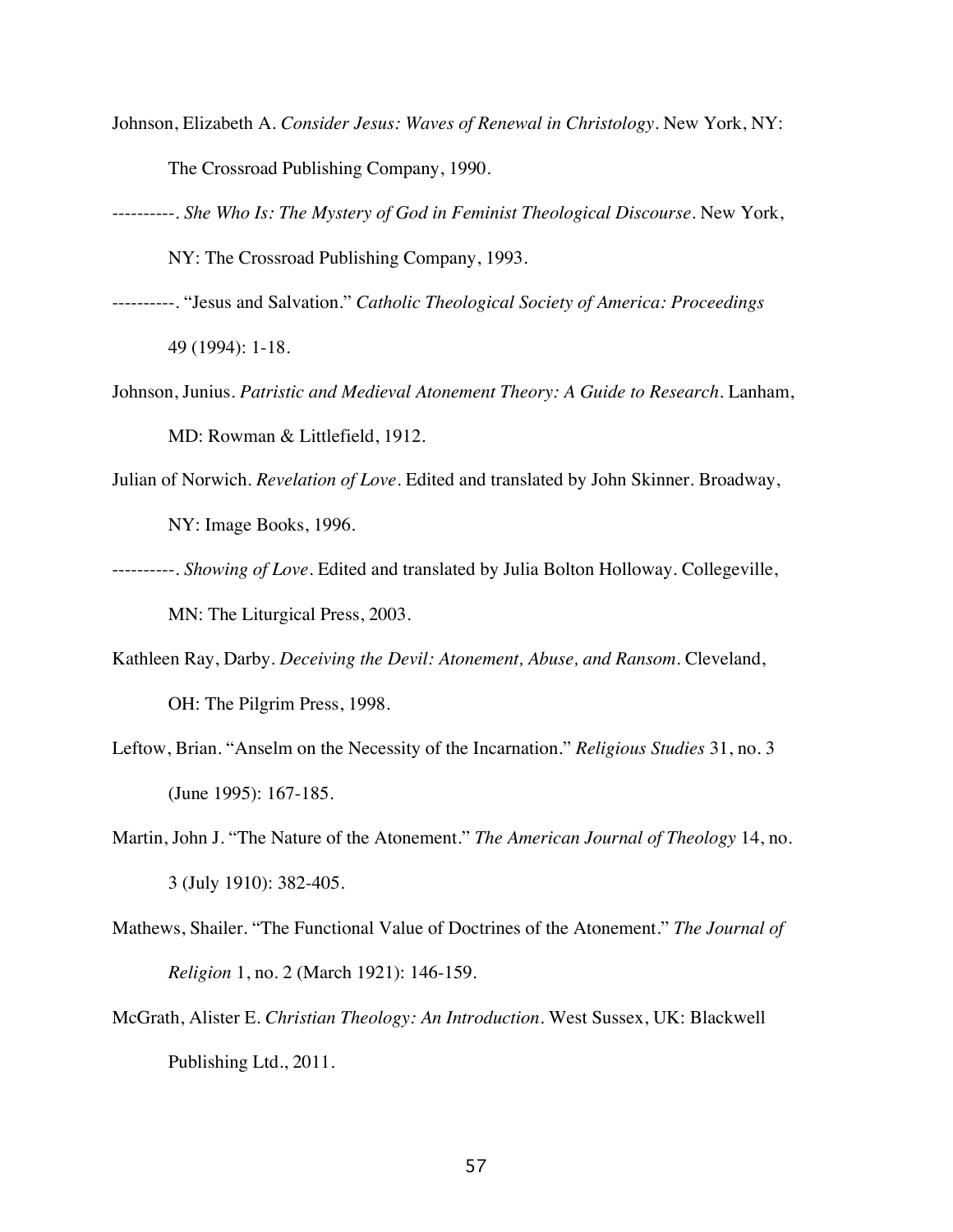Miller, Kevin E. "Giving the Devil His Due?: St. Anselm on Justice and Satisfaction." *New Blackfriars* 78, no. 914 (April 1997): 178-186.

Padilla, René. "A Meditation on 1 John 3:16-18." *Transformation* 6, no. 1 (1989): 15-18.

Pope Francis. 2016. "General Audience." Accessed March 10, 2017.

http://www.ncregister.com/pope to parents-faith.

Pope John Paul II. 1978-2005. Apostolic Exhortations December 2, 1984. http:// www.vatican.va/02121984-reconciliation-et-paenitentia.html

- Swinburne, Richard. "Christ's Atoning Sacrifice." *Archivio di Filosofia* 76, no. 1/2 (2008): 81-87.
- Synder Belousek, Darrin W. *Atonement, Justice, and Peace: The Message of the Cross and The Mission of the Church.* Michigan, MI: William B. Eerdmans Publishing Company, 2012.
- Torrance, Thomas F. Atonement: The Person and Work of Christ. Edited by Robert T. Walker. Downers Grove, IL: IVP Academic Press, 2009.
- United States Catholic Conference. *Catechism of the Catholic Church*. 2nd ed. Wasington DC, NY: 1994.
- Winter, Michael. *The Atonement: Problems in Theology.* Collegeville, MN: Liturgical Press, 1995.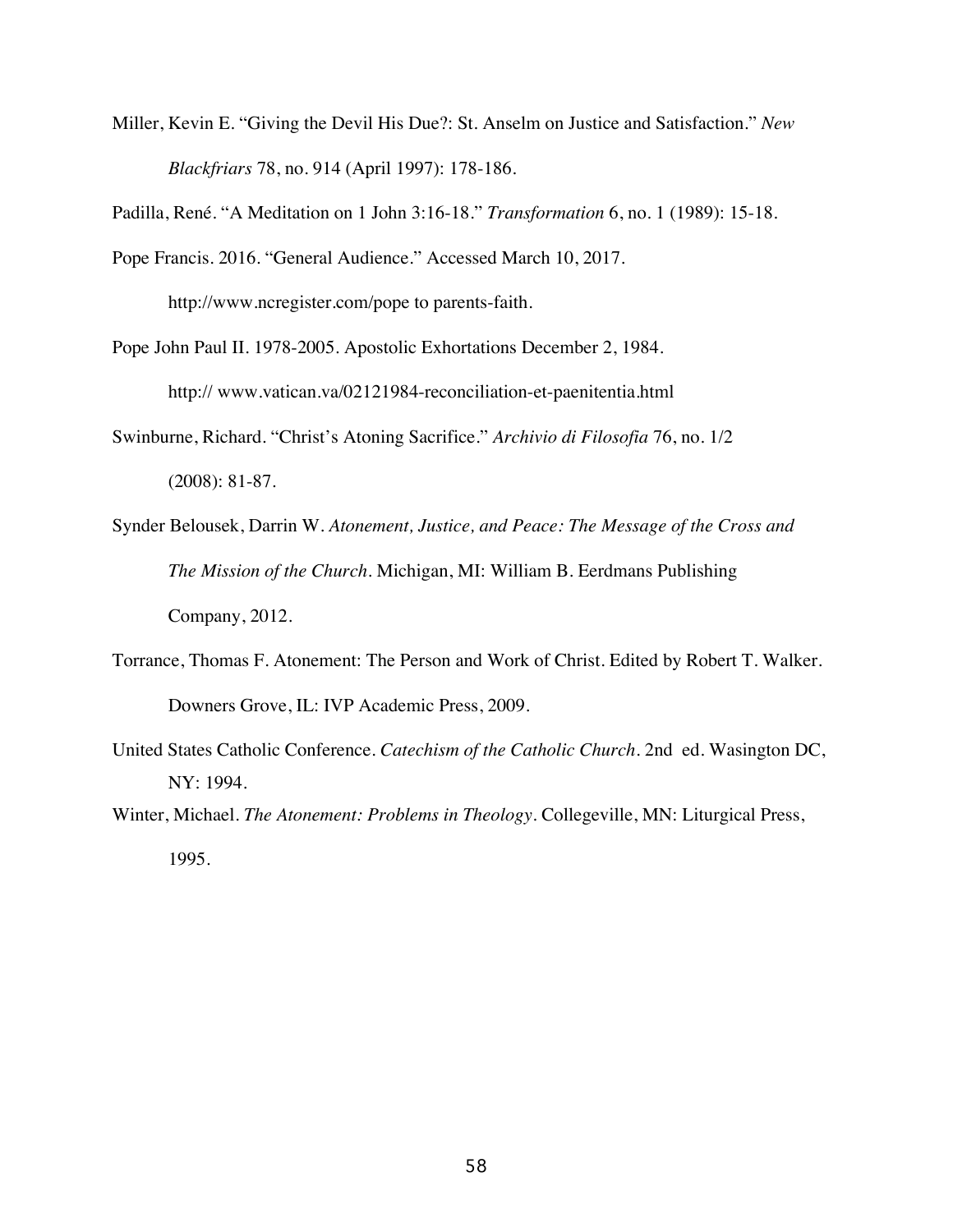#### **ANNOTATED BIBLIOGRAPHY**

#### **I. Primary Source:**

## **Abelard, Peter.** *Commentary on the Epistle to the Romans***. Translated by Stephen R.**

# **Cartwright. Washington, DC: Catholic University of America Press, 2011.**

Peter Abelard is the proponent of the "moral influence" theory of atonement. This medieval commentary functions as an encyclopedia of Christian doctrine, most notably on redemption, grace, original sin, intention, faith and the Trinity. It also speaks additionally, the significance of "theology of love", in which he states that Christ came primarily to show to us the depth of God's love and thus to awaken in us the love that is required in return. In the second section of this commentary, he rejects ransom and satisfaction theories. Instead, he holds that to be righteous is to love God, and therefore he argues that what Christ did to save us is to get us to love God more. Christ's death shows us the depth of God's love, and this aims to enkindle love in us. It is not the case that God merely forgives on the basis of nothing; rather, our love of God is a precondition for God's forgiveness. Thus, he concludes that our redemption is that "supreme love" in us through the Passion of Christ, which not only frees us from slavery to sin, but gains for us the true liberty of the sons of God, so that we may complete all things by his love. This text serves as one of the primary sources for my research, in particular to construct my argument that Jesus' death on the cross is the demonstration of God's love.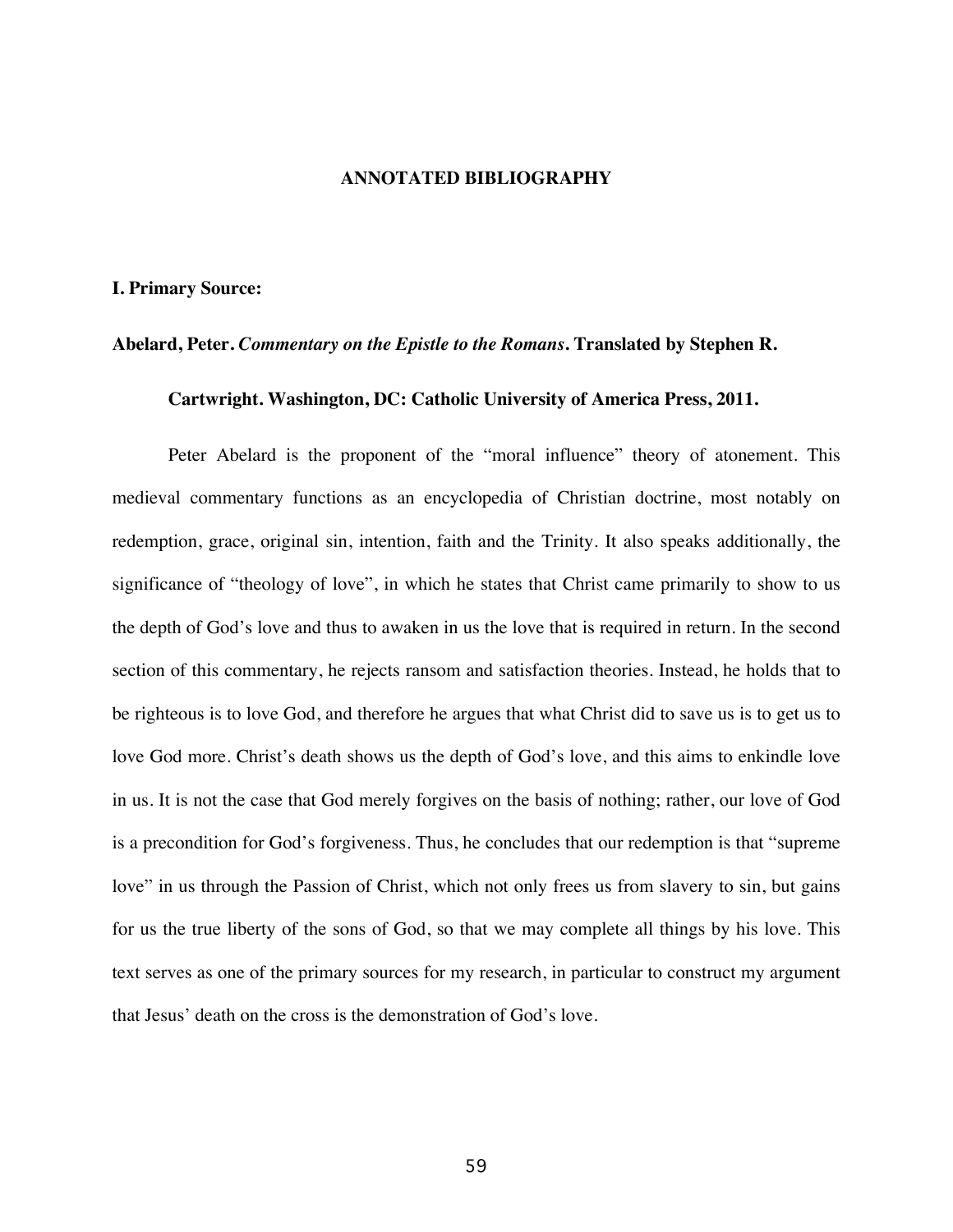# **Anselm.** *Cur Deus Homo - Why God Became Man***. Translated by Joseph M. Colleran.**

#### **San Bernardino, CA: Beloved Publishing, 2014.**

Anselm's book *Cur Deus Homo - Why God Became Man*, is the longest sustained piece of argumentation about atonement. This is the single most important medieval text on the atonement, influencing many present-day undertakings. It is the classical work for the satisfaction theory of atonement, that God demands satisfaction for the outrage of our sins. The central question of the work is "By what logic or necessity did God become man?" This text as a dialogue between Anselm and a converser Boso, attempts to answer the question "Why God became man?" This work is divided into two books: In the first book, Anselm proves that humanity is in the position of needing to make satisfaction to God and that humanity is entirely incapable of doing so. Therefore he concludes that salvation by Christ is necessary possible. The second book resumes the argument, showing how only Christ could make atonement, and what sort of Christ had to be in order to make this atonement. For the majority of the book argues that we have a debt to pay and that is greater than we can pay, and so Christ pays it for us. Since this text has greater argumentation about atonement in general, and specifically about satisfaction theory, I could make use of this text considerably for my arguments. It is one of the major primary sources for my research; precisely to build my argument on Anselm's view of Jesus' death on the cross is a satisfaction for the sins of humanity.

# **Finlan, Stephen.** *Sacrifice and Atonement: Psychological Motives and Biblical Patterns.*

## **Minneapolis, MN: Fortress Press, 2016.**

In this book Stephen discusses both the chronological and functional dimension of atonement. For him, Christian atonement is a paradoxical mixture of hope and fear. According to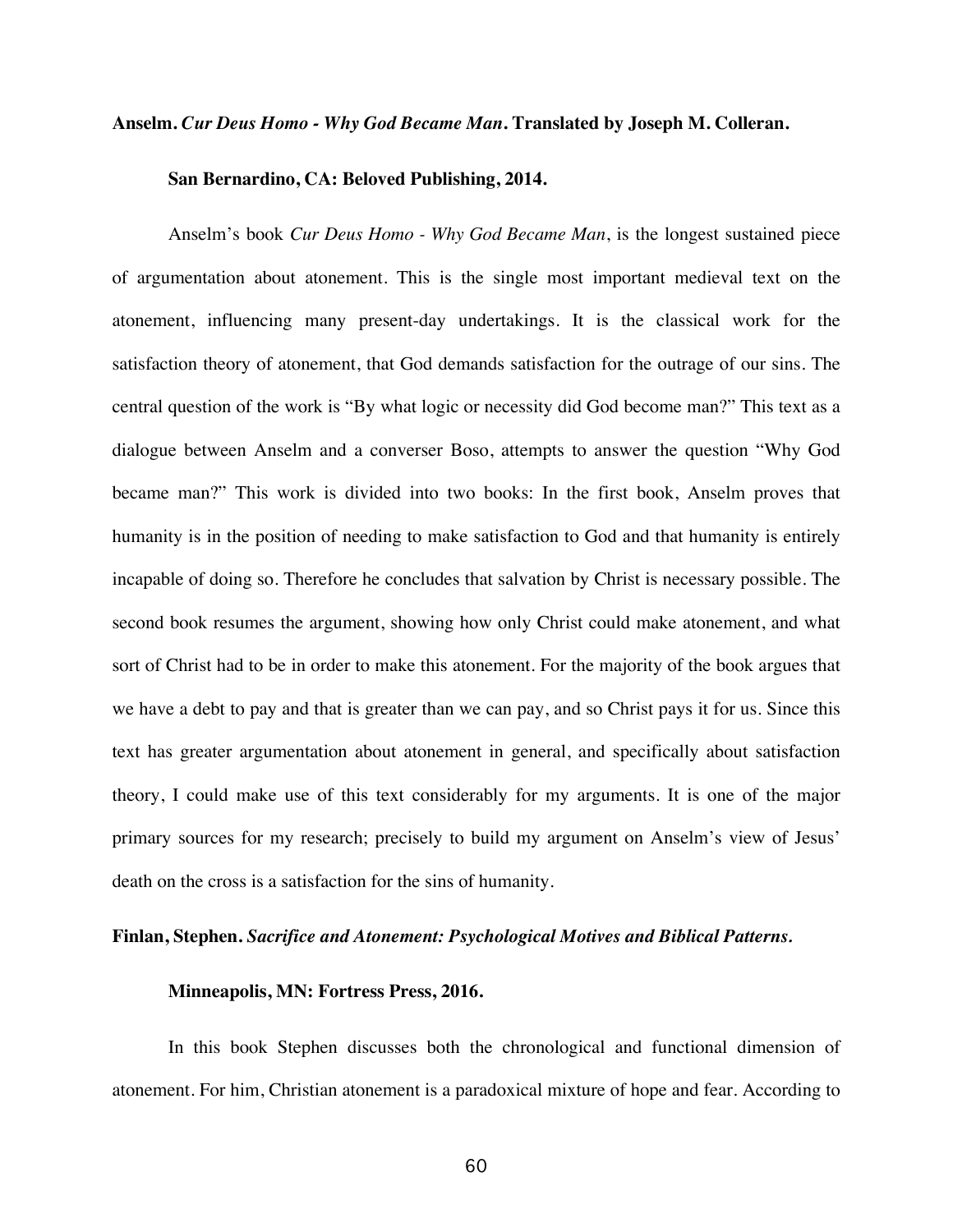him, the surface of atonement theology involves the love of God, but the underlying (unconscious) pattern involves coping with parental rage. In the first two chapters Stephen talks about the two main functions of sacrifice in the Old Testament, purification and compensation. For my research, the chapter four "Paulian understanding of atonement" serves greatly for the argument on Jesus' death as a demonstration of God's love. At the end, Stephen claims that we can certainly say that Christ died to demonstrate how God could triumph through nonviolence. It is a behavior of a nonviolent witness to the truth. According to him, Jesus died "for us" in the same sense that he taught "for us" – to reveal the truth about God, love and salvation. His death was a part of his continuous revelation of God.

#### **Johnson, Junius.** *Patristic and Medieval Atonement Theory: A Guide to Research***. Lanham,**

#### **MD: Rowman & Littlefield, 1912.**

Johnson aims to explain how the doctrine of atonement functions in Christian theology in general. He discusses the important differences between our concepts and values, and certain ideas about Christology. He also describes the certain major moments in the development of doctrine and explains as clearly and concisely as possible. Johnson made an attempt to discuss conceptual and contextual issues of the particular theories such as, ransom, sacrifice, redemption, reconciliation, victory, deliverance, adoption, and so on. There is a series of essays on each author such as, Athanasius, Gregory Nazianzen, Gregory of Nyssa, Augustine of Hippo, Anselm of Canterbury, Peter Abelard, Bonaventure, Thomas Aquinas and Julian of Norwich. It also gives a very brief survey of the New Testament record that offers to the doctrine of atonement. It serves as one of the primary sources for my research to discuss with the different understanding of atonement theories in the Early and Medieval Periods.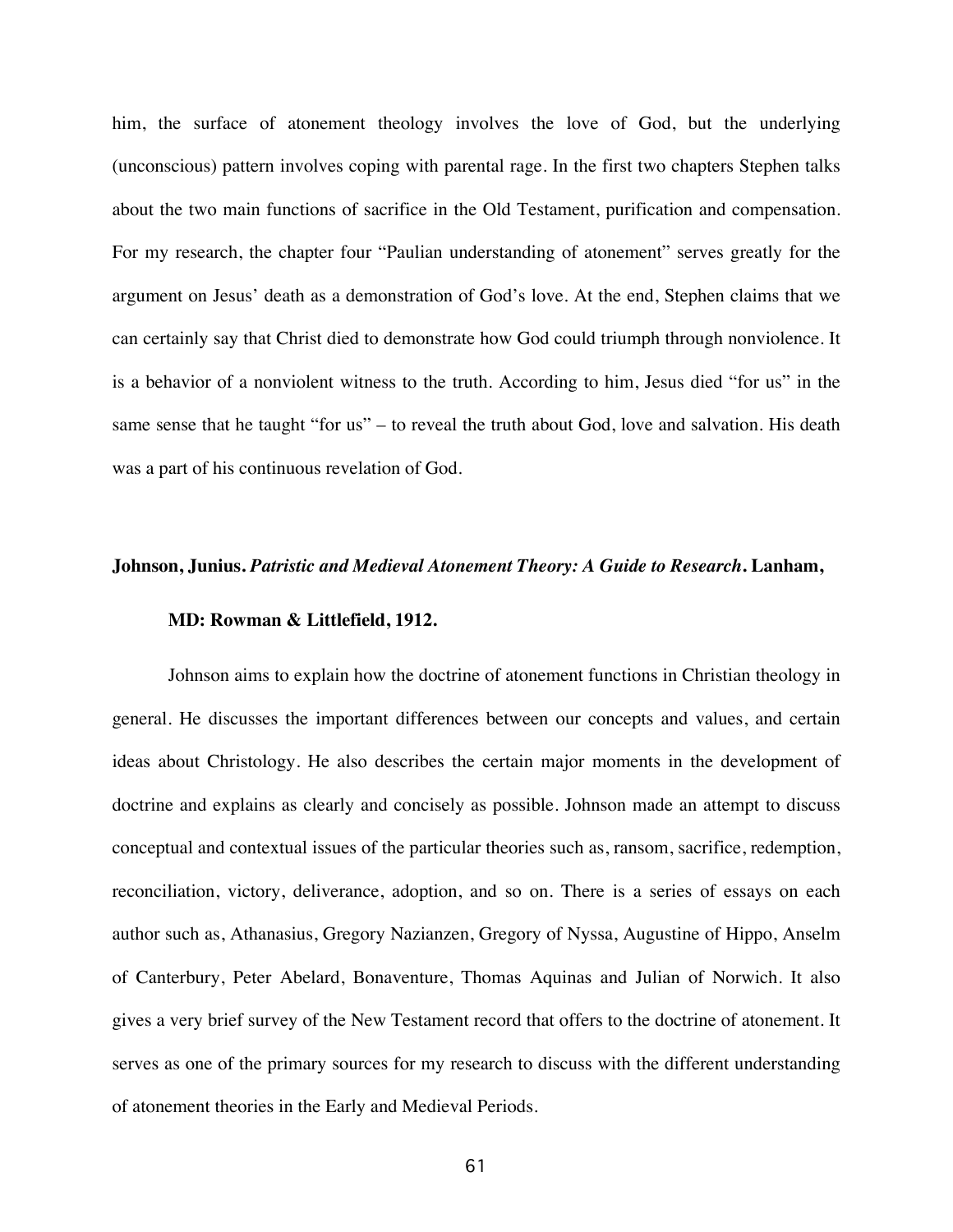# **Synder Belousek, Darrin W.** *Atonement, Justice, and Peace: The Message of the Cross and*

## *The Mission of the Church.* **Michigan, MI: William B. Eerdmans Publishing**

#### **Company, 2012.**

W. Darrin's book provides the biblical theology of the cross with a view toward the mission of the gospel of the Church in the world. This book addresses itself primarily to Protestant Christianity; however, the author seriously intents to be both evangelical and authentically ecumenical. He aims to reframe our thinking about the message of the cross within the biblical story of redemption, critiquing the popular theology of the cross. He engages dialogue with ancient and medieval Christian sources, including Irenaeus, Athanasius, Augustine, Anselm, and Aquinas, as well as contemporary theologians, including Karl Barth and Jürgen Moltmann. The second part of the book, "Christ Dies for Us: The Cross, Atonement, and Substitution" elaborately discusses the "Penal Substitution view" (in chapter-8), and the meaning and notion of "ransom" (in chapter-9). This section of the book strengthens my arguments especially to discuss the manner in which the forgiveness of human sins is related to the death of Christ on the cross.

#### **Winter, Michael.** *The Atonement: Problems in Theology.* **Collegeville, MN: Liturgical Press,**

#### **1995.**

Winter's book is an attempt at a constructive account of the atonement. With the help of the Scripture and tradition, he wants to give the modern readers a clear account of how exactly human race was reconciled to God the Father. He takes it as settled that all Anselmian understandings are off the table for contemporary thought and offers his analysis as an attempt at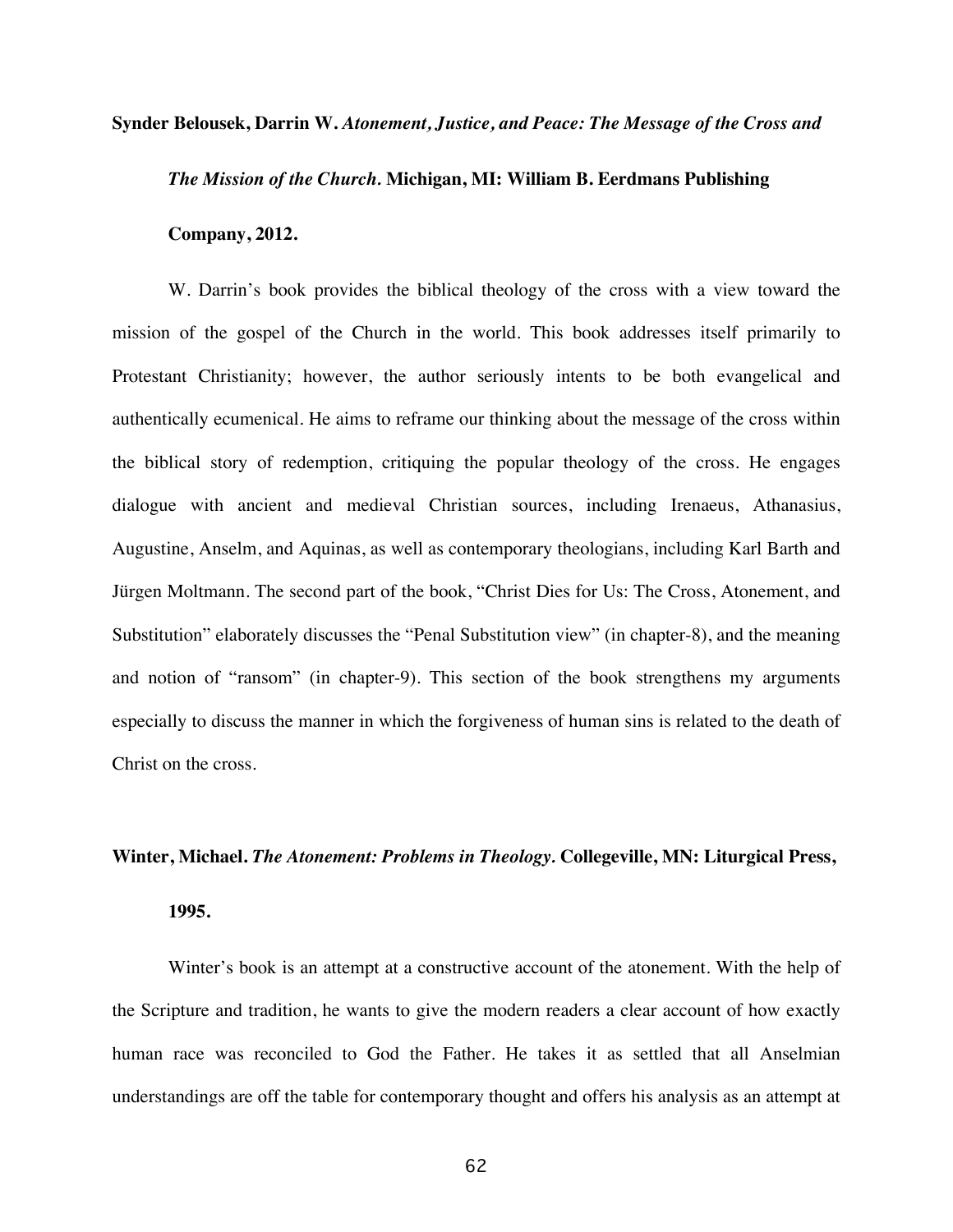a different paradigm. In this discussion, the constructive account of his proposal owes much to liberation understandings of sin and what humans need from God. In this light of discussion, Winter argues that the brief examination of the New Testament evidence indicates the death of Jesus as a sacrifice, and it has a causal role in the atonement. In chapter three and four, he offers a consideration of the patristic and medieval discussions. The chapter five describes Christ as the intercessor for the human race, who is competent to act as our spokesman, seeking reconciliation with God on behalf of all mankind. Thus he concludes the basic reconciliation established by Jesus remains for individuals to respond to the offers of grace, and take up their lives pattern according to the will of God. These reflections of Winter is of great help to construct theological arguments on the reciprocal act of the individual in response to the death of Christ on the cross.

# **II. Secondary Source: Books**

#### **Baker, Mark D., and Joel B. Green.** *Recovering the Scandal of the Cross: Atonement in*

*New Testament and Contemporary Contexts***. 2nd ed. Downers Grove, IL: IVP**

#### **Academic, 2011.**

My conversation with this book clarifies my understanding of the atonement in New Testament and contemporary contexts. While examine the extended arguments against a penal substitution theory of atonement, the authors do focus entirely in conversation with the whole history of theological reflection on the topic. The first four chapters of the book speak about the variety of images and language used to describe the atonement in the New Testament. In particular, chapter four explains the saving significance of Jesus' Death. In chapters-5 and 6, the authors discus on the historical theories of atonement including, such as incarnational,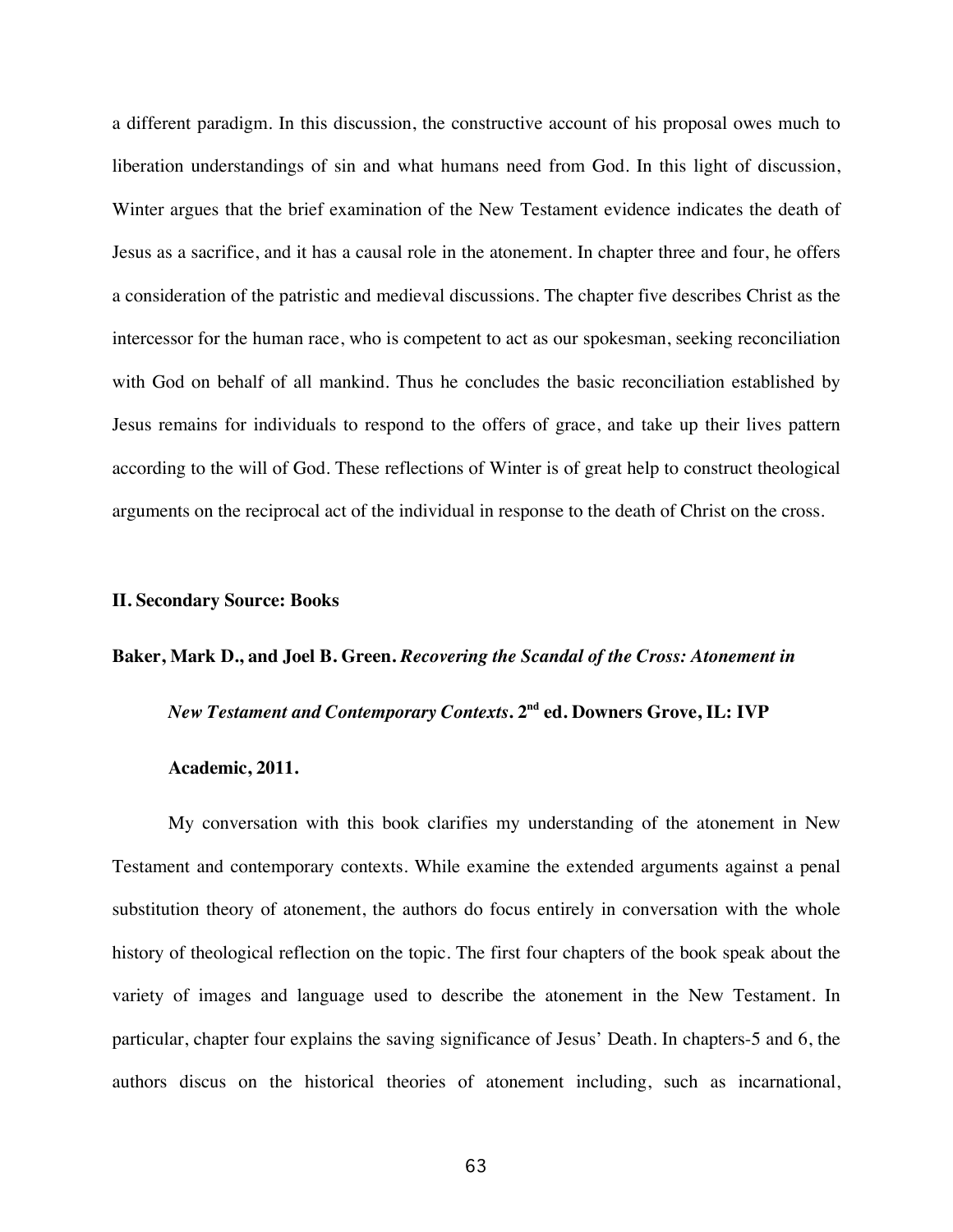satisfaction, moral influence, dramatic, governmental, mimetic, ransom, penal substitution and so on. It is to explain, how the Christian theologians interpreted the atonement in and for their own days. At the end, the authors recommend that an atonement theory that is not multifaceted is not a good reflection of the biblical source material. This book also examines the relevance of the New Testament understanding of the atonement today; for example, the association of liberation with violent and unjust death of Jesus on the cross. The authors also argue that the cross is the revelation of God's love expressed through Jesus' shameful death on the cross. This book supports to discuss constructively both the argument of Jesus' death as satisfaction for sins and expression of God's love.

#### **Johnson, Elizabeth A.** *Consider Jesus: Waves of Renewal in Christology.* **New York, NY:**

#### **The Crossroad Publishing Company, 1990.**

Elizabeth Johnson argues logically and chronologically through the various "waves of renewal" that have affected our understanding of Jesus Christ. As a result, in the last five chapters she addresses the new understanding of Christology, specifically in the light of Jesus Christ and justice, liberation Christology and feminist Christology. In the chapter "God and Cross" she also explains the sufferings of Jesus in comparison with the expression of motherly love. She states that God has "womb-love" for us and loves us the way a mother loves the child in her womb. It is not only a feminine image of God, but conveying the idea of God suffering in labor to bring forth the new creation. In her reflection she strongly argues that a God who is not affected by this in some way, is a God not really worthy of our love. Johnson's reflection on Jesus' suffering on the cross as compassion and love of God revealed in Jesus is a significant thought in the field of feminist theology. It adds strength to my argument to claim Jesus's death as a demonstration of God's love, precisely to discuss the love of God in feminist perspective.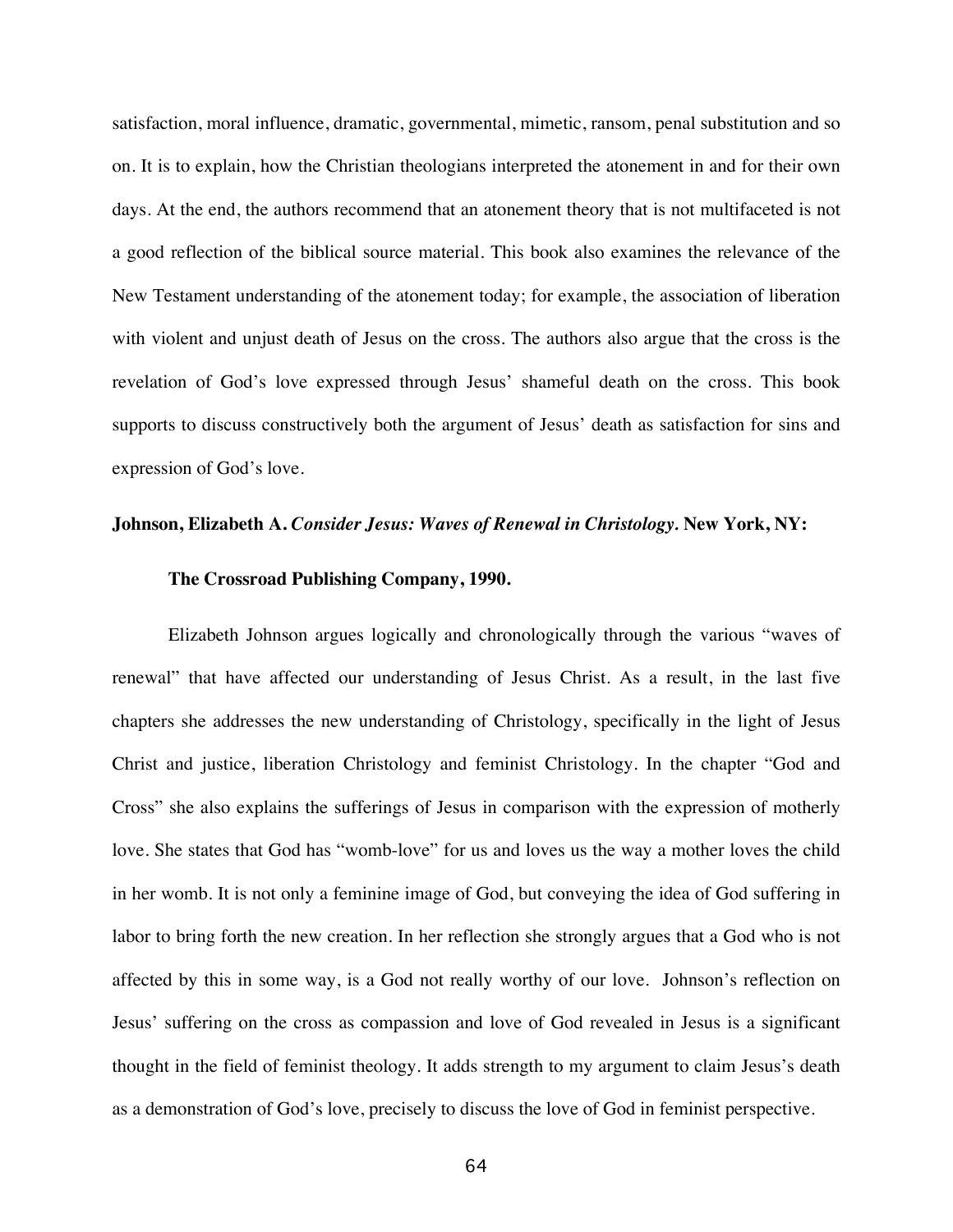**----------.** *She Who Is: The Mystery of God in Feminist Theological Discourse.* **New York,**

#### **NY: The Crossroad Publishing Company, 1993.**

In this book Elizabeth Johnson aims to present a bridge between classical theology and feminist theology. In doing so, he gives solid arguments by using women's experience and female imagery to describe the Christian experience of God. She also shows in countless ways how feminist language about God belongs in our preaching and worship. Significantly, the twelfth chapter "Suffering God: Compassion Poured Out" explains the female metaphors, divine suffering and divine power. While speaking about God's suffering, Elizabeth Johnson states as the pain of childbirth in a wanted, successful pregnancy for the joy at the birth of the new child, so Christ's redemptive suffering is for the betterment of his people. In view of this fact, she states that God is a woman in the labor of childbirth; and God is a woman courageously engaged on behalf of justice. Therefore, according to her the approach of God's suffering is to suffer as the fruit of love and of the infinite capacity of love for solidarity. Hence, the suffering of God on the cross signifies the power of suffering love to resist and create anew. This book is of a great help to understand the suffering and compassionate love of God from feminist perspective.

## **Kathleen Ray, Darby.** *Deceiving the Devil: Atonement, Abuse, and Ransom***. Cleveland,**

#### **OH: The Pilgrim Press, 1998.**

The question of how God works in the world to confront evil is *the* question at the heart of this book. Darby Kathleen Ray, as the feminist theologian discusses atonement from below. She aims to present how God in Christ rejects the tools of evil, but without glorifying passivity or suffering. She provides a narrative about the saving work of Christ that speak to the concerns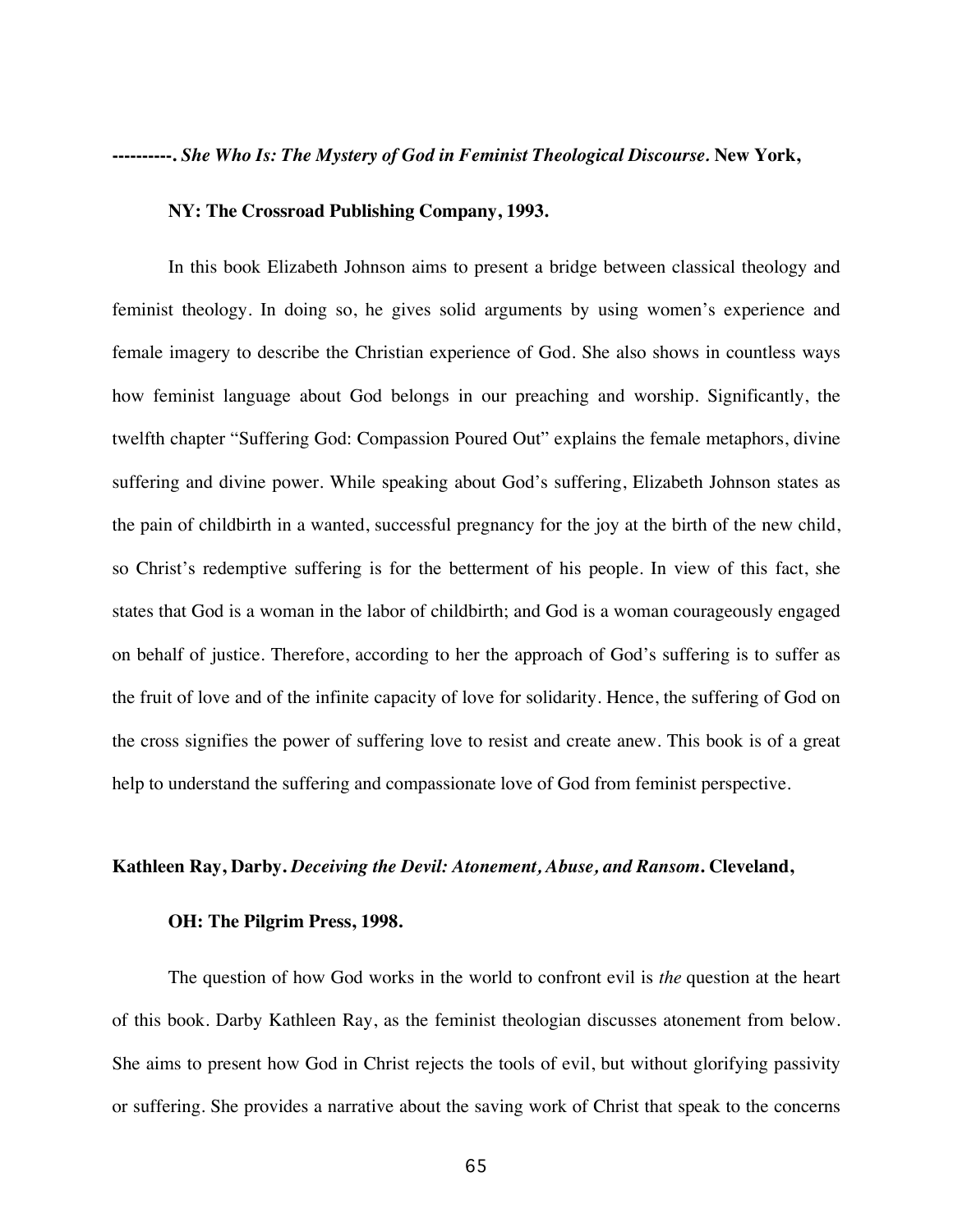of contemporary feminist and liberation theologians about the reality and scope of human evil. For her, God is God of live and justice; He desires fullness of being for all. However, God's affirmation of life can and does occur even in death, even in experience of suffering and injustice. In the line of Boff, she interprets atonement as the work of Jesus "being for others", especially in solidarity with others, and in understanding of suffering as the fruit of love. According to her, in Jesus's death, God's compassion for those who suffer and God's solidarity with victims is made undeniably clear. At the end, she strongly claims that Jesus' suffering and death is a part of God's salvific response to evil. This book supports to discus Jesus' death from feminist and liberationist perspectives.

### **Cruz, Sor Juana Ines De La.** *The Answer***. Translated by Electa Arenal and Amanda**

#### **Powell. New York: The Feminist Press, 2009.**

Juana de la Cruz (1648-1695), one of the most reflective Spanish writers compares the suffering of Christ to a woman giving birth. Her religious writings and spirituality has led to a more nuanced appreciation of her significance not only as a poet and rationalist thinker but also as a theologian. The values and emphases of a modern secular feminism are the major features of her work. She uses the 'maternal imagery' to express Christ's love. She says that Christ gave birth to us all with very great pains and torments at the time of his cruel and bitter passion. Juana's reflection includes an elaborate discussion on feminine perspectives. Her reflection on the passion of Christ is notable in several respects; particularly, her explicit use of "feminine image" to unlock its theological significance. For Juana, the pain and sorrow that Christ suffered on the cross was to give life to the children of God. For her, it is a relationship of love. She looks at the sufferings of Jesus with feminine lense. She is reframing the "suffering" and "love" as a powerful affirmation of the love of God for humanity. Juana's reflection of feminine way of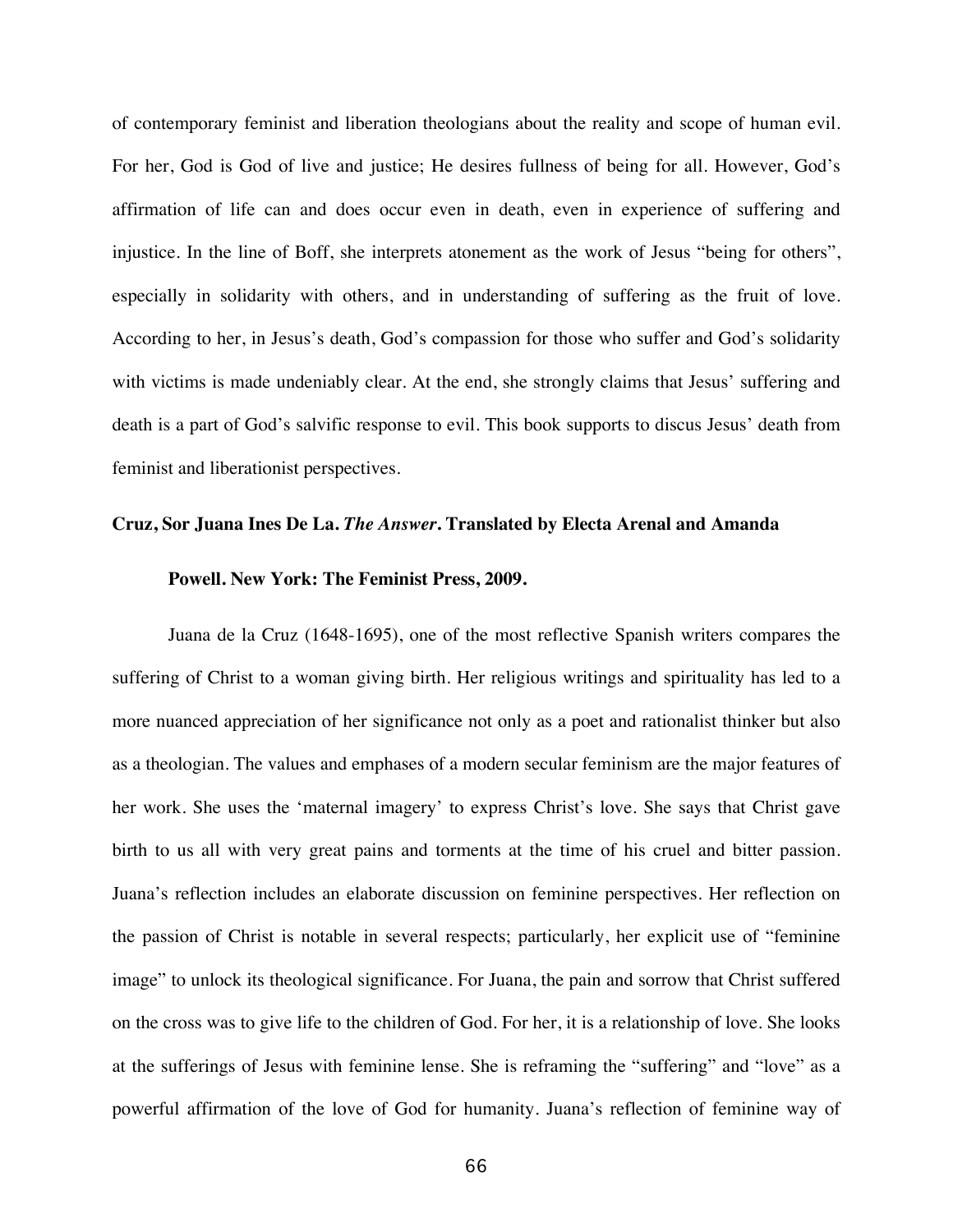conceiving the love of God for humanity gave rise to faith in individuals, as they respond to God's love. It supports me to have discussion on God's love in feminine perspective.

#### **-------.** *Sor Juana Ines de la Cruz Selected Works.* **Edited by Anna More. Translated by**

## **Edith Grossman. New York, NY: W.W. Norton & Company, 2016.**

In this selected works of the Mexican poet and nun Sor Juana Ines de la Cruz interprets the challenges of her lifetime, in particular examines the social and historical context from feminist perspective. In her writings, the first person adjective "I" indicates the female authorship and the feminine voice of the poet. They all set the feminine quest for knowledge and their equal continuum with the masculine. Her writing, the *"First Dream"* is a philosophically and theologically sophisticated account of the human desire for knowledge. It is of a journey of the soul in search of absolute knowledge. Most of her writings reflect the expression of the agony and miserable of love. Throughout her writings it has been impossible to separate her figure from her writings. While writing about Jesus' death, she states that it is incomprehensible act of love through which Christ had suffered such a shameful death on our behalf. In her reflections, she does compare this expression of God's love through Jesus with the feminine imagery of "motherhood".

## **III. Secondary Source: Articles**

## **Aspenson, Steven S. "In Defense of Anselm."** *History of Philosophy Quarterly* **7, no. 1**

## **(January 1990): 33-45.**

In this article Steven S. Aspenson aims to defend Anselm's account of the atonement, his satisfaction theory presented in *Cur Deus Homo*. He argues from the objections of Jasper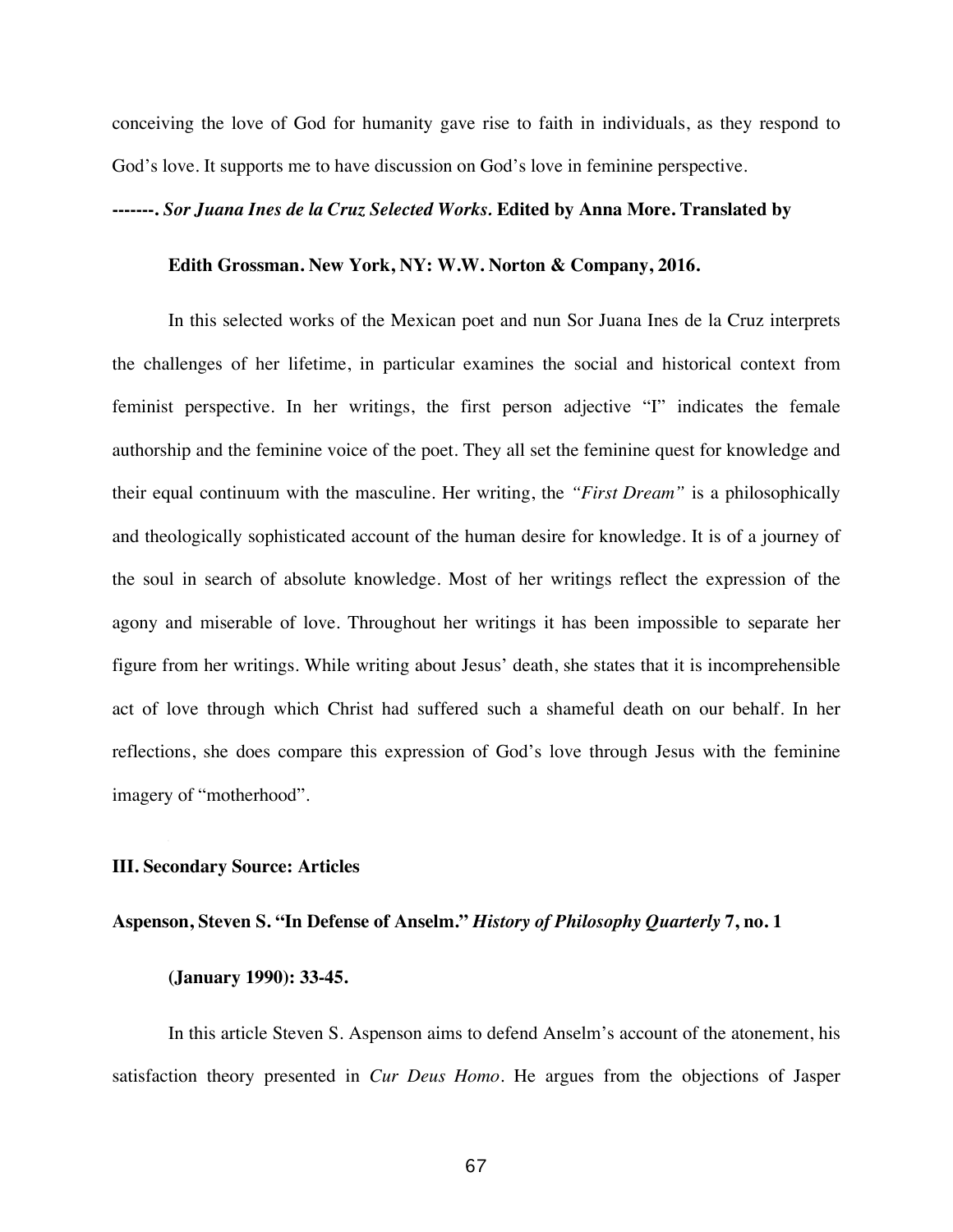Hopkins, Philip L. Quinn and Duns Scotus. Steven explicitly discusses the two components of satisfaction, such as 1) restoring the original condition or fulfilling the original obligation, and 2) something of appropriate value, in addition to the fulfillment of, not justly required before the offense. He also focuses his arguments on the requirement of a God-Man; even if Christ, a God-Man owes nothing due to personal moral guilt, necessary for accomplishing God's goals. He examines the societal debt that exists due to Adam's race not supplying the indicator, and personal debts, which exist due to personal disobedience by individuals who establish the societal debt and the personal debt. At this point, Steven argues, only Christ who has the two natures can rectify man's relation to God. Since Christ meets the requirements of justice, his chosen reward is that God forgive those qualified. Thus, he concludes that satisfaction to God and forgiveness of sinners could be only by a God-Man, Christ. This article explains critically Anselm's *Cur Deus Homo,* which is a great source to construct my arguments on Jesus' death is satisfaction for the sins.

# **Burton, Ernest De Witt. "The Biblical Doctrine of Atonement: X. Atonement in the**

#### **Teaching of Paul."** *The Biblical World* **32, no.4 (October 1908): 252-261.**

Ernest De Witt Burton argues that Paul's understanding of the death of Jesus is a disclosure and demonstration of God's love for men. He states that in the death of Jesus, the apostle sees the supreme expression of the love of Christ. As a result, Paul keeps this thought as the basis of his preaching; that God loves men, even sinful men, his enemies, as the death of Christ shows that he does love them. Earnest also discusses Paulian understanding of universal significance of Jesus' death; it sets forth to men the ideal of their own life and appeals to them, moved by its manifestation of his love, to reproduce it in themselves. In the later part of this article, Earnest presents other thoughts of Paul on Jesus' Cross and death, such as act of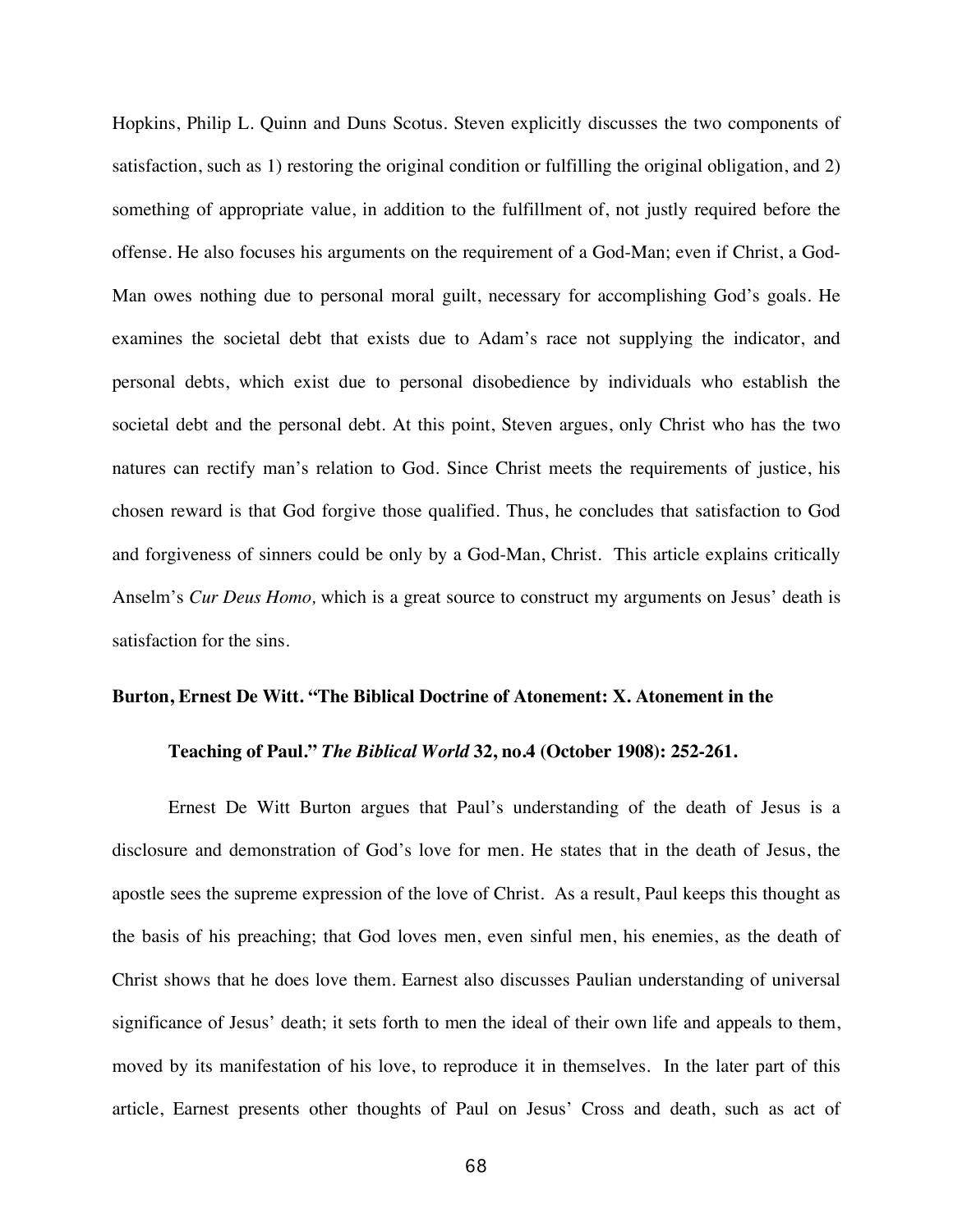profound moral significance (Rom. 6:10), its cosmic significance of reconciling to him all things in heaven and earth (Col. 1:20), of his righteous hostility to sin (Rom. 3:25), of his love (Rom. 5:8), a ransom for all (Col. 1:21), and forgiveness of sins (Eph. 1:7). He concludes that God the Father, because of the love wherewith he loves us, deliver us out of the power of darkness and translate us into the kingdom of the Son of his love. This article supports to discuss Jesus' death as demonstration of God's love.

#### **Evans, Michael. "A Prologue to a Theology of the Atonement."** *Wiley* **77, no. 903 (April**

#### **1996): 182-189.**

In this article Michael Evans provides a clear concise, and fascinating very detailed accounts of the different interpretations of the saving power of Christ's death. He presents the several theories of atonement: forgiveness of sin, victory over evil and total liberation from everything that oppresses us, renewing God's image and likeness deep within us, eternity as a real sharing in the inner life of God, restoring humanity and the whole of creation here and now. With the simple message of "God's love" on 'John 3.16', he draws our attention to the heart of God's good news of salvation in Jesus Christ. That is, God's own Son became a human being, died a human death on the cross and was raised from the dead "for us and for our salvation". He describes the meaning of "atonement" as "reconciliation". He states that God became at one with us so that we might become truly at one with him, and with one another and all creation in him. While explaining the deepest, richest and ultimate meaning of 'save' and 'salvation', Evans clarifies each with its own nuance of meanings, such as 'redemption', 'justification', 'liberation', and 'divinization.' He also discusses the basic questions about how we are saved, who can be saved and what it means to be saved. This article helps to find answer to the above stated questions in order to strengthen my theological arguments with various atonement theories.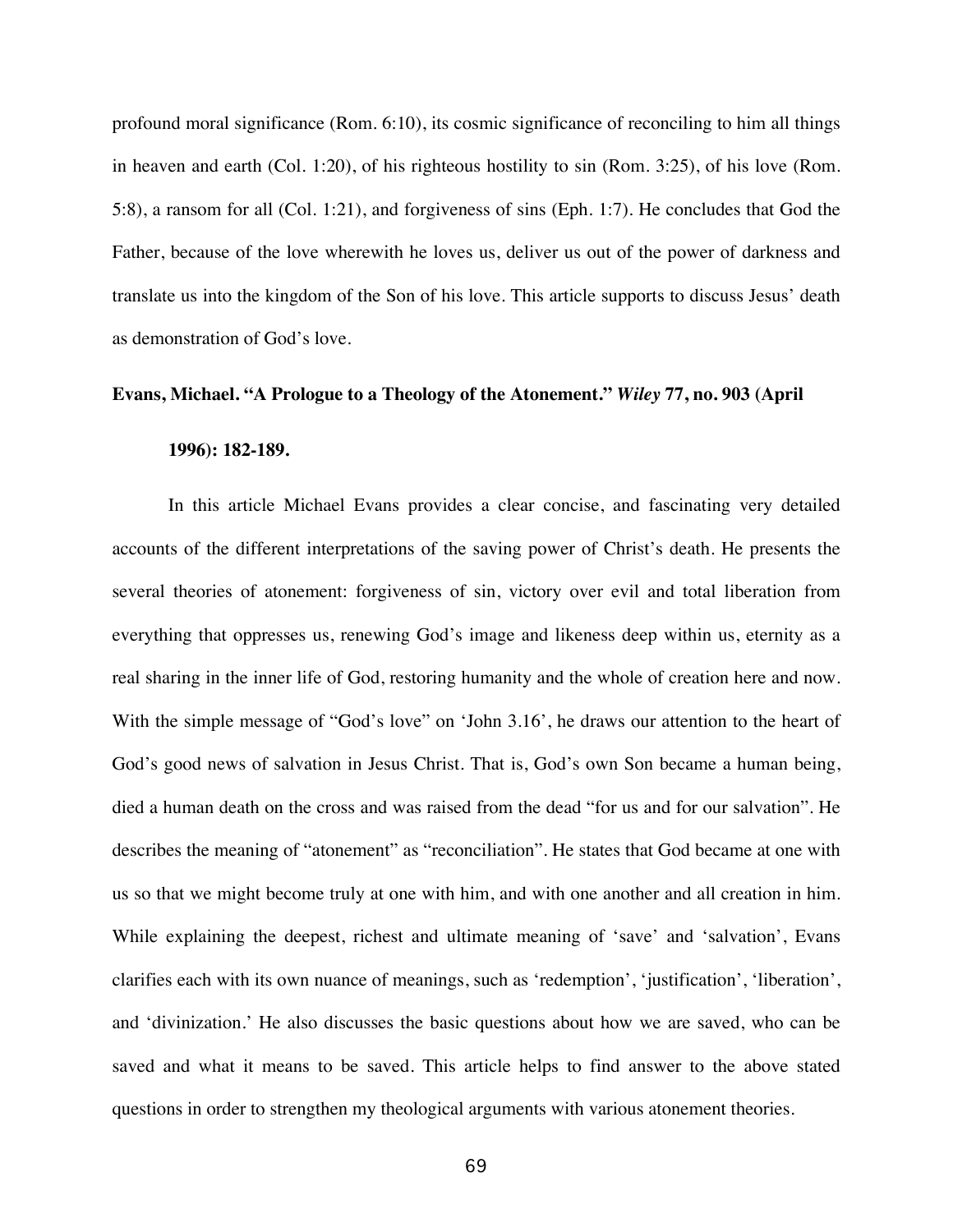### **Leftow, Brian. "Anselm on the Necessity of the Incarnation."** *Religious Studies* **31, no. 3**

## **(June 1995): 167-185.**

Brian Leftow aims to discuss Anselm's questions, why was God unable to save humanity in any other way. If he was able, why did he will to save humanity in this way? As a result, Brian argues first that features of Anselm's concept of God and treatment of necessity make the very claim the incarnation and atonement is a "necessary" means of salvation problematic. He shows that for Anselm all conditions, which make incarnation and atonement in any sense necessary for human salvation, stem solely from God's nature and prior choice. Thus, he concludes that incarnation and atonement's being necessary for our salvation is compatible with the possibility of other means of salvation and with God's being fully able to have used those other means. In the last section of this article, he also discusses the similarity of thinking in this case by Anselm and Aquinas. For my research, this article clarifies the necessity of Jesus suffering on the cross.

## **Martin, John J. "The Nature of the Atonement."** *The American Journal of Theology* **14, no.**

#### **3 (July 1910): 382-405.**

This article speaks about the nature of atonement, specifically the two main courses that the doctrine of atonement has taken in the history. John Martin gives a comparative study between Anselm's objective theory and Abelard's subjective theory. Expressing atonement is not a definition or doctrinal formula, Martin holds the idea that it is a spiritual fact and principle. According to him, it is the great central fact of Christian experience, and experience being what it is. He discusses the question of Anselm, why God in man? He explains that Jesus disclosed his kinship with the heavenly Father, unfolded the creatively mutual relation between the will of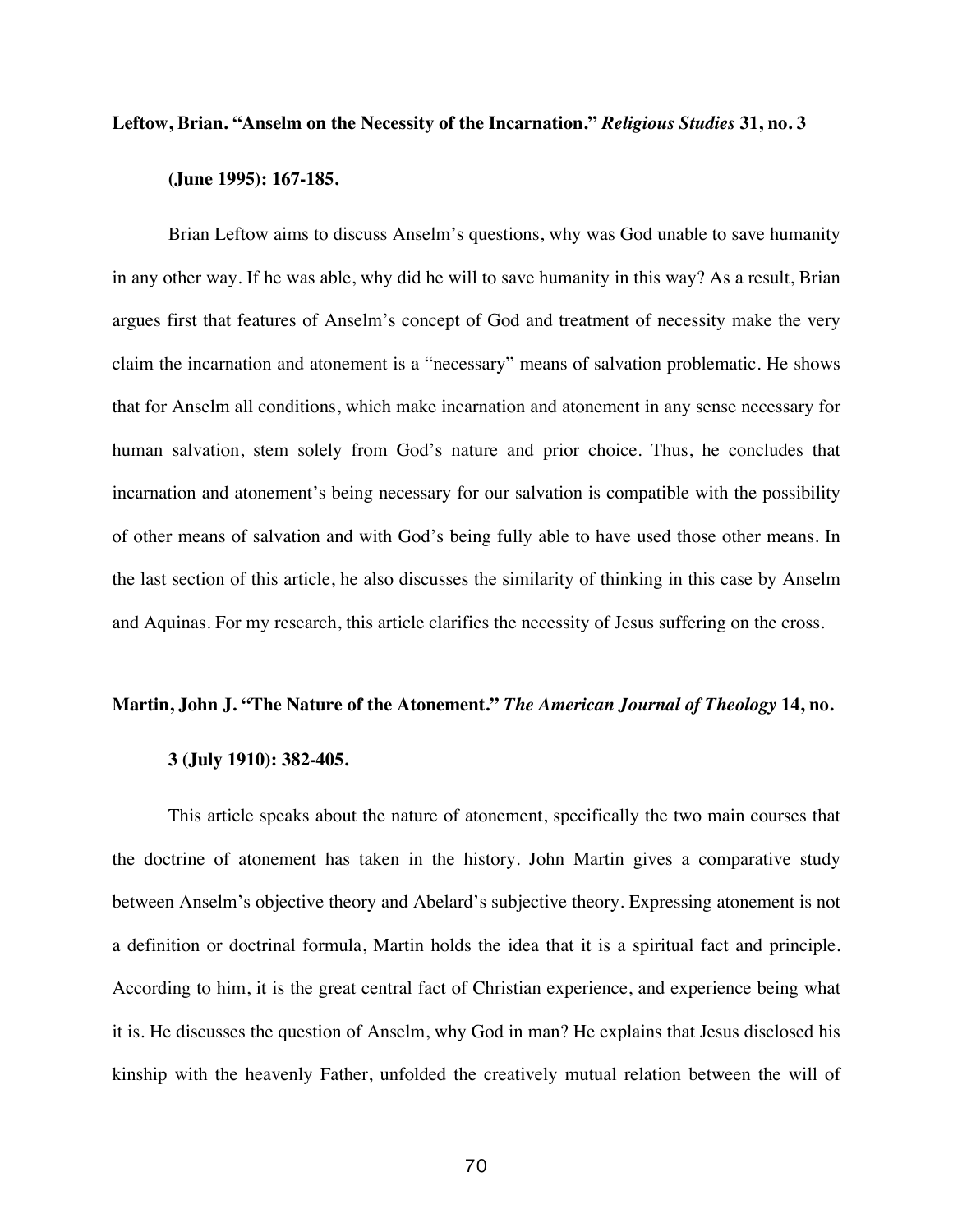man and the will of God, and conceived it as his supreme task to remove every obstacle, which prevented a perfect correspondence between the two. Thus, he says that the function of the atonement is to bring us to God, neither to save us from hell nor to bring us to heaven. Therefore, for him, the atonement is not man's, but God's task. He also speaks about the need of atonement. Hence, it is to emancipate, to organize and to augment the lives of men. It is also to reconcile with the world-order in which he lives. He strongly emphasizes that man must know that God loves him better than himself. Therefore, God answers through the cross to the cry that rises out of the depths of the human soul. The death of Christ on the cross expresses in time the timeless and ever-present urgency of God's love. Finally, according to him, the atonement of Christ is the urgent of God's love, or God's nature, or God's Spirit, pressing upon the individual lives of men through a variety of agencies, but especially through the Church, and ordained of God to make men what they were predestined to become in relation to himself and one another. This article helps to have comparative study on both the theories.

## **Mathews, Shailer. "The Functional Value of Doctrines of the Atonement."** *The Journal of*

#### *Religion* **1, no. 2 (March 1921): 146-159.**

Shailer Mathews' article focuses on the volume of Dean Hastings Rashdall, *The Idea of Atonement in Christian Theology (1915)*. This entire article discusses Dean Rashdall's interest in finding an interpretation of the death of Christ, which shall be acceptable to modern thinkers. In the light of Dean's understanding of atonement based on the view of Peter Abelard and Peter Lombard, Shailer states atonement the very central doctrine of Christianity proclaims the supreme Christian truth that God is love; and it is an answer to the need of moral justification of God's gracious act. He also examines the New Testament exposition of the death of Christ, such as Jesus as sacrificial, Christ as the Passover, God's act as moral, Christ's death as a ransom and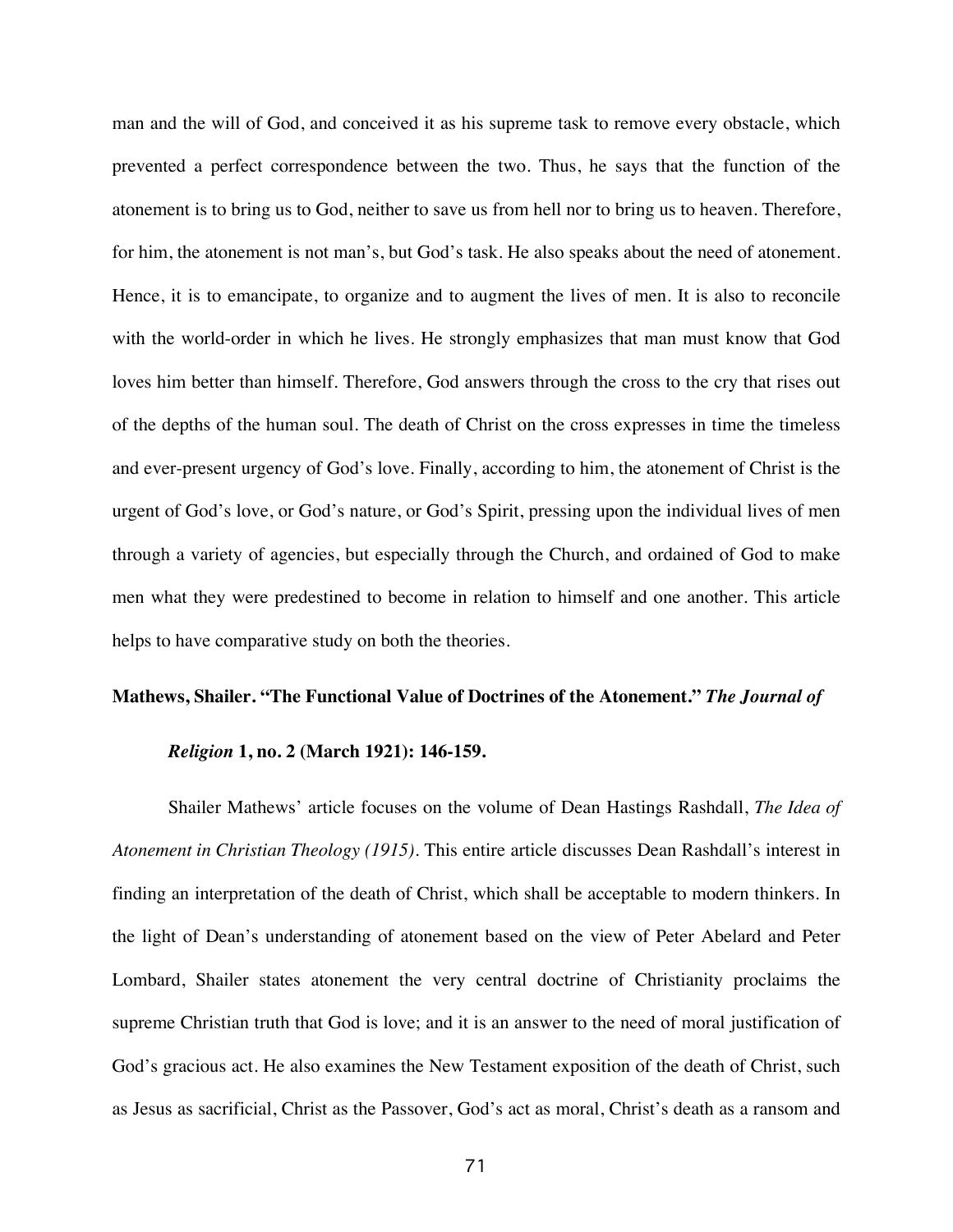men receiving a new life in Christ – the sacrificial gift, reconciliation and forgiveness. From this point of view, for Shailer, a moral influence theory is good as far as it goes, but no doctrine of the atonement is likely to function in our world, which does not integrate the divine forgiveness with our best moral practices. This article serves to find common elements between Anselm and Peter Abelard in their interpretation of death of Christ, as to conclude in Shailer's terms that the death of Christ on the cross shows the "forgiving love of God".

#### **Miller, Kevin E. "Giving the Devil His Due?: St. Anselm on Justice and Satisfaction."** *New*

#### *Blackfriars* **78, no. 914 (April 1997): 178-186.**

In this article Kevin E. Miller addresses the question of the meaning of salvation and the need for Christ as savior. He argues in the light of Anselm's *Cue Deus Homo*. Kevin goes on to detail discussion; as a result he states that Anselm must clarify what is meant by salvation. He argues that without knowing this, we could not know weather salvation could be brought only by Christ. Therefore, Kevin aims to examine these questions with regard to the relationship between salvation and our deliverance from the evil. Also, he argues that Anselm's rejection of the idea that our salvation requires payment of a ransom to the devil has to obscure. As a result, Kevin explains in what respect has God shown mercy? According to him Anselm's own examination of the justice of satisfaction involves a qualified acceptance of the notion that something is due the devil, as a matter of justice, as part of our redemption from his grasp. This article helps to understand why there must be human involvement in the act of redemption and a God-Man must redeem us. Also it clarifies how only Christ can make this satisfaction, and will proceed to show in what way man is saved through Christ, the God-Man.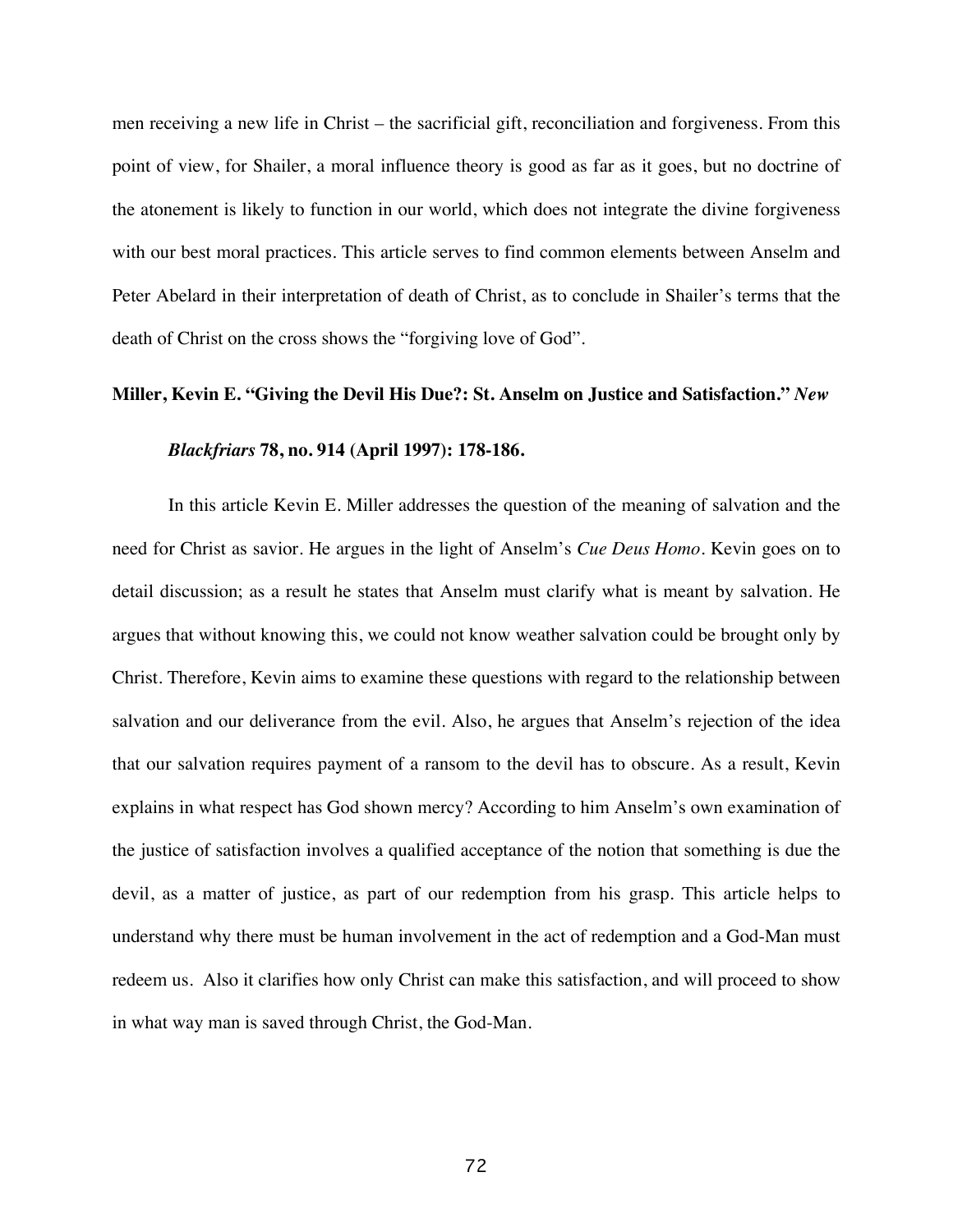### **Padilla, René. "A Meditation on 1 John 3:16-18."** *Transformation* **6, no. 1 (1989): 15-18.**

C. Rene Padilla's article describes God's love in Jesus Christ. He says that Jesus' death is a demonstration of love and at the same time a pattern, an example to be followed. According to him, the measure of God's love is nothing less than giving of his Son to die for us sinners. If God did not spare even his own Son for us but gave him up for us, nothing can be too much for him to give us in order to accomplish his purpose in us and through us. For him, the love of God was revealed in Jesus' death on the cross. Therefore, the love with which we respond to his love is certainly to be put in practice with in the Christian community, and not only with in it but also beyond it. According to him, the God who revealed his love in Jesus Christ is the God who throughout the Scripture shows a particular concern for those in need, and that his children are called to translate love into action on behalf of the needy. For him, Christ's death on the cross has an ethical value. It has to do with God's infinite love manifest in his Son, but also with the love that he demands from us as his children. It is a close connection between what God in Christ has done for us and what he expects of us in response to his love. It strengthens my argument to state that Jesus' death on the cross is a demonstration of God's love.

### **Swinburne, Richard. "Christ's Atoning Sacrofoce."** *Archivio di Filosofia* **76, no. 1/2**

#### **(2008): 81-87.**

In this article Richard Swinburne aims to present how one person can provide atonement for the sins of another. Given certain Christian doctrinal and historical claims Richard does provide atonement for human sins. He interprets the death of Christ from New Testament perspective, in particular the account given in the Letter to the Hebrews of Christ's death as Christ's voluntary sacrifice. Richard goes on to detail explanation on the four components of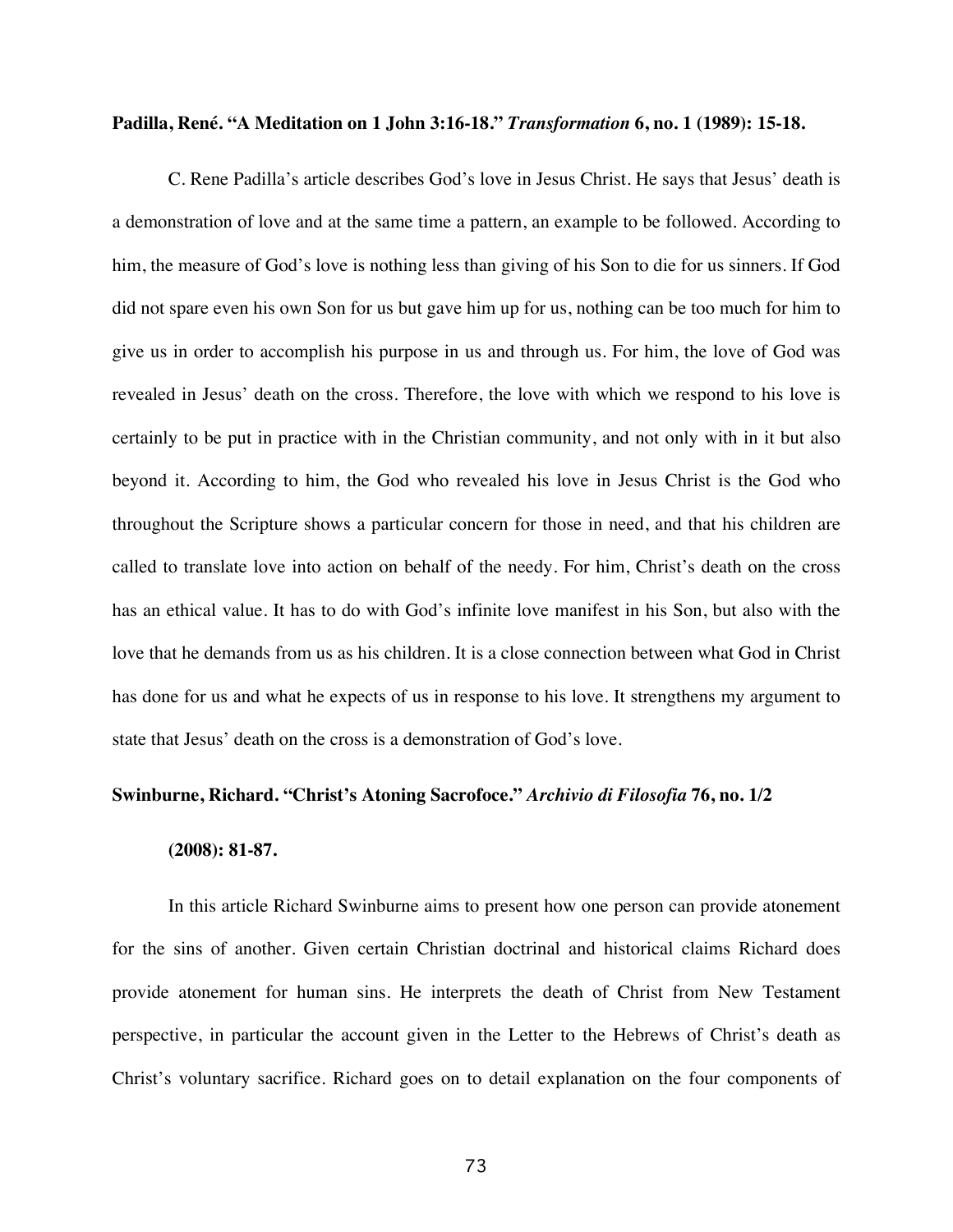atonement – repentance, apology, reparation and penance. While discussing what would be a proper reparation for us to offer to God, he states that ordinary humans are in no good position to make atonement for our sins. Therefore, in line of Anselm's thought, he claims that only Jesus Christ could provide the atonement. Thus, he concludes Christ's passion was a true sacrifice; that is, Christ's death as an effective sacrifice, which achieved what the sacrifices in the Jewish temple could not. He holds that Christ's life ending in his death was God's glorious voluntary act designed to help us to deal with our guilt. So, he gives a theory of how Christ's act made it possible for the guilt of our sins to be removed. This article serves to construct my argument that Jesus' death on the cross as satisfaction for our sins.

# **Johnson, Elizabeth A. "Jesus and Salvation."** *Catholic Theological Society of America:*

## *Proceedings* **49 (1994): 1-18.**

Elizabeth A Johnson's article elaborately discusses the question, how are we to understand the relation between Jesus and salvation. More precisely, she explains how in the light of historical consciousness we are to understand Jesus as the concrete foundation of salvation coming from God. While quoting Tertullian's satisfaction theory and Augustine's sacrificial theory, she also argues the eleventh century biblical and patristic interpretations of Jesus and salvation. She explores Anselm's brilliant reconstructing of the satisfaction theory, stating that God became human being and died to pay back what was due to the honor of God offended by sin. While unveiling the severe criticism on the satisfaction theory in the recent years, she strongly expresses that salvation refers not only to the eschatological reality of heaven but also to *this* world. She calls for reconstruction of the doctrine of salvation pertain also to political, social, economic, and cultural structures. Discussing how the story of Jesus continues to be used in non-redemptive ways against women, Elizabeth Johnson applies the gender